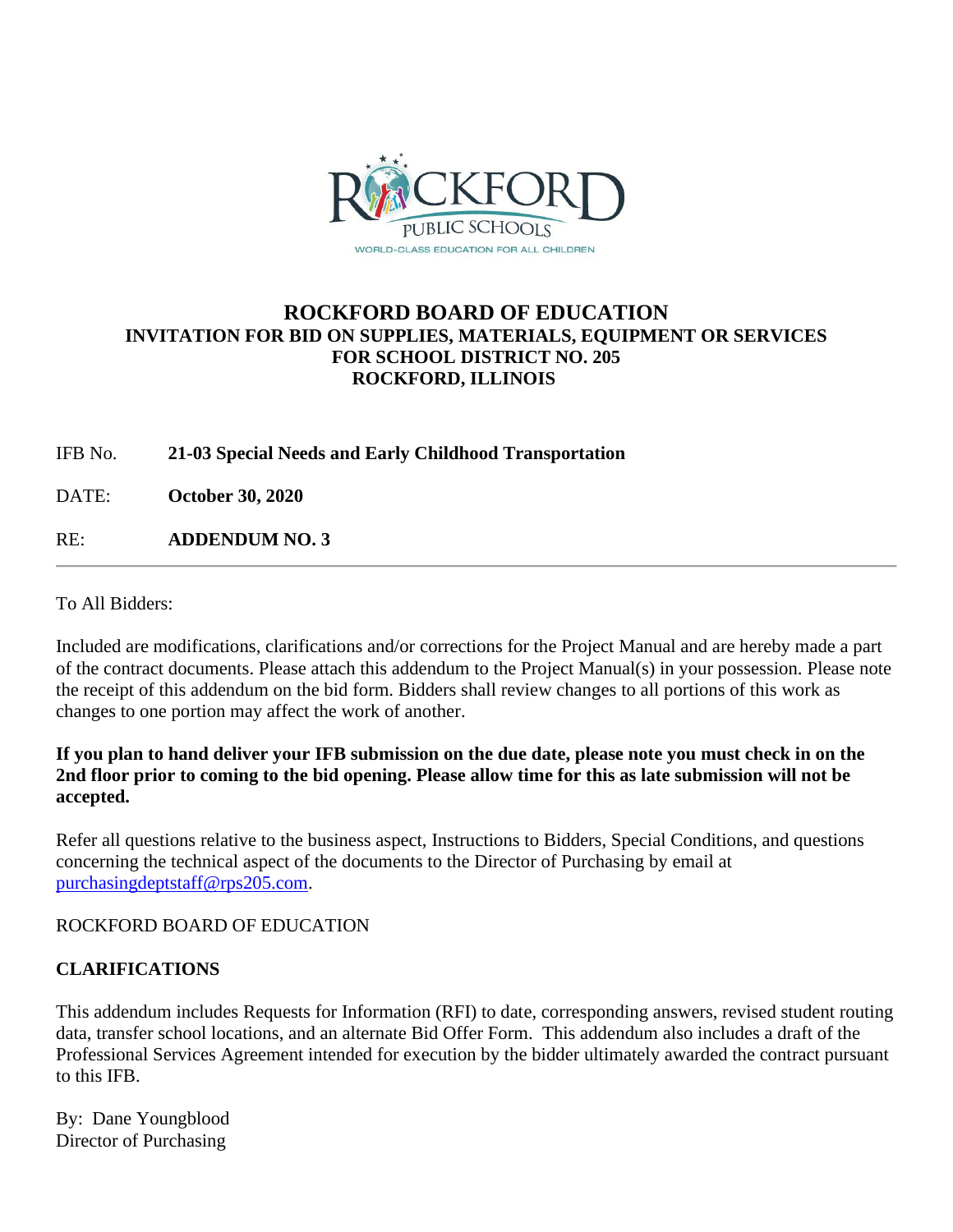# **CLARIFICATIONS**

Below are Requests for Information (RFI) to date and corresponding answers.

- 1. Would District consider protecting vendor on unit volumes, student volumes, and # of days? If not, vendor will have to assume some volume loss and this could impact prices received.
	- a. The District will agree that, in the event District operations cease for a period in excess of five (5) consecutive days, which days shall not include weekends, federal holidays, or days on which District operations were previously scheduled to be closed (an "Unanticipated Shutdown"), in accordance with declarations of the Illinois State Board of Education ("ISBE"), the District shall reimburse Vendor for certain fixed operating costs in accordance with the following terms and conditions:
		- i. Vendor agrees that, during the period of the Unanticipated Shutdown, Vendor shall pay its transportation personnel in full on the same basis the transportation personnel were being paid prior to the Unanticipated Shutdown.
		- ii. The District agrees that so long as Vendor continues to pay the transportation personnel it employs during the Unanticipated Shutdown, that it will continue to make payments to Vendor in an amount sufficient to cover the salary, including taxes and benefits, of its transportation personnel.
		- iii. The District will not be responsible to pay Vendor for any fuel or for the cost of any other supplies relating to the operation of Vendor's transportation equipment during the Unanticipated Shutdown.
		- iv. Vendor agrees as long as the District is making the payment required hereby, Vendor will not apply for any state or federal tax credit, loans or other assistance, including under the Coronavirus Aid Relief and Economic Security Act, that is based on the employees that the District is funding. The District shall have the right, upon reasonable notice, to inspect the books and records of Vendor to confirm it has not received any funds or assistance from any state or federal agency based on the employees compensated. If Vendor violates this provision, the District shall have no further obligation to make any payments under the contract and Vendor will repay the District all funds the District paid pursuant hereto.
		- v. If for any reason Vendor discontinues to pay or does not pay its employees during the Unanticipated Shutdown, the District will not be obligated to make any further payments to Vendor during the Unanticipated Shutdown.
		- vi. Should the ISBE change its position relating to the reimbursement of said operating costs, then the District's obligation to make any further payments to Vendor under the contract during the Unanticipated Shutdown shall also terminate.
- 2. How many summer school buses were used in 2019? a. 46.
- 3. If students don't have an AM trip or PM trip does this mean they are no longer on the bus? Are parents taking them?
	- a. If the students do not have an AM or PM trip they are eligible to be transported by the contractor but they are getting transported by some other means such as their parent. If they are early childhood students and do not have the AM or PM route they show up on the report and due to funding/grant sources, we do not provide for them.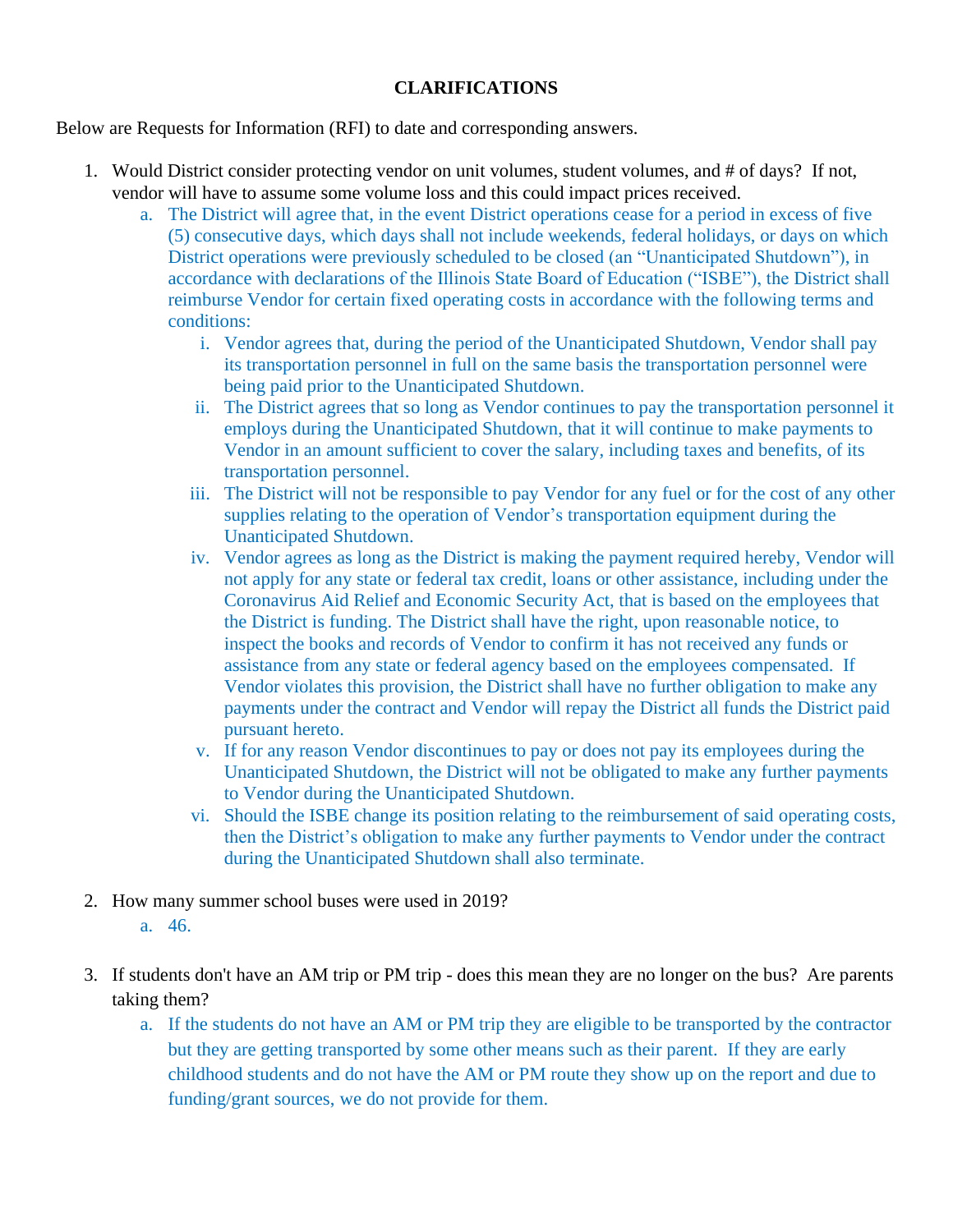- 4. Which students require equipment (car seats, safety vest, wheelchairs)?
	- a. This information is included in the attached route information.
- 5. Which students are AM or PM only vs round trip?
	- a. If they have just an AM or PM they are one way. If they have both then they are round trip.
- 6. What are the bell times?
	- a. A bell time schedule is included in this addendum.
- 7. Which students require monitors?
	- a. This information is included in the attached route information.
- 8. Which column(s) indicate AM pick-up or PM drop-off addresses that are *different from* the student's home address?
	- a. Home address in Column F, AM route address in Column AE, and PM route address in column CY.
- 9. The total number of student records in the Transfinder file you sent (1,453) does not match the count on the RFP Bid Order Form (2,292). If students are missing from the Transfinder report, can we get a complete student export file?
	- a. Revised export file was provided in Addendum Two.
- 10. Is 2,292 the total number of transported students? Or is it possible that some students are counted more than once (e.g. Are WC students also counted as special needs students)?
	- a. Revised export file was provided in Addendum Two.
- 11. In order to provide pricing within the structure provided on the Order Form, we need to be able to align the students in the Transfinder file with the various categories: Of the 1,453 student records in Transfinder, 1,228 have a grade value of P, does this grade correspond to EC & Pre-K? If so, this number does not match the total of 1,109 in the Pricing Sheet. How do we identify special needs students in the Transfinder list? How do we identify specific sub-categories of students listed in the Pricing Sheet (Items 13-19: Homeless etc.), in the Transfinder list?
	- a. Revised export file was provided in Addendum Two.
	- b. A value of P is all early childhood and pre-k.
	- c. Billing code listing provided in Addendum Two should assist with identifying other subcategories. This data is how our current contractor utilizes Transfinder and may not be how others do so.
- 12. Of the 1,453 Transfinder student records, only 783 AM and 812 PM have assigned bus stops. Where a bus stop is missing, the student is marked <Parent Transport>. Should these students be assigned AM or PM transportation and included in our bid? Or should be price based on 783 and 812 AM and PM riders, respectively?
	- a. Bid should be based on the number that are assigned bus routes, not the total number of those eligible to be contracted out.
- 13. There are 118 students in Transfinder with a Y in the 'Special Needs Equipment' field. The field does not specify the type of equipment. The Pricing Sheet lists a total of 67 students with WC, how can we identify which students require a WC in the Transfinder file?
	- a. Revised export file was provided in Addendum Two. This information can be found in column P.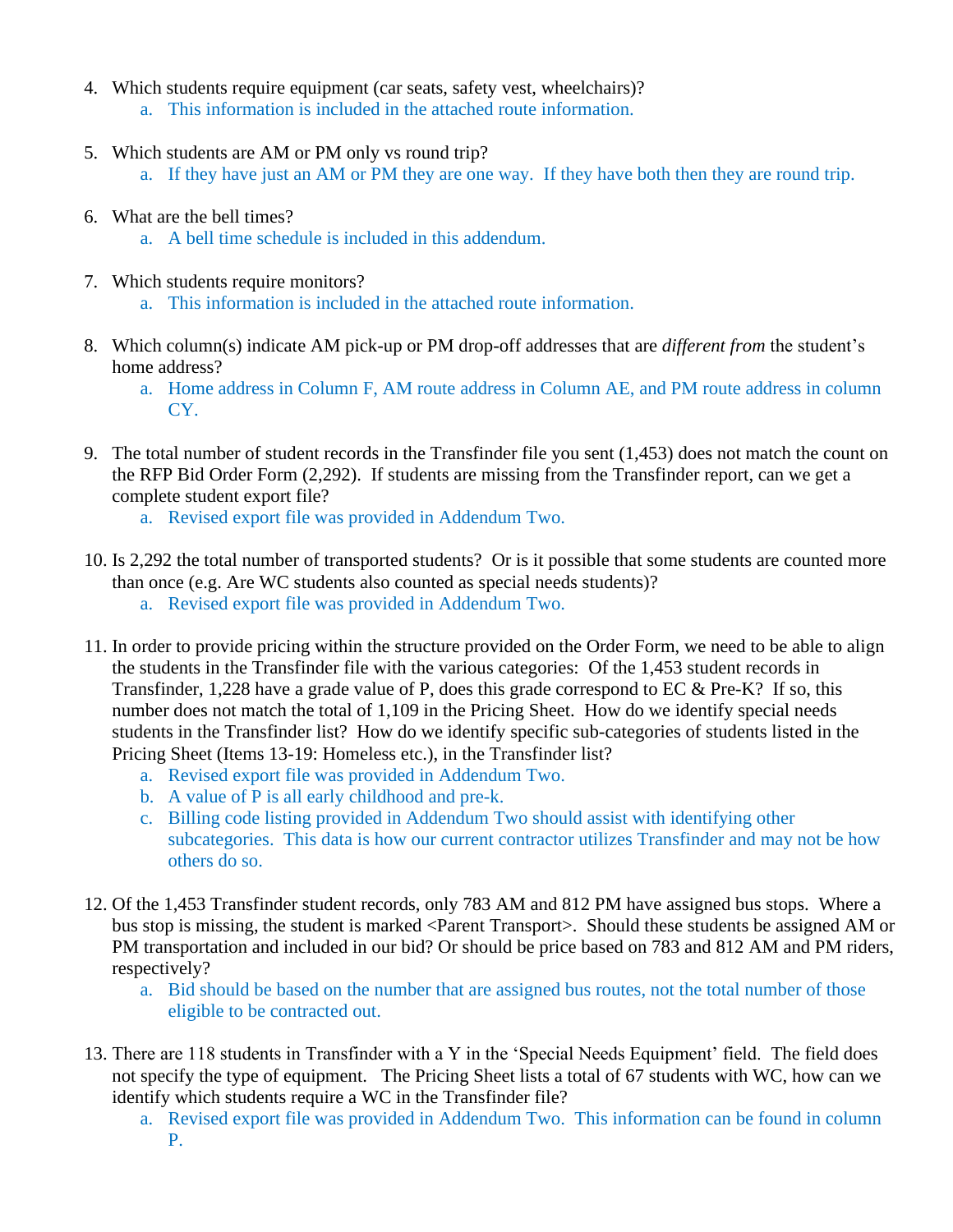- 14. Students from schools listed in items 30-37 are not included in the Transfinder student list. Can we get a list of these students?
	- a. No, these students are not routed in Transfinder. These students can be found in the PDF routes included in Addendum Two.
- 15. Route data we received prior to this batch, listed runs for Innovative Academy, Brook View and Regional Star/ALOP. Are these programs part of this bid? If so, can we get this data?
	- a. Yes, these programs are part of the bid. This data can be found in the PDF routes included in Addendum Two.
- 16. All Pre-School students in the student file have grade P. This does not indicate if the students are in the AM or PM program. Can we get a student export with an identifier which indicates if the student is on the AM or PM schedule?
	- a. Added to the spreadsheet is the column "Placement" this indicates the session the pre-school students attend. 95 is for the AM session, 96 is for the PM session and 97 is for the students that attend all day.
- 17. Please include the zip code for home address and if possible, alternate pickup and drop-off sites in a student export.
	- a. Zip code not addressed at this time.
- 18. We need some more clarification on the AM Transfer School field. If this field is different from the *School of Attendance* field does it designate the student's school for routing purposes? Is this true for both AM and PM and at regular school bell times?
	- a. The AM Transfer School field is the school that student is routed to. This hold true for the PM as well. A list of transfer school locations is included in this addendum.
- 19. The route data we received listed 113 stop locations and several AM and PM trips for Innovative Learning Center. The student export file contains only 9 ILC students. Are we missing students for this school and do we need to account for several ILC trips for the bid?
	- a. The new route data attached now include the ILC student that rode with our specialized transportation carrier.
- 20. Should we only rely on the "trans needs" column for special requirements, or should we use both the "trans needs" column and the "notes" columns?
	- a. Please use both as there might be something extra added in the notes.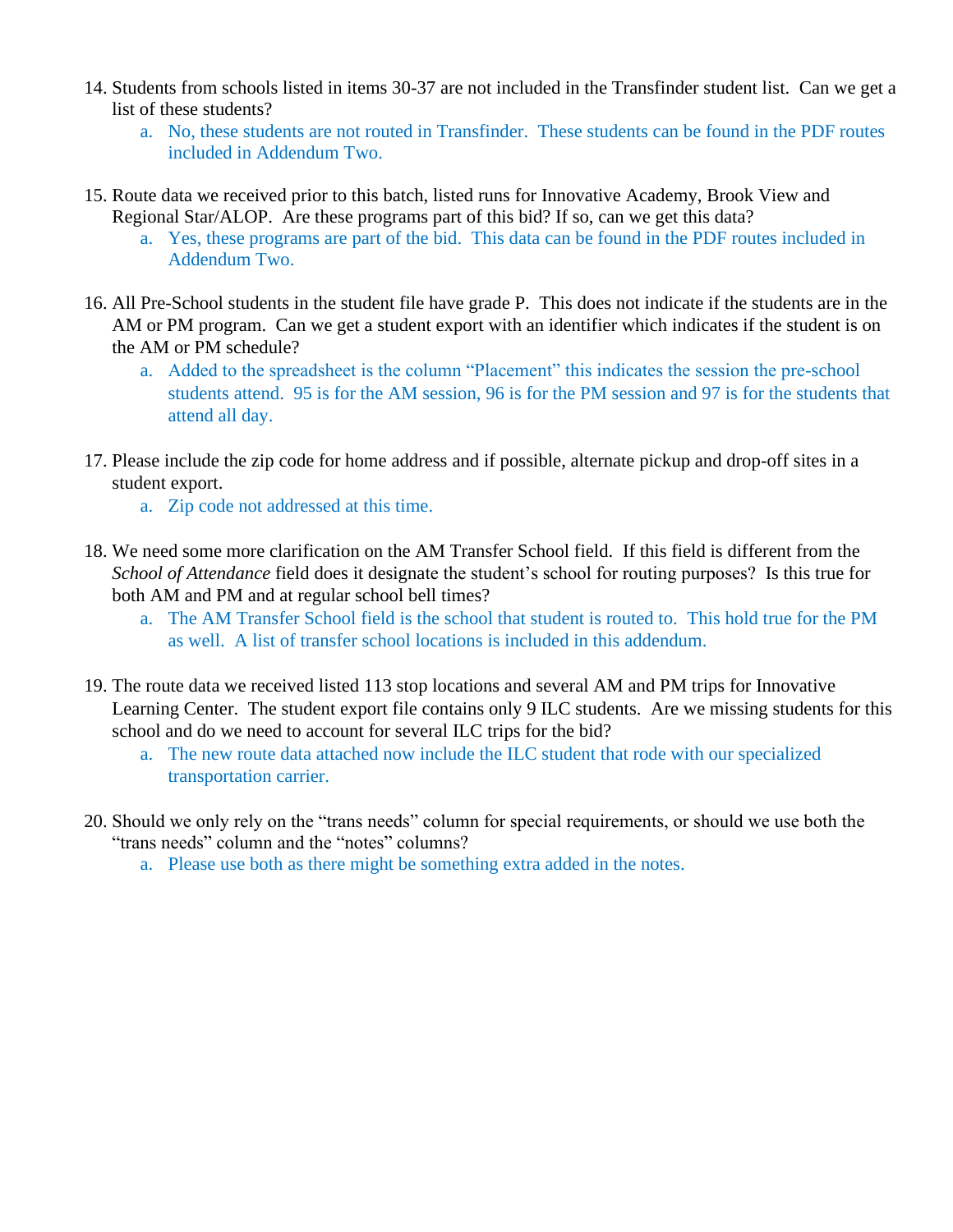# **Transfer School Locations**

| Name                                    | <b>Mail Street Number1</b>          | <b>Mail City</b>                | Mail<br><b>State</b>                  | $\overline{\mathsf{M}}$ ail Zip<br>Code | <b>Begin</b><br><b>Time</b> | <b>End Time</b> |
|-----------------------------------------|-------------------------------------|---------------------------------|---------------------------------------|-----------------------------------------|-----------------------------|-----------------|
| Allendale                               | 1055 LAKE AVE                       | <b>WOODSTOCK</b>                | IL                                    | 60098                                   | 08:35 PM                    | 02:30 PM        |
| Beyer AM Session                        | 333 15th Ave                        | Rockford                        | IL                                    | 61104                                   | 09:05 AM                    | 11:35 AM        |
|                                         |                                     |                                 | IL                                    |                                         |                             |                 |
| <b>Beyer PM Session</b>                 | 333 15th Ave                        | Rockford                        |                                       | 61104                                   | 12:50 PM                    | 03:20 PM        |
| Camelot - Dekalb                        | 315 N 6th St<br>7133 GARDEN PRAIRIE | Dekalb                          | IL                                    | 60115                                   | 08:00 AM                    | 02:30 PM        |
| <b>Camelot Garden Prairie</b>           | <b>RD</b>                           | <b>GARDEN PRAIRIE</b>           | IL                                    | 61038                                   | 08:25 AM                    | 02:30 PM        |
| <b>CHANCELIGHT</b>                      | 315 LACLEDE AVE                     | <b>ROCKFORD</b>                 | IL                                    | 61101                                   | 08:45 AM                    | 03:45 PM        |
| <b>EASTER SEALS</b>                     | 8301 MITCHELL RD                    | <b>ROCKFORD</b>                 | L                                     | 61115                                   | 08:30 AM                    | 02:30 PM        |
| <b>EASTERSEALS GROUP A</b>              | 8301 Mitchell Rd                    | <b>Machesney Park</b>           | L                                     | 61115                                   | 08:30 AM                    | 02:30 PM        |
| <b>EASTERSEALS GROUP B</b>              | 8301 Mitchell Rd                    | <b>Machesney Park</b>           | $\mathbf{I}$                          | 61115                                   | 08:30 AM                    | 02:30 PM        |
| EC at Roosevelt - AM Session            | 978 Haskell Ave                     | Rockford                        | L                                     | 61103                                   | 08:10 AM                    | 10:40 AM        |
| EC at Roosevelt - PM Session            | 978 Haskell Ave                     | Rockford                        | IL                                    | 61103                                   | 12:05 PM                    | 02:35 PM        |
| <b>Fairview AM Session</b>              | 512 Fairview Ave                    | Rockford                        | $\mathsf{I}\mathsf{L}$                | 61108                                   | 07:55 AM                    | 10:25 AM        |
| <b>Fairview PM Session</b>              | 512 Fairview Ave                    | Rockford                        | IL                                    | 61108                                   | 11:40 AM                    | 02:10 PM        |
| ILC - SESSION 1                         | 822 6th Ave                         | Rockford                        | IL                                    | 61104                                   | 07:45 AM                    | 10:45 AM        |
| ILC - SESSION 3                         | 822 6th ave                         | Rockford                        | IL                                    | 61104                                   | 01:55 PM                    | 05:00 PM        |
| ILC - SESSION 4                         | 822 6th Ave                         | Rockford                        | IL                                    | 61104                                   | 05:00 PM                    | 08:45 PM        |
| Lake In The Hill Parkland               | 40 W Acorn Ln                       | Lake In the Hills               | IL                                    | 60156                                   | 08:30 AM                    | 02:30 PM        |
| Menta Academy North West                | 8702 N 2nd Street                   | Machesney Park                  | IL                                    | 61115                                   | 09:00 AM                    | 02:00 PM        |
| <b>Nashold AM Session</b>               | 3303 20th St                        | Rockford                        | IL                                    | 61109                                   | 08:05 AM                    | 10:35 AM        |
| Nashold Early Childhood                 | 3303 20th St                        | Rockford                        | IL                                    | 61109                                   | 08:05 AM                    | 02:20 PM        |
| <b>Nashold PM Session</b>               | 3303 20th St                        | Rockford                        | $\begin{array}{c} \hline \end{array}$ | 61109                                   | 11:50 AM                    | 02:20 PM        |
| Parkland Prep                           | 2220 SOUTHWIND BLVD                 | <b>BARTLETT</b>                 | IL                                    | 60103                                   | 08:30 AM                    | 02:15 PM        |
| Richardson                              | 825 LIBERTY AVE                     | <b>BELOIT</b>                   | WI                                    | 53511                                   | 08:50 AM                    | 02:45 PM        |
| <b>S.E.A.L.</b>                         | 1200 CLAUSSEN DR                    | <b>WOODSTOCK</b>                | L                                     | 60098                                   | 08:00 AM                    | 02:30 PM        |
| Summerdale Early Childhood AM - Session | 3320 Glenwood Ave                   | Rockford                        | L                                     | 61101                                   | 09:05 AM                    | 11:35 AM        |
| Summerdale Early Childhood PM - Session | 3320 Glenwood Ave                   | Rockford                        | L                                     | 61101                                   | 12:50 PM                    | 03:20 PM        |
| <b>SUMMIT ACADEMY</b>                   | 1102 EVANS AVE                      | <b>MACHESNEY</b><br><b>PARK</b> | IL                                    | 61115                                   | 08:50 AM                    | 02:40 PM        |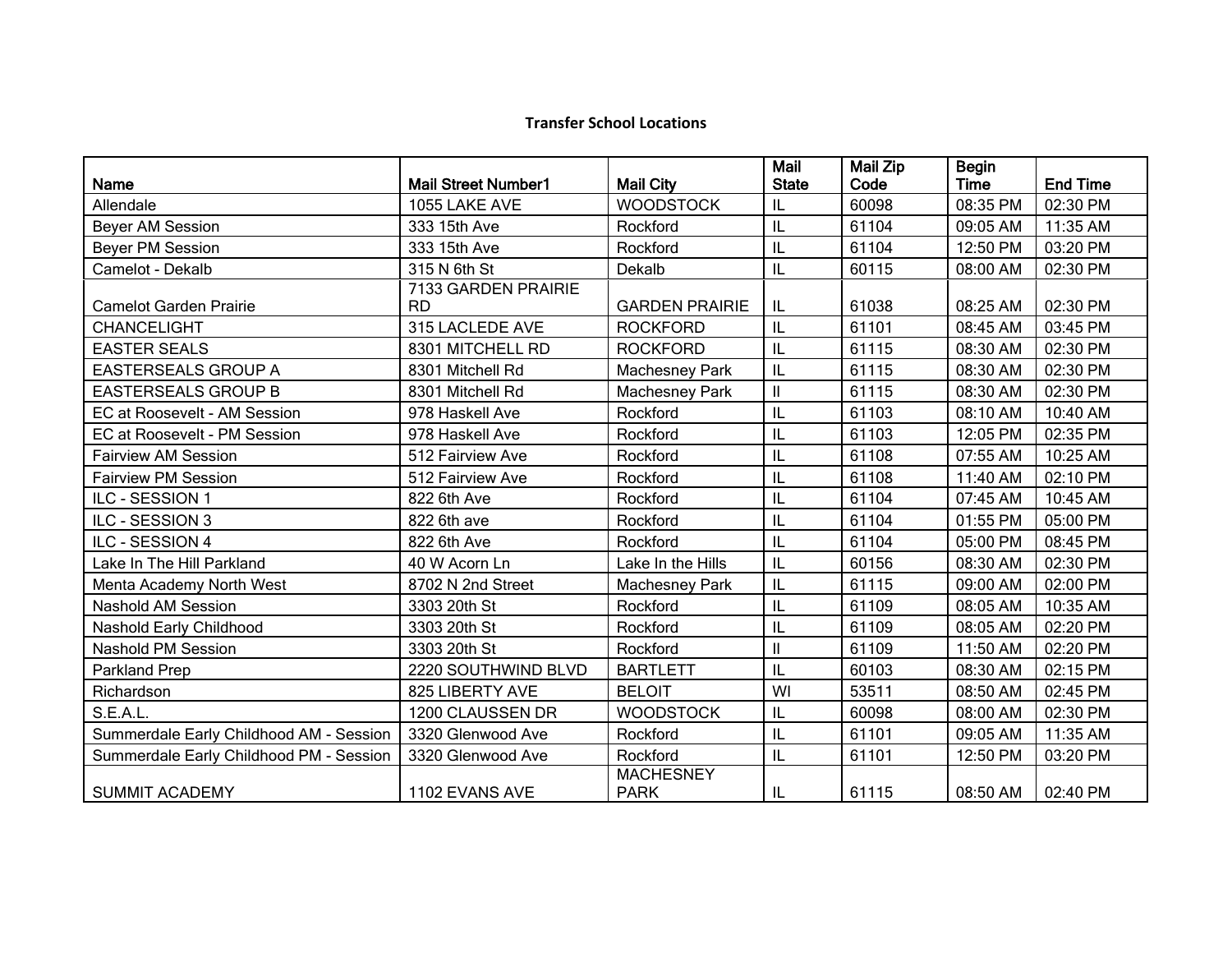#### **ALTERNATE BID OFFER FORM**

#### **BID No. 21-03 Special Needs and Early Childhood Transportation**

Offeror agrees to provide the following service for the Rockford Public School District. The prices submitted on the solicitation for the base contract year will remain firm through June 30, 2024. Bidders may request an annual price adjustment in writing no less that 60 days prior to the renewal date. Price adjustments will be made in accordance with lesser of three percent or the percentage change in the U.S. Department of Labor Consumer Price Index (CPI-U) for All Urban Consumers, All Items.

| <b>Item</b><br>$\underline{\textbf{No}}$ | <b>Current Transportation Students</b>    | <b>Students as of</b><br>03/15/2020 | <b>Proposed</b><br>Number of<br><b>Routes</b> | List Cost per<br><b>Route 2021-22</b> | <b>Total Cost for</b><br>172 Days 2021-22 | List Cost per<br><b>Route 2022-23</b> | <b>Total Cost for</b><br>172 Days 2022-<br>23 | List Cost per<br><b>Route 2023-24</b> | <b>Total Cost for</b><br>172 Days 2023-<br>24 |
|------------------------------------------|-------------------------------------------|-------------------------------------|-----------------------------------------------|---------------------------------------|-------------------------------------------|---------------------------------------|-----------------------------------------------|---------------------------------------|-----------------------------------------------|
|                                          |                                           |                                     |                                               |                                       |                                           |                                       |                                               |                                       |                                               |
|                                          | EC & Pre K & Peg (Full Day)               | 958                                 |                                               |                                       | -\$                                       | \$                                    | \$                                            | \$                                    | \$                                            |
|                                          |                                           |                                     |                                               |                                       |                                           |                                       |                                               |                                       |                                               |
| $\overline{2}$                           | EC & Pre K & Peg One Way                  | 145                                 |                                               | $\mathcal{S}$                         | $\mathcal{S}$                             | $\mathbf{\$}$                         | \$                                            | \$                                    | \$                                            |
|                                          |                                           |                                     |                                               |                                       |                                           |                                       |                                               |                                       |                                               |
| 3                                        | EC & Pre K & Peg Double Address           | $\overline{0}$                      |                                               | $\mathcal{S}$                         | $\mathcal{S}$                             | $\mathbf{\$}$                         | \$                                            | \$                                    | \$.                                           |
|                                          |                                           |                                     |                                               |                                       |                                           |                                       |                                               |                                       |                                               |
| $\overline{4}$                           | EC & Peg W/C                              | 6                                   |                                               | <sup>\$</sup>                         | $\mathcal{S}$                             | $\mathcal{S}$                         | \$                                            | \$                                    | \$                                            |
|                                          |                                           |                                     |                                               |                                       |                                           |                                       |                                               |                                       |                                               |
| $5^{\circ}$                              | EC & Peg W/C Double                       | $\overline{0}$                      |                                               | <sup>\$</sup>                         | \$                                        | $\mathcal{S}$                         | \$                                            | \$                                    | $\mathbb{S}$                                  |
|                                          |                                           |                                     |                                               |                                       |                                           |                                       |                                               |                                       |                                               |
| 6                                        | <b>Special Needs Student</b>              | 674                                 |                                               | <sup>\$</sup>                         | $\mathbf{\$}$                             | $\mathbf{\$}$                         | \$                                            | \$                                    | \$                                            |
|                                          |                                           |                                     |                                               |                                       |                                           |                                       |                                               |                                       |                                               |
| $\tau$                                   | Special Needs Students One Way            | 18                                  |                                               | -S                                    | $\mathcal{S}$                             | $\mathcal{S}$                         | \$                                            | \$                                    | \$                                            |
|                                          |                                           |                                     |                                               |                                       |                                           |                                       |                                               |                                       |                                               |
| 8                                        | Special Needs Student Double Address      | 53                                  |                                               | $\mathcal{S}$                         | $\mathcal{S}$                             | $\mathcal{S}$                         | $\mathsf{\$}$                                 | \$                                    | \$                                            |
|                                          |                                           |                                     |                                               |                                       |                                           |                                       |                                               |                                       |                                               |
| 9                                        | <b>Wheel Chair Student</b>                | 55                                  |                                               | $\mathcal{S}$                         | $\mathcal{S}$                             | $\mathcal{S}$                         | \$                                            | \$                                    | \$                                            |
|                                          |                                           |                                     |                                               |                                       |                                           |                                       |                                               |                                       |                                               |
| 10                                       | Wheel Chair Student One Way               |                                     |                                               | S                                     | -\$                                       | -\$                                   | \$                                            | \$                                    | $\mathbb{S}$                                  |
|                                          |                                           |                                     |                                               |                                       |                                           |                                       |                                               |                                       |                                               |
| 11                                       | <b>Wheel Chair Student Double Address</b> | $\overline{2}$                      |                                               | <sup>\$</sup>                         | \$                                        | $\mathcal{S}$                         | \$                                            | \$                                    | $\mathbb{S}$                                  |
|                                          |                                           |                                     |                                               |                                       |                                           |                                       |                                               |                                       |                                               |
| 12                                       | Wheel Chair Student Own Bus               | -1                                  |                                               | \$                                    | \$                                        | \$                                    | \$                                            | \$                                    | \$                                            |

#### **Peg = Full Day, W/C = Wheelchair, NR = Normally a student on a yellow bus**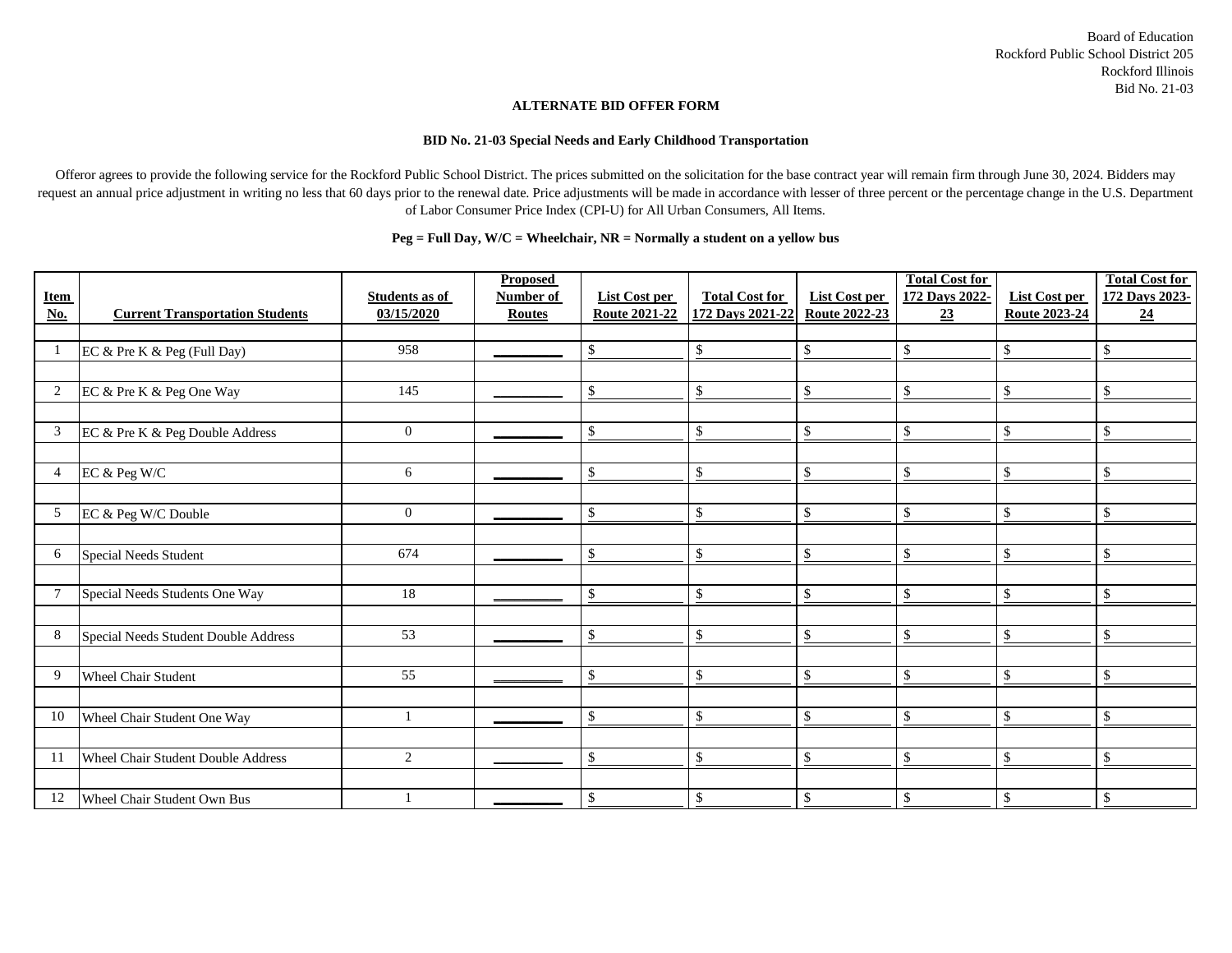Board of Education Rockford Public School District 205 Rockford Illinois Bid No. 21-03

#### **ALTERNATE BID OFFER FORM**

| 13                        | Hazard/Homeless                        | 23                    |                  | \$                   | \$                    | $\$\,$                            | $\,$                  | \$                   | $\mathbb{S}$          |
|---------------------------|----------------------------------------|-----------------------|------------------|----------------------|-----------------------|-----------------------------------|-----------------------|----------------------|-----------------------|
|                           |                                        |                       |                  |                      |                       |                                   |                       |                      |                       |
| 14                        | 504 Behavior Plan Student              | 20                    |                  | $\mathbb{S}$         | \$                    | $\mathbb{S}$                      | \$                    | $\mathbb{S}$         | $\mathsf{\$}$         |
|                           |                                        |                       |                  |                      |                       |                                   |                       |                      |                       |
| 15                        | Aides/Nurses Riding with Students      | $\overline{22}$       |                  | \$                   | \$                    | $\mathbb{S}$                      | $\$$                  | \$                   | \$                    |
|                           |                                        |                       |                  |                      |                       |                                   |                       |                      |                       |
| 16                        | <b>Tuition Student</b>                 | $\boldsymbol{0}$      |                  | \$                   | \$                    | $\mathbb{S}$                      | $\$$                  | \$                   | \$                    |
|                           |                                        |                       |                  |                      |                       |                                   |                       |                      |                       |
| 17                        | Tuition Student - Easter Seals         | $\mathbf{1}$          |                  | $\$$                 | \$                    | $\mathbb{S}$                      | $\mathbb{S}$          | \$                   | \$                    |
|                           |                                        |                       |                  |                      |                       |                                   |                       |                      |                       |
| 18                        | C-8 Mobility (NR)                      | 21                    |                  | $\$$                 | \$                    | $\mathbb{S}$                      | $\mathbb{S}$          | \$                   | \$                    |
|                           |                                        |                       |                  |                      |                       |                                   |                       |                      |                       |
| 19                        | All Male Vehicle                       | $\overline{0}$        |                  | \$                   | $\$$                  | $\mathbb{S}$                      | $\,$                  | $\mathbb{S}$         | \$                    |
|                           |                                        |                       |                  |                      |                       |                                   |                       |                      |                       |
| 20                        | <b>Easter Seals</b>                    | 18                    |                  | \$                   | \$                    | $\mathbb{S}$                      | \$                    | \$                   | \$                    |
|                           |                                        |                       |                  |                      |                       |                                   |                       |                      |                       |
| $21\,$                    | Goldie Floberg Sites                   | $\mathfrak{S}$        |                  | $\mathbb{S}$         | \$                    | $\mathbb{S}$                      | $\$$                  | $\mathbb{S}$         | \$                    |
|                           |                                        |                       |                  |                      |                       |                                   |                       |                      |                       |
| $22\,$                    | Goldie Floberg Sites - W/C             | $\mathbf{1}$          |                  | $\$$                 | $\mathbb{S}$          | $\mathbb{S}$                      | \$                    | $\mathbb{S}$         | $\mathbb S$           |
|                           |                                        |                       |                  |                      |                       |                                   |                       |                      |                       |
| 23                        | Menta                                  | 30                    |                  | \$                   | $\mathbb{S}$          | $\mathbb{S}$                      | \$                    | \$                   | \$                    |
|                           |                                        |                       |                  |                      |                       |                                   |                       |                      |                       |
| 24                        | Camelot Gardien Prairie                | $\overline{33}$       |                  | \$                   | $\mathbb{S}$          | $\mathbb{S}$                      | \$                    | \$                   | $\mathbb{S}$          |
|                           |                                        |                       |                  |                      |                       |                                   |                       |                      |                       |
| 25                        | <b>SEAL</b>                            | $\overline{33}$       |                  | \$                   | \$                    | $\underline{\$}$                  | $\mathbb S$           | $\mathbb{S}$         | \$                    |
|                           |                                        |                       |                  |                      |                       |                                   |                       |                      |                       |
| 26                        | Chancelight                            | 31                    |                  | $\$$                 | $\$\,$                | $\mathbb{S}$                      | $\mathbb{S}$          | $\mathbb{S}$         | \$                    |
|                           | <b>TOTAL COST</b>                      |                       |                  |                      | $\bullet$             |                                   | $\frac{1}{2}$         |                      | \$                    |
|                           |                                        |                       |                  |                      |                       |                                   |                       |                      |                       |
|                           |                                        |                       | <b>Proposed</b>  |                      |                       |                                   | <b>Total Cost for</b> |                      | <b>Total Cost for</b> |
| <b>Item</b>               |                                        | <b>Students as of</b> | <b>Number of</b> | <b>List Cost per</b> | <b>Total Cost for</b> | <b>List Cost per</b>              | 172 Days 2022-        | <b>List Cost per</b> | 172 Days 2023-        |
| $\underline{\textbf{No}}$ | <b>Current Transportation Students</b> | 03/15/2020            | <b>Routes</b>    | <b>Route 2021-22</b> | 172 Days 2021-22      | <b>Route 2022-23</b>              | 23                    | <b>Route 2023-24</b> | 24                    |
|                           |                                        |                       |                  |                      |                       |                                   |                       |                      |                       |
| $\overline{27}$           | Summer School Students                 | 144                   |                  | $\mathbb{S}$         | \$                    | $\frac{\mathcal{L}}{\mathcal{L}}$ | $\mathbb{S}$          | $\mathbb{S}$         | $\mathbb{S}$          |
|                           |                                        |                       |                  |                      |                       |                                   |                       |                      |                       |
| $28\,$                    | Tuition Summer School Students         | $\mathbf{1}$          |                  | $\mathbb{S}$         | $\mathbb{S}$          | $\mathbb{S}$                      | $\mathbb S$           | $\mathbb{S}$         | $\mathbb S$           |
|                           |                                        |                       |                  |                      |                       |                                   |                       |                      |                       |
| 29                        | W/C Summer School                      | $27\,$                |                  | $\mathbb{S}$         | $\mathbb{S}$          | $\mathbb{S}$                      | $\,$                  | $\mathbb{S}$         | \$                    |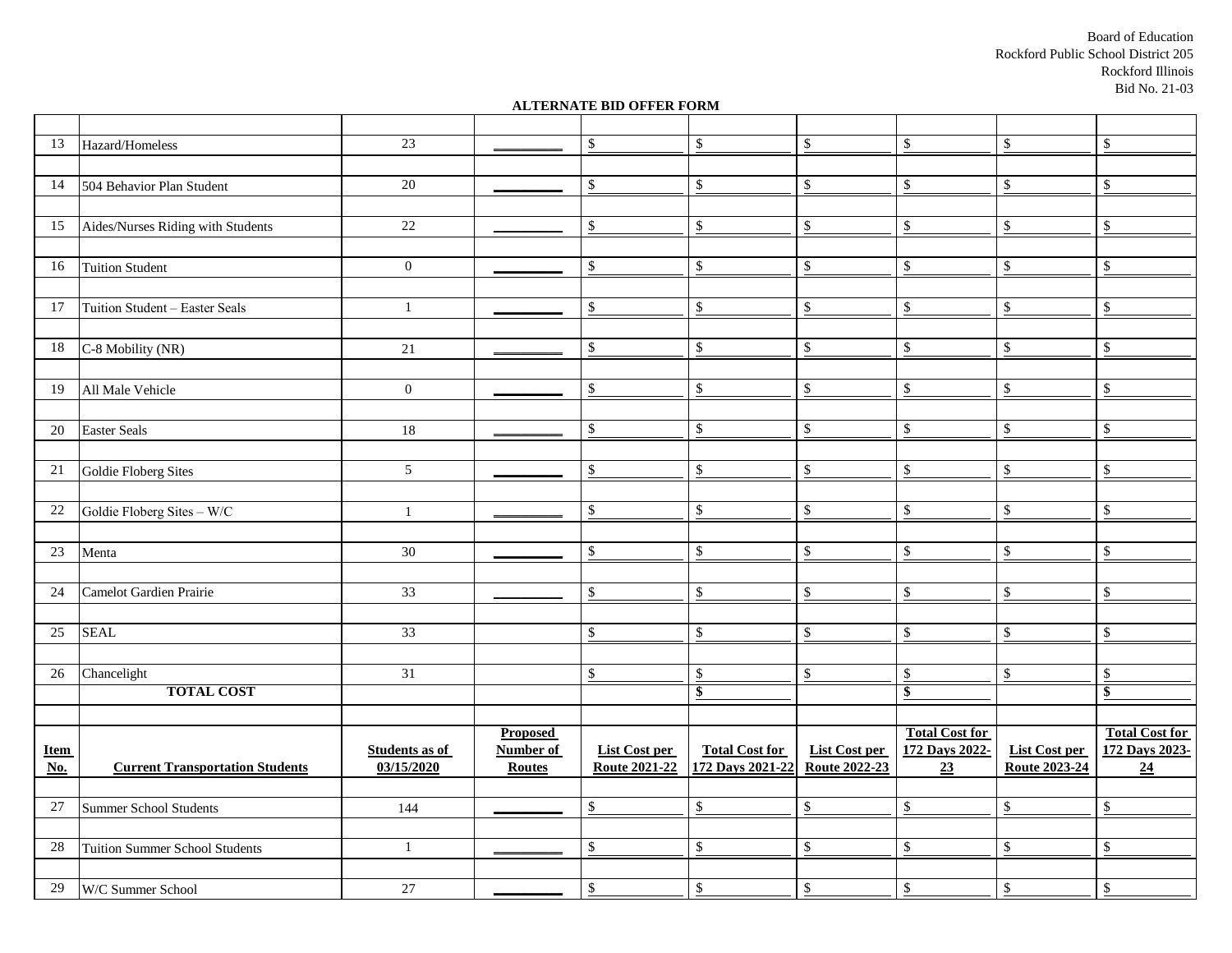Board of Education Rockford Public School District 205 Rockford Illinois Bid No. 21-03

#### **ALTERNATE BID OFFER FORM**

| ALIENNAIE DID OFFER FORM |                                   |  |  |  |  |  |  |  |
|--------------------------|-----------------------------------|--|--|--|--|--|--|--|
|                          | ו ריחכיד<br>$m \wedge m$ $\cdots$ |  |  |  |  |  |  |  |
|                          |                                   |  |  |  |  |  |  |  |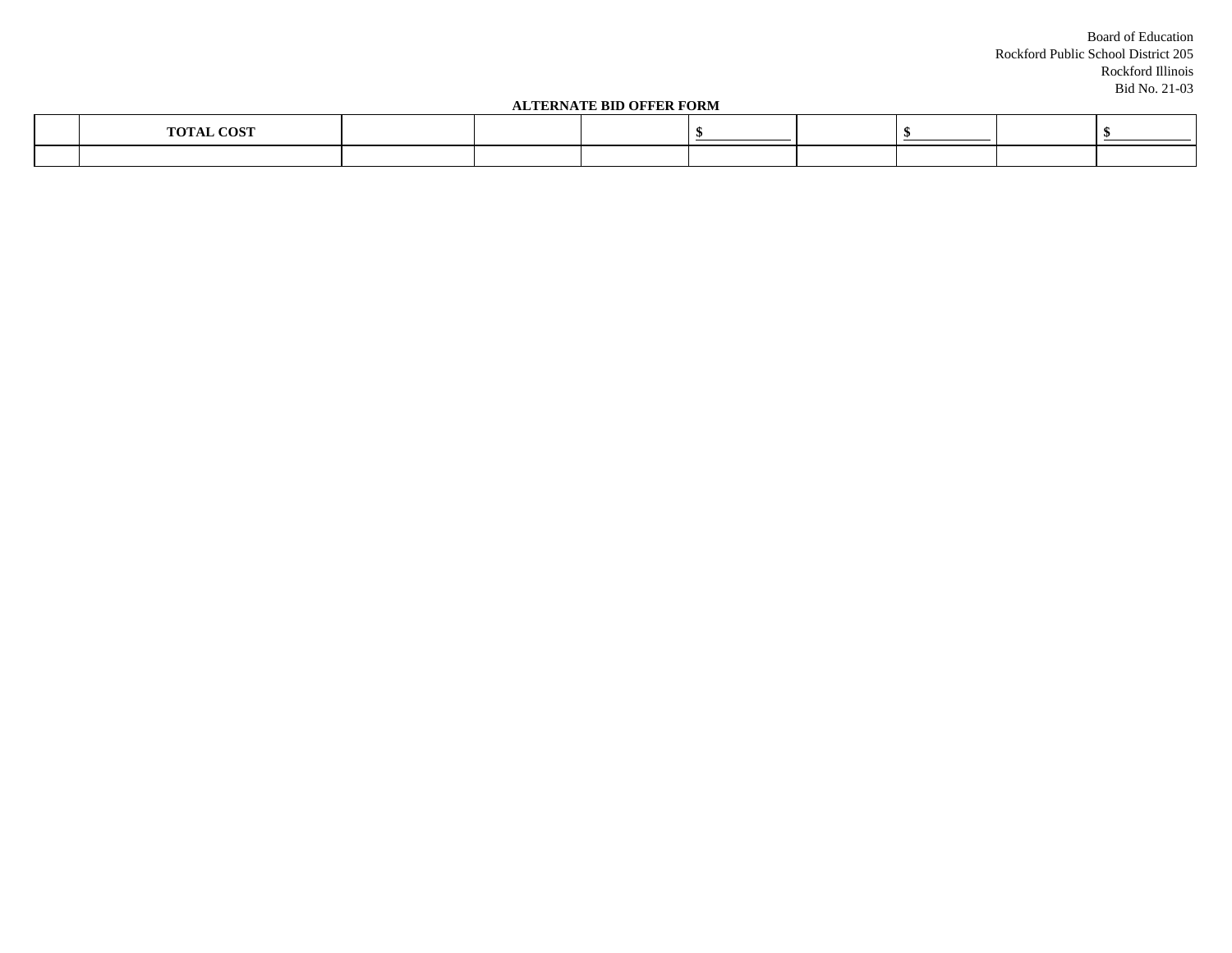Board of Education Rockford Public School District 205 Rockford Illinois Bid No. 21-03

#### **ALTERNATE BID OFFER FORM**

|    |                                                  |                         | List Cost per                  | <b>Total Cost for</b>                  | <b>List Cost per</b>                  | <b>Total Cost for</b>                  | <b>List Cost per</b>           | <b>Total Cost for</b>                  |
|----|--------------------------------------------------|-------------------------|--------------------------------|----------------------------------------|---------------------------------------|----------------------------------------|--------------------------------|----------------------------------------|
|    | <b>Current Transportation Buses</b>              |                         | <b>Bus</b>                     | 172 Days                               | <b>Bus</b>                            | 172 Days                               | <b>Bus</b>                     | 172 Days                               |
|    |                                                  |                         |                                |                                        |                                       |                                        |                                |                                        |
| 30 | Allendale Woodstock                              | 2 Bus/8 students        | \$                             | \$                                     | $\mathbb{S}$                          | \$                                     | $\$$                           | \$                                     |
|    |                                                  |                         |                                |                                        |                                       |                                        |                                |                                        |
| 31 | Parkland Prep                                    | 3 Bus/8 students        | \$                             | \$                                     | $\mathbb{S}$                          | $\mathbb{S}$                           | $\mathbb{S}$                   | \$                                     |
|    |                                                  |                         |                                |                                        |                                       |                                        |                                |                                        |
| 32 | Parkland Prep - Lake in the Hills                | 1 Bus/1 student         | \$                             | \$                                     | $\mathcal{S}$                         | \$                                     | \$                             | $\mathcal{S}$                          |
|    |                                                  |                         |                                |                                        |                                       |                                        |                                |                                        |
| 33 | Easter Seal - Own Bus                            | 1 Bus / 1 student       | \$                             | $\mathbb{S}$                           | \$                                    | \$                                     | \$                             | \$                                     |
|    |                                                  |                         |                                |                                        |                                       |                                        |                                |                                        |
| 34 | <b>Camelot Dekalb</b>                            | 3 Buses/ 9 students     | \$                             | $\mathbb{S}$                           | $\mathbb{S}$                          | \$                                     | \$                             | \$                                     |
|    |                                                  |                         |                                |                                        |                                       |                                        |                                |                                        |
| 35 | S.E.A.L.                                         | 4 Buses/19 students     | \$                             | \$                                     | $\mathcal{S}$                         | \$                                     | \$                             | \$                                     |
|    |                                                  |                         |                                |                                        |                                       |                                        |                                |                                        |
| 36 | The Richardson                                   | 2 Buses/ 7 students     | \$                             | $\mathcal{S}$                          | $\mathbb{S}$                          | \$                                     | \$                             | $\mathcal{S}$                          |
|    | <b>TOTAL COST</b>                                |                         |                                | $\$$                                   |                                       | \$                                     |                                | \$                                     |
|    |                                                  |                         |                                |                                        |                                       |                                        |                                |                                        |
|    | <b>Current Transportation Shuttle Vocational</b> |                         | <b>List Cost per</b>           |                                        | <b>List Cost per</b>                  |                                        | <b>List Cost per</b>           |                                        |
|    | <b>Education</b>                                 |                         | <b>Shuttle</b>                 | <b>Total Cost</b>                      | <b>Shuttle</b>                        | <b>Total Cost</b>                      | <b>Shuttle</b>                 | <b>Total Cost</b>                      |
|    |                                                  |                         |                                |                                        |                                       |                                        |                                |                                        |
| 37 | <b>Shuttles Flat Rate</b>                        | 85 shuttles/83 students | \$                             | $\$$                                   | $\mathbb{S}$                          | \$                                     | $\mathbb{S}$                   | \$                                     |
|    |                                                  |                         |                                |                                        |                                       |                                        |                                |                                        |
|    | <b>Current Transportation Shuttle Miles</b>      | <b>Miles</b>            | List Cost per<br>shuttle miles | <b>Total Cost per</b><br>shuttle Miles | <b>List Cost per</b><br>shuttle miles | <b>Total Cost per</b><br>shuttle Miles | List Cost per<br>shuttle miles | <b>Total Cost per</b><br>shuttle Miles |
|    |                                                  |                         |                                |                                        |                                       |                                        |                                |                                        |
| 38 | Vocational Ed. Miles Suburban                    | 612                     | \$                             | \$                                     | $\sqrt[6]{\frac{1}{2}}$               | $\mathbb{S}$                           | $\mathbb{S}$                   | $\mathbb{S}$                           |
|    |                                                  |                         |                                |                                        |                                       |                                        |                                |                                        |
| 39 | Vocational Ed. W/C                               | $\mathbf{1}$            | \$                             | $\sqrt[6]{\frac{1}{2}}$                | $\mathbb{S}$                          | \$                                     | \$                             | $\mathbb{S}$                           |
|    |                                                  |                         |                                |                                        |                                       |                                        |                                |                                        |
| 40 | Vocational Ed. W/C Miles                         | 17.4                    | \$                             | $\mathbb{S}$                           | $\mathbb{S}$                          | \$                                     | \$                             | $\mathbb{S}$                           |
|    | <b>TOTAL COST</b>                                |                         |                                | $\$$                                   |                                       | \$                                     |                                | \$                                     |
|    | <b>GRAND TOTAL FOR ALL SERVICES</b>              |                         |                                | $\mathbb{S}$                           |                                       | \$                                     |                                | \$                                     |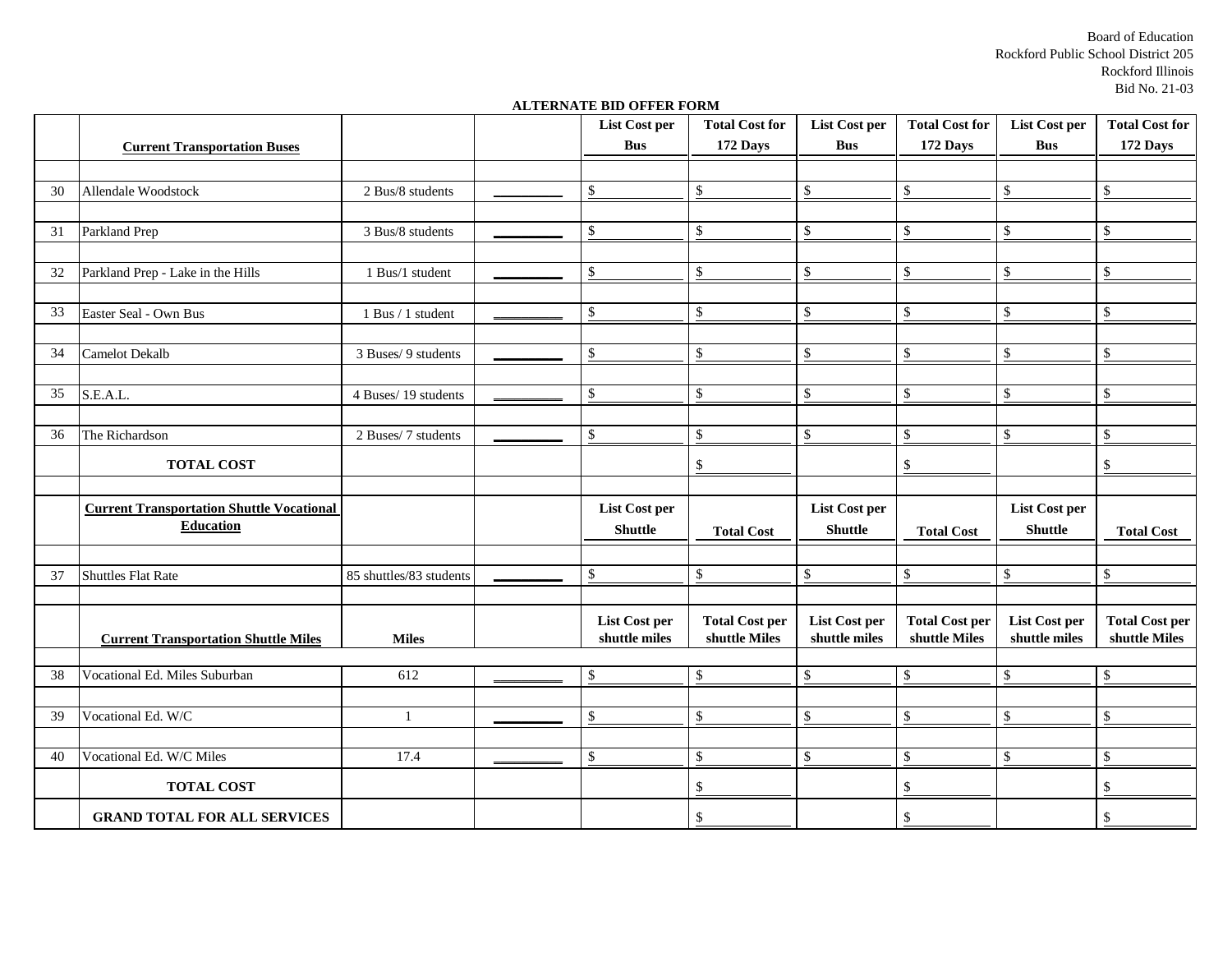#### **REFERENCES:**

Offeror to provide three references of similar type work that would qualify your firm for this project

Company Name/Address/Phone Number Contact Person

Company Name/Address/Phone Number Contact Person

Company Name/Address/Phone Number Contact Person

#### **BID SUBMITTED BY:**

Each bidder, by submitting a bid or proposal, represents as follows:

- A. The bidder has read and understands these Specifications and the bid or proposal is made in
- B. The bidder has visited Rockford School District #205 and has familiarized itself with the local
- C. The bidder's bid or proposal is based upon personnel and equipment described in these

| Company                | <b>Signature of Company Officer (required)</b> |  |  |  |  |
|------------------------|------------------------------------------------|--|--|--|--|
| <b>Address</b>         | <b>Typed Name &amp; Title</b>                  |  |  |  |  |
|                        |                                                |  |  |  |  |
| City, State & Zip Code | <b>Date</b>                                    |  |  |  |  |
| Phone No.              | Fax No.                                        |  |  |  |  |
|                        |                                                |  |  |  |  |
| E-mail                 | <b>FEIN</b>                                    |  |  |  |  |

**BID OFFER FORM**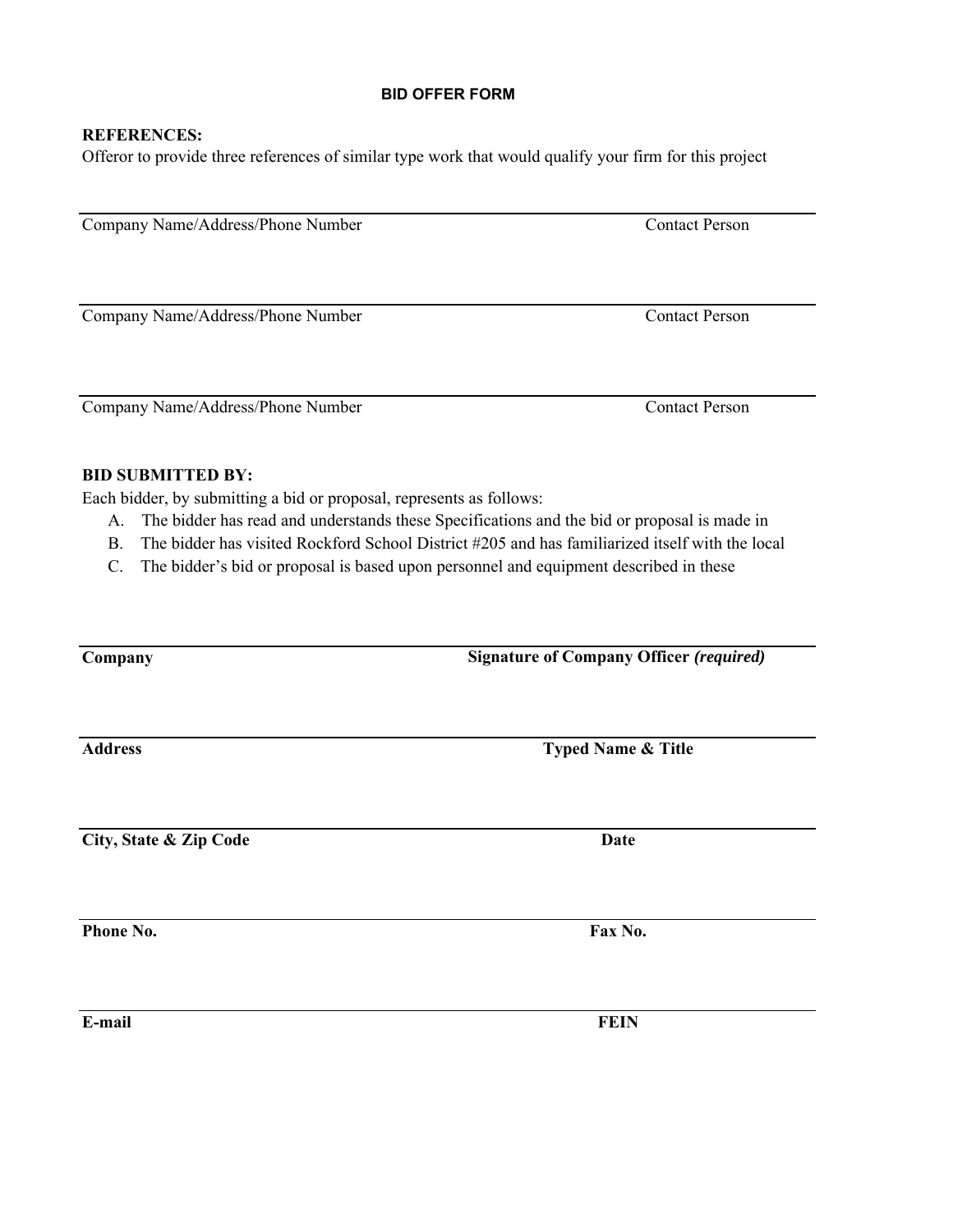## **PROFESSIONAL SERVICES AGREEMENT**

**THIS PROFESSIONAL SERVICES AGREEMENT,** (the "Agreement") is entered into this \_\_\_\_ day of November, 2020 (the "Effective Date") by and between the Board of Education (the "School Board") of Rockford Public Schools, District 205 (the "School District" or "District"), an Illinois school district, whose address is 501 Seventh Street, Rockford, Illinois 61104, and \_\_\_\_\_\_\_\_\_\_\_\_\_\_\_\_\_\_\_\_\_\_ ("Contractor"), a \_\_\_\_\_\_\_\_\_\_\_\_\_\_\_\_\_\_, with its principal office at \_\_\_\_\_\_\_\_\_\_\_\_\_\_\_\_\_\_\_\_\_\_\_\_\_. The School Board and Contractor shall each be referred to herein as a "Party" and collectively as the "Parties".

#### **RECITALS**

**WHEREAS,** pursuant to Section 10-20.21 of the Illinois School Code, the School Board may enter into a contract for special needs transportation services as further set forth in Section [4](#page-13-0) ("Services"), District-wide, with the lowest responsible responsive bidder after due advertisement; and

**WHEREAS,** in order to ensure a competitive price for the Services, and to address some operational issues, the District Administration made the decision to seek competitive bids; and

**WHEREAS,** Bid Documents were sent to prospective bidders and advertised on September 29, 2020, and a mandatory pre-bid meeting was held on October 13, 2020; and

**WHEREAS,** on November 24, 2020, bids were publicly opened and read aloud at the District 205 Office; and

**WHEREAS,** on \_\_\_\_\_\_\_\_\_\_\_\_\_, 2020, the School Board declared that Contractor was the lowest responsible and responsive bidder to the request for the Services and authorized the Administration to enter into contract negotiations with Contractor consistent with the Bid Documents; and

**WHEREAS,** the Parties now desire to enter into this Agreement whereby Contractor agrees to provide the Services in accordance with the Contract Documents and the School District agrees to the obligations set forth therein.

**NOW, THEREFORE,** in consideration of the foregoing and the mutual covenants set forth below, the Parties agree as follows:

#### 1. **DEFINITIONS**.

The following terms shall have the following meanings where used in the Contract:

"Bid Documents" - the Invitation for Bid No. 21-03, Bid Requirements, Bid Proposal Form, Bidder Certifications, Instructions to Bidders, Bid Specifications/Minimum Contract Requirements, Price Pages, and all attachments, exhibits, and amendments thereto.

"Board", "Board of Education", or "School Board" - the Board of Education of Rockford Public Schools, District 205.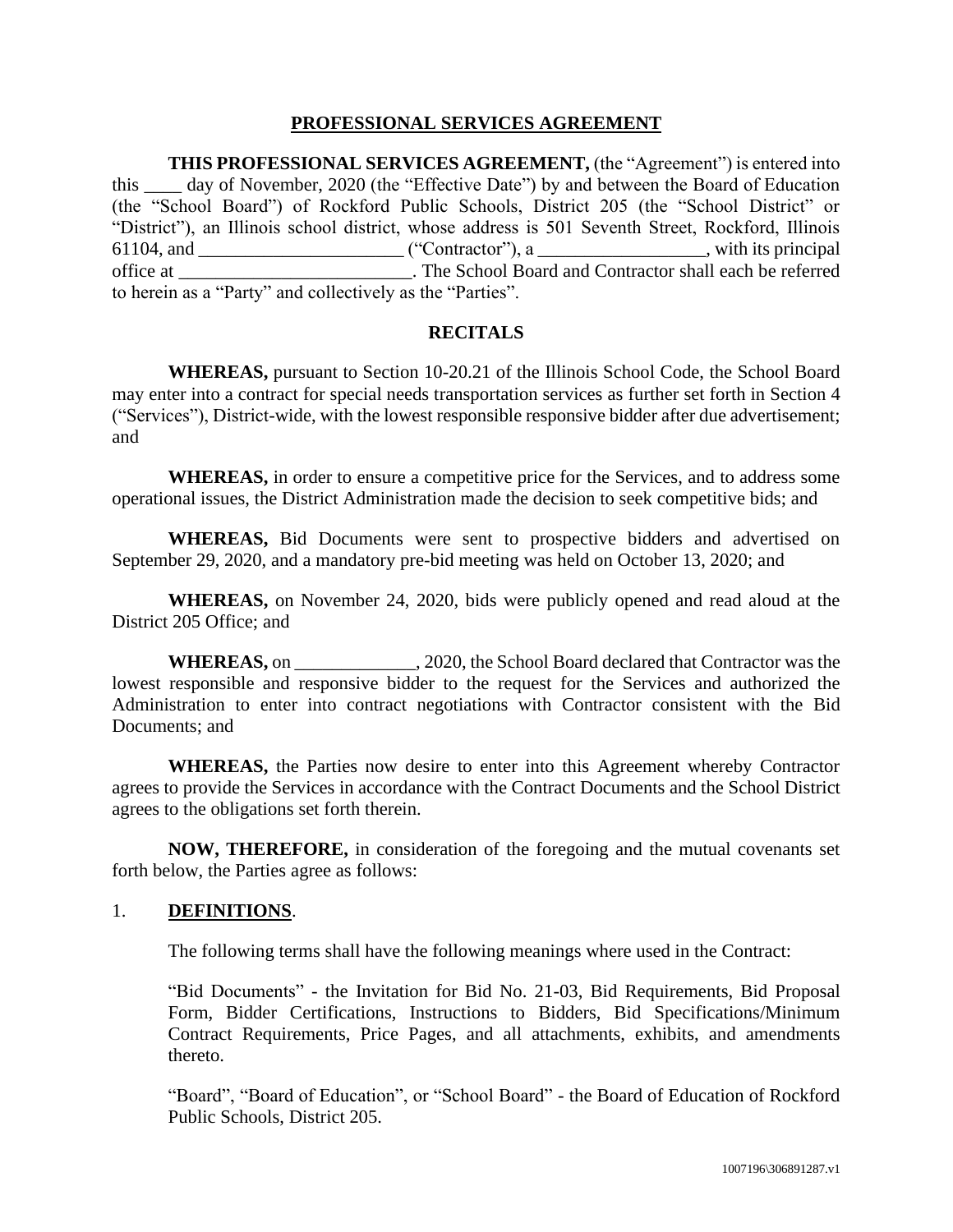"Contract" - the complete and integrated agreement between Contractor and the School Board and consisting of the Contract Documents.

"Contract Year" - the twelve (12) months following the Effective Date, commencing upon the Effective Date.

"Contract Documents" - the Bid Documents, the Contractor's Proposal, and this written Agreement between Contractor and the School Board, including any amendments and modifications, and any other documents reasonably required by the School District.

"Price Pages" - that part of Contractor's Proposal where it specified its pricing for the Services.

"Proposal" - the entirety of Contractor's submittal, including without limitation the completed Proposal Form, Bidder Certifications, and Price Pages.

"State" - State of Illinois.

# 2. **THE CONTRACT**.

## **(a) Incorporation of Documents By Reference**.

The object of this Agreement is to formalize in one document the complete agreement between the Parties, and to do so by specifically incorporating by reference into this Agreement, the Bid Documents, Addenda, if any, the Proposal, all Exhibits attached hereto, and other related documents.

## **(b) Order of Precedence**.

As noted above, the Contract Documents include the following:

- (i) This Agreement;
- (ii) The Bid Documents and Addenda (if any), attached hereto and labeled as Exhibit A; and,
- (iii) The Contractor's Proposal (including the Proposal Form, Bidder Certifications, and Price Pages), attached hereto and labeled as Exhibit B.

The Contract Documents are intended to complement each other. Accordingly, the Contractor shall provide the Services in accordance with each and every part of the Contract Documents. To the extent that the terms and conditions of the Contract Documents are in conflict, said conflict shall be resolved in favor of the order of the Contract Documents, from (i) to (iii), listed above. Where there is no conflict between any of the terms and conditions contained in the Contract Documents, each of the Contract Documents shall have independent significance and be binding upon both parties.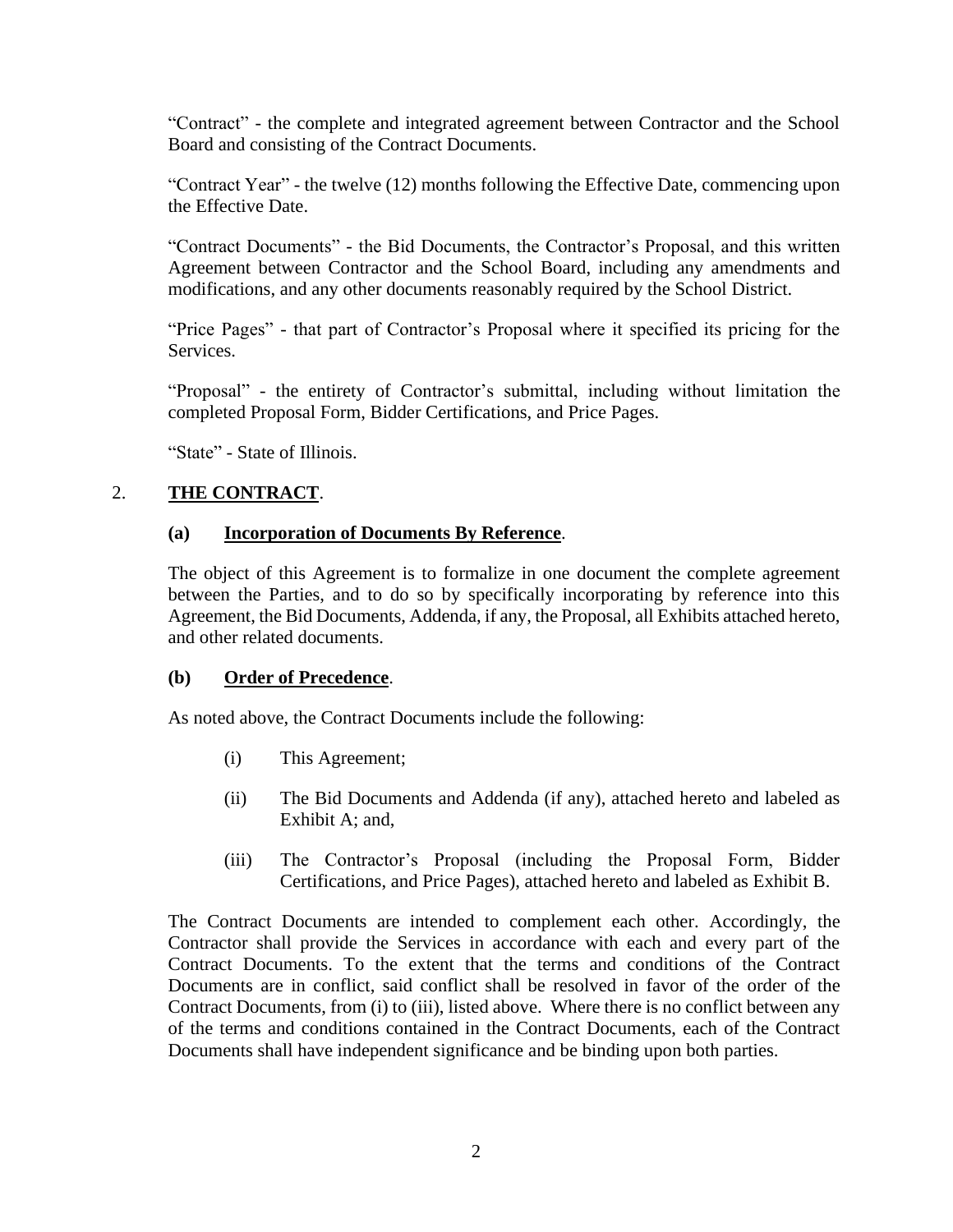# **(c) Compliance with Public Act 95-241**.

Public Act 095-0241, signed into law on August 17, 2007, amended §10-22.34c of the School Code (105 ILCS 5/10-22.34c) and outlines additional requirements for school districts that choose to contract with a third party for non-instructional services (such as nursing) currently performed by any employee or bargaining unit member.

Contractor, at its sole expense, must take any action needed to comply with the requirements of 105 ILCS 5/10-22.34c, including without limitation: adjusting wages and benefits as needed; or providing any documentation or information needed. Said actions by a Contractor shall be deemed to have been taken at the time of Contractor's submission of its Bid and shall be incorporated into its Bid as if fully stated therein.

Contractor further agrees to defend, indemnify, and hold harmless the School District, its Board of Education, in their official and individual capacities, administrators, officers, employees, agents, contractors, successors and assignees, from and against any and all liabilities, damages, losses, expenses, demands, actions, causes of action, claims, suits, or judgments, including reasonable attorneys' fees, as a result of Contractor's failure to comply with the requirements of 105 ILCS 5/10-22.34c, if applicable.

# **(d) Compliance with Revenue Procedure 97-13**.

The Parties intend that this Agreement and the Contract comply fully with Revenue Procedure 97-13 so as not to create a private business use of tax-exempt bond financed facilities. However, if the Internal Revenue Service ("IRS") or any judicial, quasi-judicial, or administrative agency determines this Agreement or the Contract is not in compliance with Revenue Procedure 97-13, the Parties agree to take such action as is necessary to amend or otherwise make this Agreement and Contract in compliance with Revenue Procedure 97-13. Such action shall be deemed to have been taken at the time and effective date of this Agreement.

# 3. **TERM**.

The term of this Contract shall be effective as of July 1, 2021 and continue through June 30, 2024 ("Term"), unless earlier terminated by either party as otherwise expressly permitted by this Contract. Upon adequate notice to Contractor, the District shall have the right to renew this Contract on the same terms and conditions as set forth herein for two (2) additional one (1) year periods (each, an "Option Term"), unless terminated as otherwise provided herein.

The District reserves the right to, upon sufficient notice to Contractor prior to the expiration of the Term or any Option Term, extend this Contract for an additional ninety (90) calendar days from its original or any exercised option year expiration date without exercising a full Option Term for any reason and any and all pricing then in effect shall continue through the temporary extension period.

Notwithstanding the above, the School District's obligation under this Agreement is contingent upon the availability of budgeted funds from which payment for the contract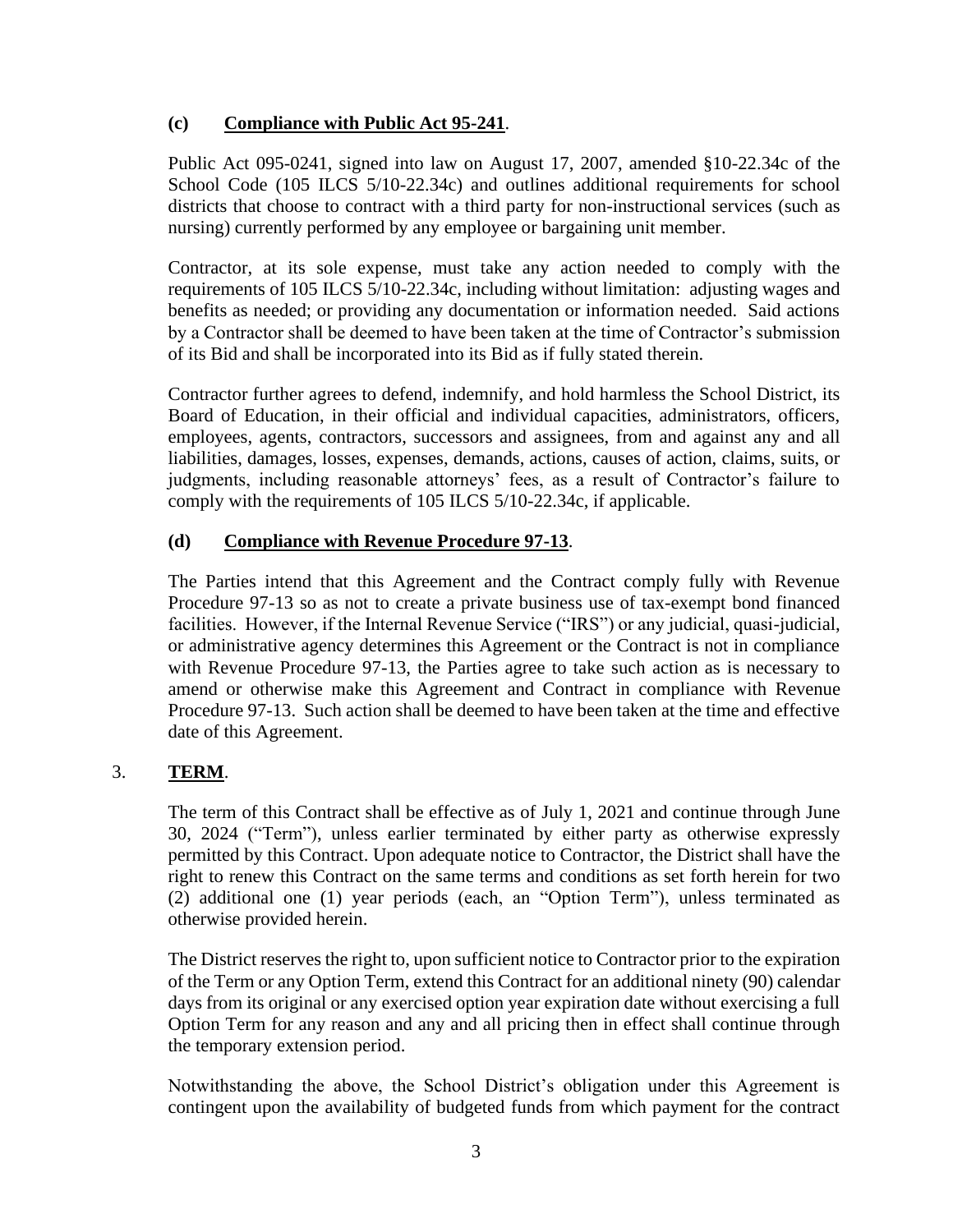purposes can be made. No legal liability on the part of the School District for any payment may arise until funds are made available for this Agreement.

Further, notwithstanding any other provision in this Agreement to the contrary, in the event that an order is issued by any administrative agency of the State of Illinois or by any court having jurisdiction prohibiting the School District from complying with its obligations under this Agreement, including but not limited to hiring a third party service to provide the Services described herein, then the School District shall have the option in its sole discretion to terminate this Agreement immediately or to elect to continue to perform the Services through the use of District personnel and receive a credit from Contractor to be applied towards the compensation due to Contractor as outlined in the Price Pages in an amount equal to all costs of employing the District personnel to provide the Services.

# <span id="page-13-0"></span>4. **GENERAL SCOPE OF SERVICES**.

The Contractor shall provide the Services as further set forth herein and in the Bid Documents, as well as any services offered by the Contractor in its Proposal and accepted by the District. The following set forth the minimum requirements for the Contractor's provision of Services:

# **(a) General Scope**.

(i) Services. The Services shall include, but not be limited to, the provision of school vehicles and buses, school bus and vehicle drivers, bus assistants, administrative staff, facilities, special equipment and supplies to transport special education and other District pupils to and from District schools and facilities. Contractor shall, during the Term of the Contract, operate and maintain the required number of vehicles and buses to transport conveniently and safely all students designated by the District to be served on the provisions of this Contract, which Services shall be provided every day that school is convened.

All costs of Contractor's operation including, but not limited to fuel, oil, greasing, cleaning, repairs, licensing, parking, drivers, garaging and insurance are to be included in the amounts set forth in Contractor's Price Pages.

- (ii) Contractor's Qualifications. Contractor hereby represents and warrants that it possesses, at a minimum, all necessary licensing for Contractor and its employees and personnel to perform the Services in the State of Illinois and shall provide the District with proof of such licensing upon the execution of this Agreement. The Contractor shall notify the District if any change occurs with regards to its licensing.
- (iii) Current Special Needs and Early Childhood ("EC") Services. Contractor shall provide transportation Services to the District's early childhood students, which ss of the date of this Agreement, includes five (5) Early Childhood Schools: Nashold, Beyer, Summerdale, Fairview and Roosevelt.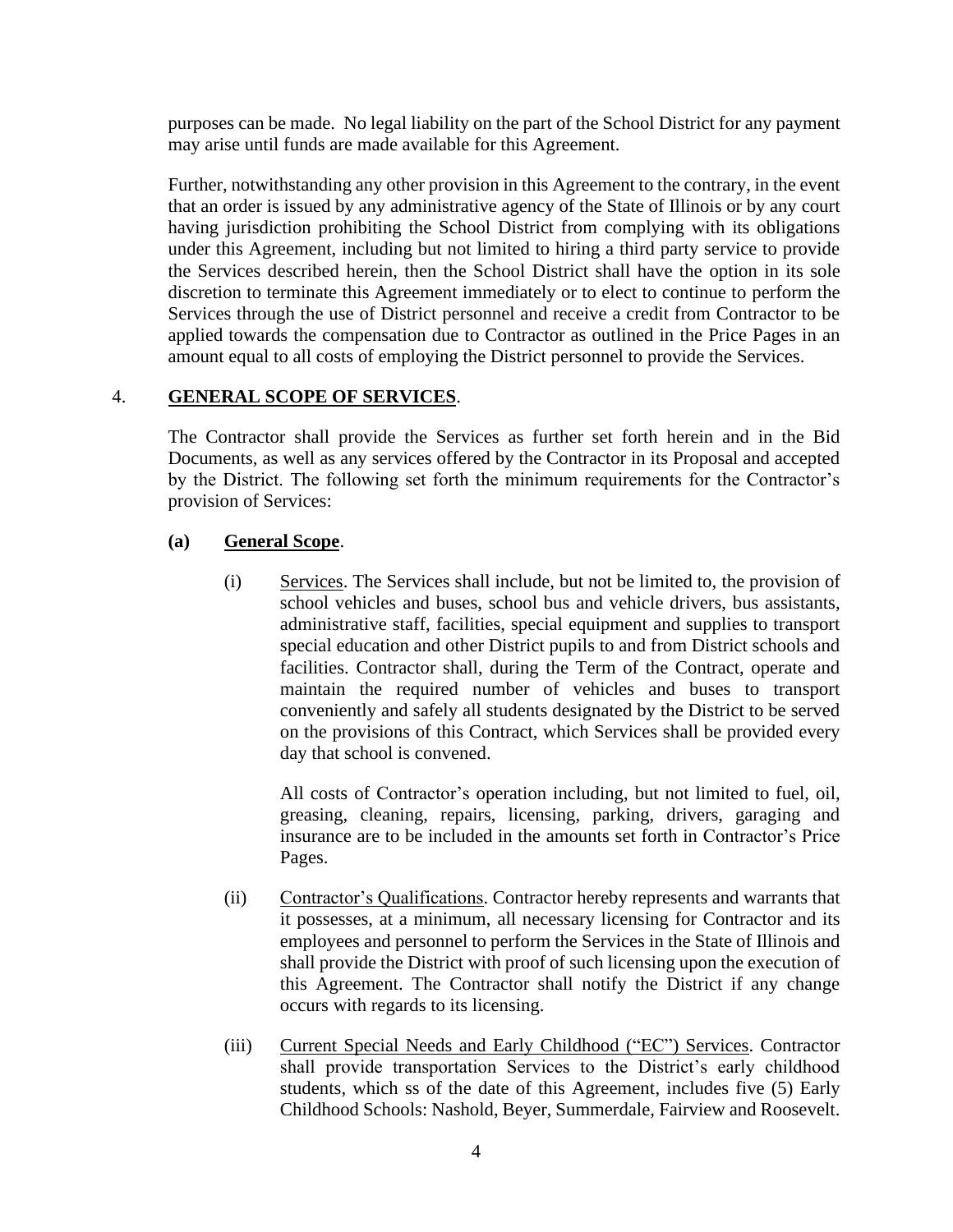Contractor shall also provide transportation Services to the District's students in Special Needs classes, McKinney-Vento Act students, and expelled students at Innovative Learning Center and Regional Learning Center.

Contractor shall pick these students up at their designated home curbside stops and take them to their assigned District facility.

- (iv) Vocational Runs. Contractor shall provide daily transportation from the District high schools to the designated area vocation locations.
- (v) Midday EC Runs. Contractor shall provide midday transportation runs for District EC schools, including Nashold, Beyer, Summerdale, Fairview and Roosevelt.
- (vi) Summer School. Contractor shall provide transportation during the summer months for Special Needs or EC summer school students.
- (vii) Special Needs Transportation. Contractor shall provide special transportation for students with special needs based on each student's individual plan. The District offers comprehensive programs and services to students – including services at every building in the District and selfcontained classes at several building sites. Special needs transportation Services shall include the use of lift buses, car seats, harnesses and/or a bus monitor to ensure safe transport. The Contractor is responsible for providing car seats, harnesses, Star Seats, buckle guards, and other equipment as required for student safety and determined at the sole discretion of the District.
- (viii) Bus Monitors. Contractor shall provide safe, reliable, and on-time Services. As part of these efforts, Contractor shall ensure a qualified adult bus monitor is present on all vehicles when they exceed ten (10) passengers.
- (ix) Dry Run Day. Prior to the start of classes each school year, the District shall designate one "dry run day" when Contractor shall execute a "dry run" of all its A.M., midday, and P.M. routes at the times designated for each respective route. The vehicle and driver assigned to the route shall perform the dry run of each respective route. The purpose of this dry run will be to check the validity of driver itineraries and stop times.
- (x) Route Changes and Variances:
	- (1) Contractor agrees and acknowledges that all figures provided by District in the Bid Documents in connection with the number of passengers, routes, in lengths of routes are based on estimates from the District's operations from March 2020. Contractor agrees and acknowledges that adjustments in bus stop quantities and locations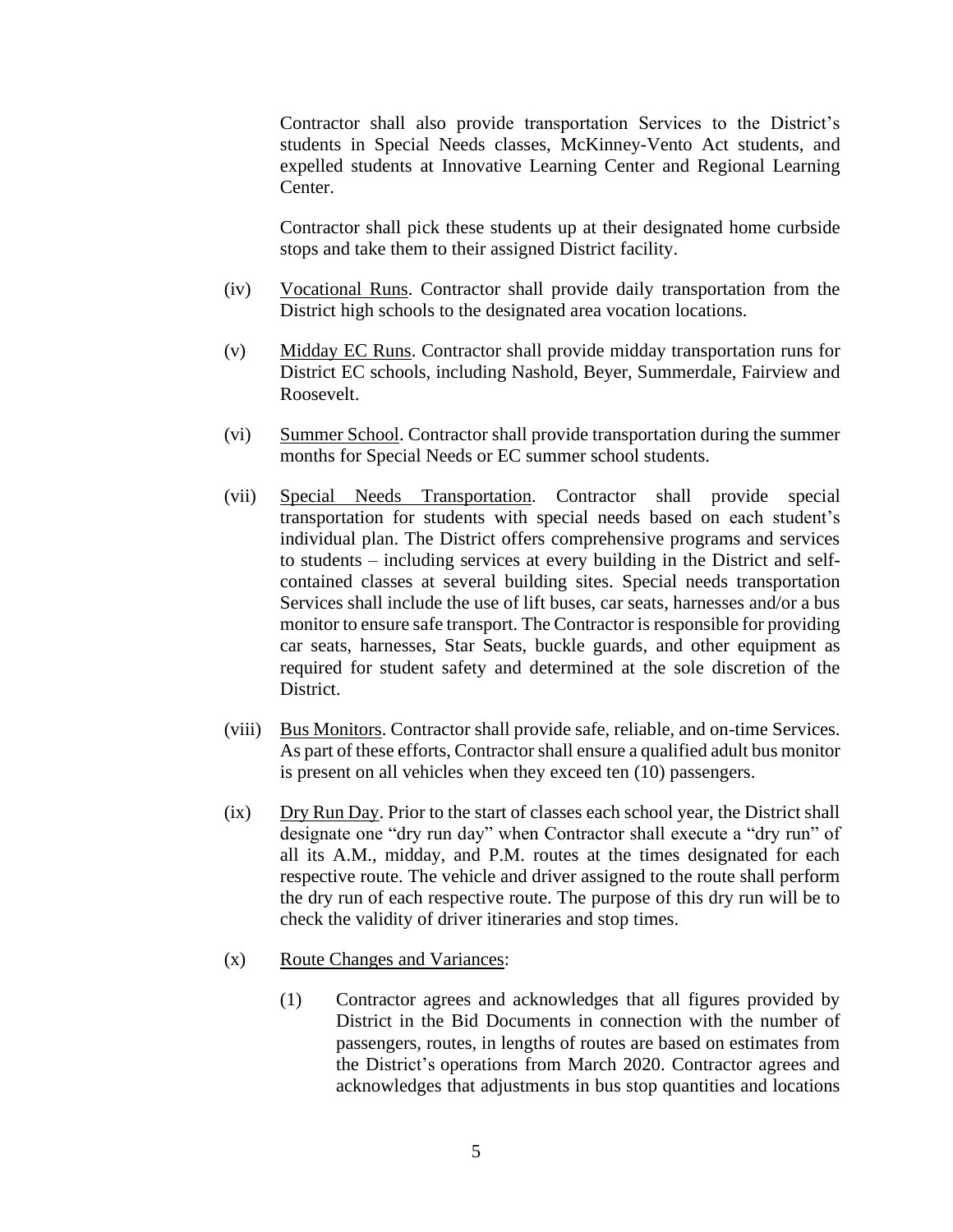are always under review and are expected to be adjusted with each school year.

- (2) District students may have a different address for pick up and drop off and may require "curb-to-curb" transportation, depending upon the particular needs of the students.
- (3) Most students with special needs cannot be left alone without written parent permission. Unless authorized otherwise, students must be released to a parent or another designated responsible adult. The District and Contractor shall mutually develop and agree upon procedures regarding situations when no one is home to receive the student.
- (4) The Contractor shall maintain internal procedures required to expeditiously manage changes in student addresses, the addition of students to certain routes, and necessary adjustments of transportation, including equipment, time, and locations of Services.
- (5) The Contractor's bus driver will be responsible for ensuring that, when applicable, all students are securely fastened in their seats; either by seat belt, harness, car seat, or wheelchair as their individual needs dictate.
- (xi) Special Education Midday Bus Routes. Contractor shall provide transportation Services to special education students who require midday transport either to home or to school or to another school location, based on their individual plans. Routes should not exceed one (1) hour in length (without District's written approval). The District is required to provide mandatory extended school year services in the summer to those students who require extended instruction for a six (6) to eight (8) week duration, which may run concurrently to the summer school schedule for other District students. The locations and number of students at a site varies every year. Contractor and District shall work closely throughout the spring of each Calendar Year to finalize the necessary transportation schedule to address issues presented by the foregoing.
- (xii) Field Trips. Contractor shall provide transportation Services for District field trips. Contractor shall ensure the use of a lift bus in the event students with special needs are attending the school field trip. Contractor and District agree and acknowledge that advance notice and mutual coordination is essential when planning and scheduling field trips for students in selfcontained classes throughout the year that may require special transportation. All applicable students must be securely fastened in their seats; either by seat belt, harness, car seat, or wheelchair as their individual needs dictate.
- (xiii) Extracurricular. Contractor may be required to provide special transportation Services on rare occasions to or from an extracurricular activity, which shall be determined on a case-by-case basis to address a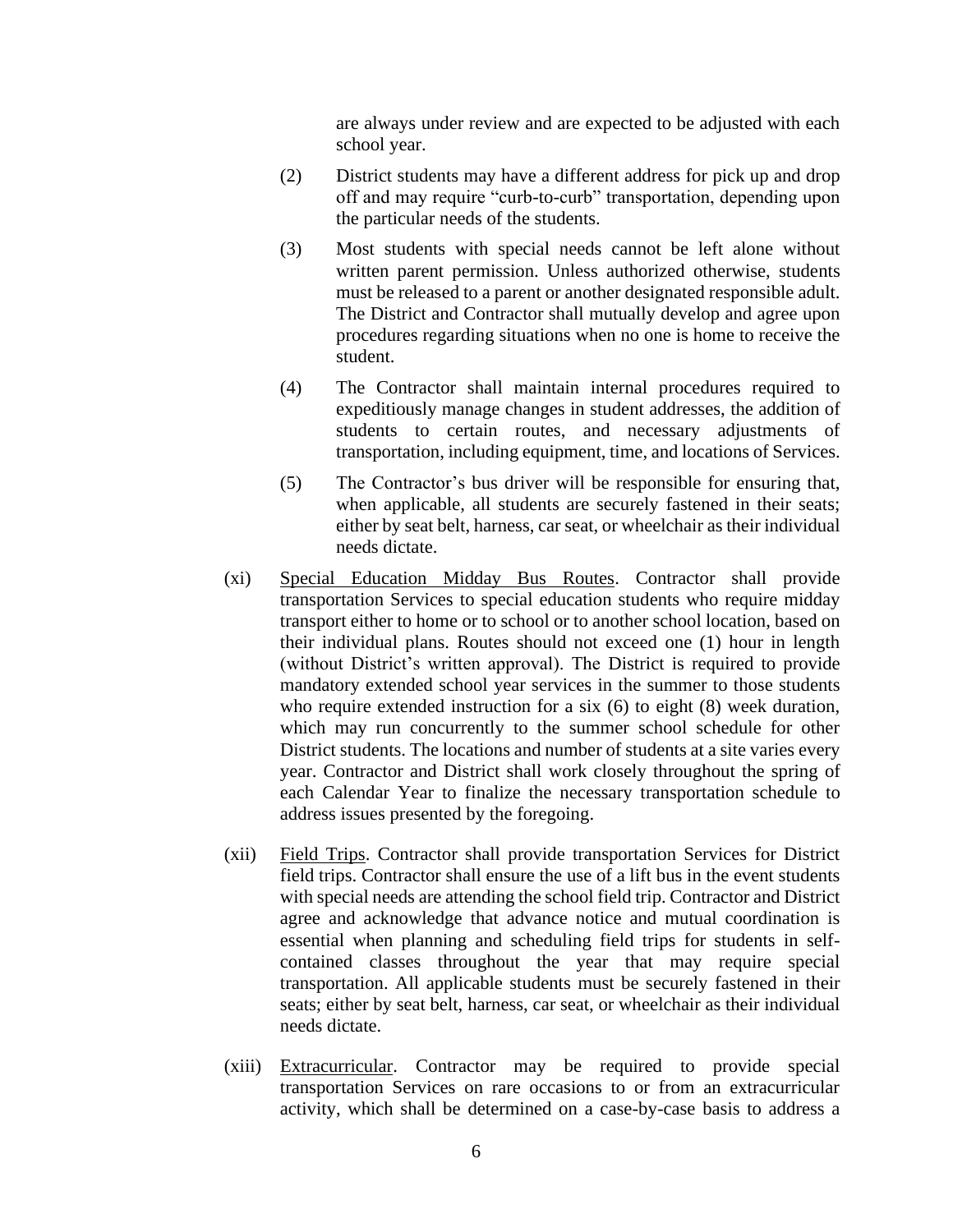related student need. Use of a lift bus is the most frequent need for transportation after school.

(xiv) Transportation for Homeless Students. The transportation for homeless students who reside outside the District is outside the scope of this Contract. The District shall solicit price quotes on an individual case by case basis for such transportation services.

# **(b) General Operation and Service Requirements**.

- (i) The Contractor must have adequate operations and maintenance facilities in appropriate locations and of appropriate size which will assure the proper performance of the Contract.
- (ii) The Board will determine annually the size and scope of the District's summer school program. Contractor's pricing for summer school Services shall be equal to the regular year's transportation pricing.
- (iii) The District will provide detailed student information to have the Contractor provide routing services, the District will coordinate new student data through the District's student information system to the Contractor's system to be routed by the Contractor. The Contractor will comply with the District's route requests or student route changes by implementing any changes within 3 working days after being notified by the District.
- (iv) The routes must not exceed one (1) hour in length and will be followed exactly by the bus driver. Any changes that are presented to a driver by a parent or member of the community will be referred to the Contractor and District for a decision. Any change the driver feels should be made for convenience must be first approved by the Contractor and District.
- (v) Contractor shall notify District immediately if any route is running ten (10) or more minutes behind schedule in addition to notify all families impacted by the delay.
- (vi) Contractor shall comply with all applicable laws, regulations and rules promulgated by the federal, State, county, municipal and/or other governmental unit or regulatory body now in effect or which may be in effect during the performance of the Contract. Included within the scope of the laws, regulations and rules referred to in this paragraph, but in no way meant to operate as a limitation, are all forms of traffic regulations, public utility and Intrastate Commerce Commission regulations, Worker's Compensation Laws, the Social Security Act, Occupational Safety and Health Act, the Consumer Product Safety Act, the Illinois School Code and the Illinois Motor Vehicle Code.
- (vii) The District reserves the right to purchase and supply all necessary gasoline and/or diesel fuel to the Contractor during the Terme of this Contract. In the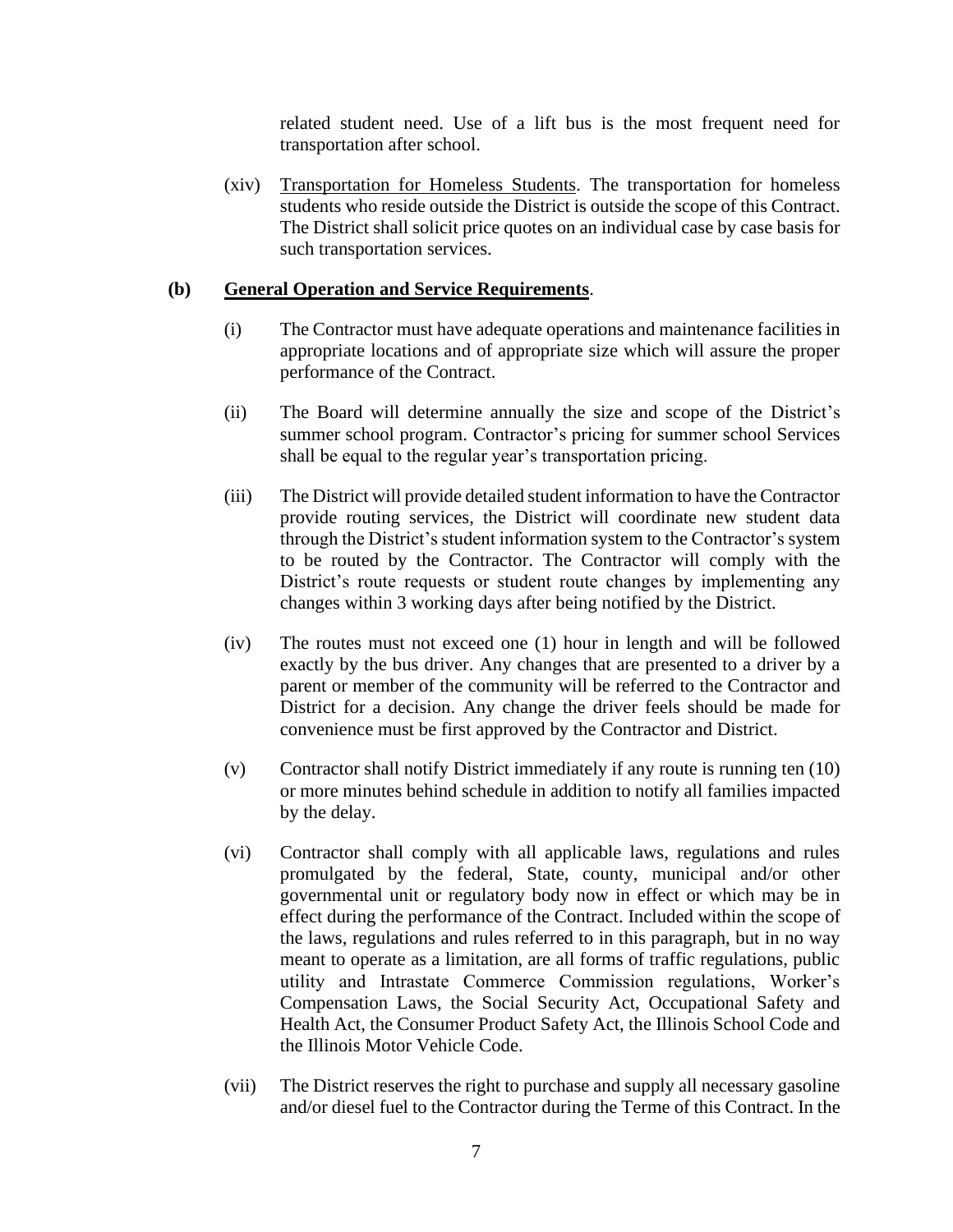event the District shall exercise such option, the District shall receive a monthly credit equal to the average monthly cost of fuel paid by the Contractor up to the amount of the fuel cap for the entire period of the Contract prior to the exercise of such option by the District. Should the District decide to purchase fuel, the Contractor shall provide and maintain the proper storage facility at no cost to the District.

- (viii) The District reserves the right to assign District personnel to ride the bus to supervise student behavior or to provide assistance to students. If District personnel are assigned to ride a bus, the Contractor shall arrange to have the bus driver pick them up and drop them off as required by the District.
- (ix) For bus terminals located within the District boundary, the computation of the Contractor's charge shall be based on "gate to gate" mileage. For bus terminals local outside the District boundaries, the computation of the Contractor's charge shall begin at the first student pickup point and end at the last school drop-off point for the morning run and the first school pickup point to the last student drop-off point for the afternoon run (live miles). Deadhead mileage shall be the responsibility of the Contractor.

#### **(c) General Specifications**.

- (i) Contractor shall obtain, maintain, and pay for all licenses, permits, and certificates of authority required for the performance of Services under the Contract Documents.
- (ii) Contractor represents and warrants that it and its personnel and employees possess the skill, knowledge, and necessary training to perform the Services and that it will perform the Services timely and in a professional manner.
- (iii) Contractor shall only permit qualified individuals to perform the Services, which individuals shall abide by all state, federal, and local laws and regulations at all times.
- (iv) Contractor shall supervise and direct the performance of the Services using Contractor's best skill and attention.
- (v) Notwithstanding any other term herein, Contractor shall be responsible to the District for the acts and omissions of its employees, personnel, subcontractors and its agents and employees, and for the acts and omissions of any other persons performing any of the Services under a separate contract with the Contractor.

#### **(d) Reporting**.

(i) *Proper Equipment*. The Contractor shall, prior to January 15, 2021, present to the District evidence of a purchase or lease contract for required vehicles and other equipment, with a reputable vehicle manufacturer, vendor or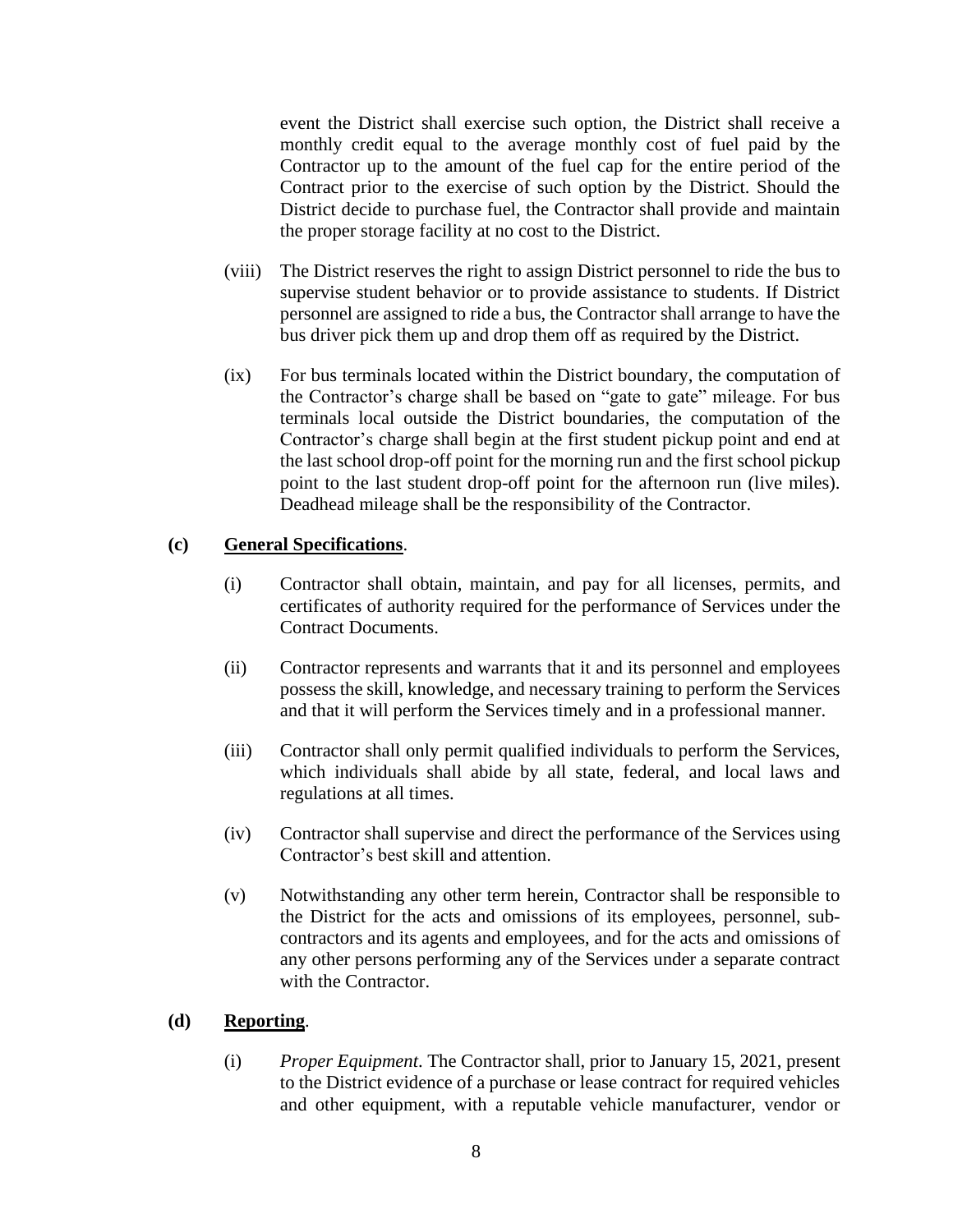broker, and a financing commitment, letter of credit or other evidence of available funding for such purchase or lease contract.

- (ii) *Monthly Reports*. Contractor shall submit to the District monthly reporting on all routes and Contractor's miles per gallon rates while providing Services. Contractor shall further prepare and submit to District a monthly 'Transportation Report', which shall outline specific levels of operation, including but not limited to: number of vehicles, routes, drivers, students transported, route miles, number of accidents, on-time arrival percentage, as well as outlining any service issues along with actions and recommendations.
- (iii) *Quarterly Reports*. On a quarterly basis, the Contractor shall submit to the District the following reports: vehicle maintenance, preventative maintenance, office staffing, on-time percentage, number of substitutes, safety drills and training.
- (iv) *Biannual Reports*. At least twice annually (October and March), Contractor shall conduct quality assurance surveys of all District buildings for which the Contractor provides Services. Such surveys shall be attached to the following month's Transportation Report. District and Contractor shall jointly design such surveys. The District may also use these surveys to measure satisfaction levels of the District patrons.
- (v) *Annual Reports*. On an annual basis, the Contractor will submit to the District all reports needed to complete the annual transportation claim. Annually, the Contractor may be subject to a service quality and contract compliance audits performed by District representatives. The District is not required to provide any notice prior to conducting such audits.
- (vi) *Other Reports*. From time to time, at the discretion of the District, other reports may be requested by the District and Contractor shall provide such reports in a timely manner. Records to confirm the accuracy of all reports shall be kept by the Contractor and made available for inspection by the District at all reasonable times, for not less than one (1) year after the submission of each report.

## 5. **PERSONNEL**.

## **(a) Qualifications**.

- (i) Contractor shall have at least five (5) years' experience in the performance of Services required under this Agreement.
- (ii) The Contractor shall employ only qualified and properly licensed employees who shall be required at all times to exercise the highest degree of care and to observe and comply with all laws, ordinances, rules and regulations necessary to complete the Services.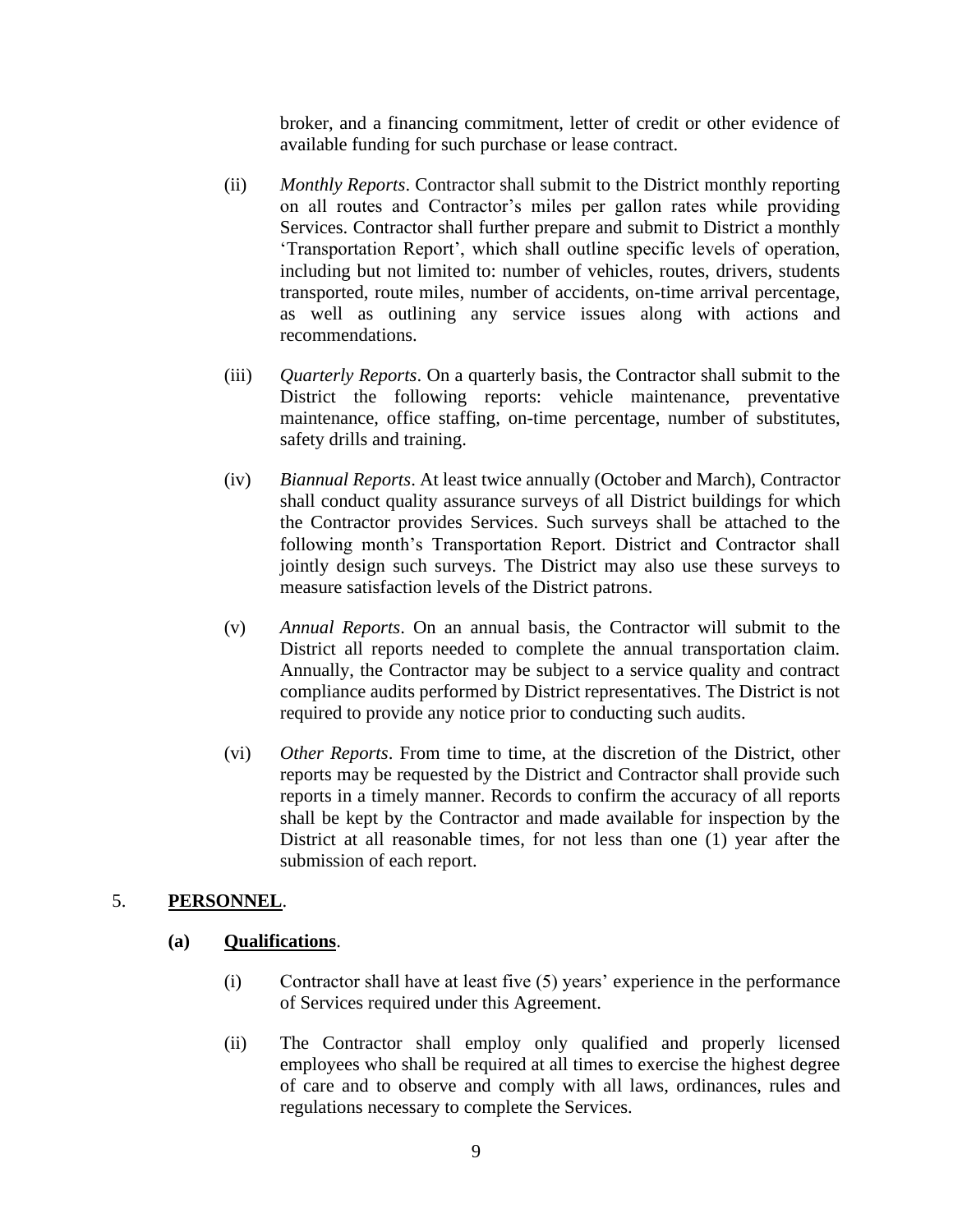- (iii) Contractor shall ensure that all personnel are physically and mentally qualified to perform the requirements of the Services.
- (iv) Contractor shall have the sole obligation to ensure that all personnel employed by Contractor are legal residents of the United States.
- (v) Contractor's personnel shall dress neatly, without vulgar or otherwise offensive apparel, commensurate with the location and nature of work being performed.
- (vi) Contractor's personnel shall conduct themselves in a courteous and professional manner while performing their duties.
- (vii) Smoking on District property is strictly prohibited.
- (viii) Contractor's personnel, or any subcontractor's personnel, shall not possess or be under the influence of alcohol, drugs, or any illegal substances while on District property or performing any Services. The Contractor shall remove from the site, any personnel or personnel of a subcontractor, who is vulgar, offensive, or who is under the apparent influence of drugs or alcohol, or who otherwise fails to comply with District's rules regarding on-site conduct.
- (ix) Firearms, knives, and any other weapons are not allowed on District property. This includes weapons stored in vehicles on District property.
- (x) Contractor personnel may only use cell phones during breaks and lunch, or in an emergency situation. Contractor personnel may only use devices such as i-pods, MP-3 players and/or other music type devices after District building is unoccupied by the community, staff, teachers and students; and only then may the Contractor personnel use the device in a safe manner.
- (xi) Contractor's personnel shall interact with the District's student population in accordance with the Crisis Prevention Institute (CPI) guidelines.
- (xii) Contractor's personnel shall not solicit, distribute, or sell products, items, or goods of any nature while on District property.
- (xiii) Contractor's personnel's friends, visitors, or family members are not permitted in the area in which Services are being performed without prior written authorization by the District.
- (xiv) Contractor and its personnel shall adhere to all District security standards, policies, and procedures.
- (xv) Contractor, its personnel, and any of Contractor's sub-contractors, shall at all times refrain from using, displaying, or demonstrating vulgar, offensive, aggressive, violent, rude, or insulting behavior or language while on District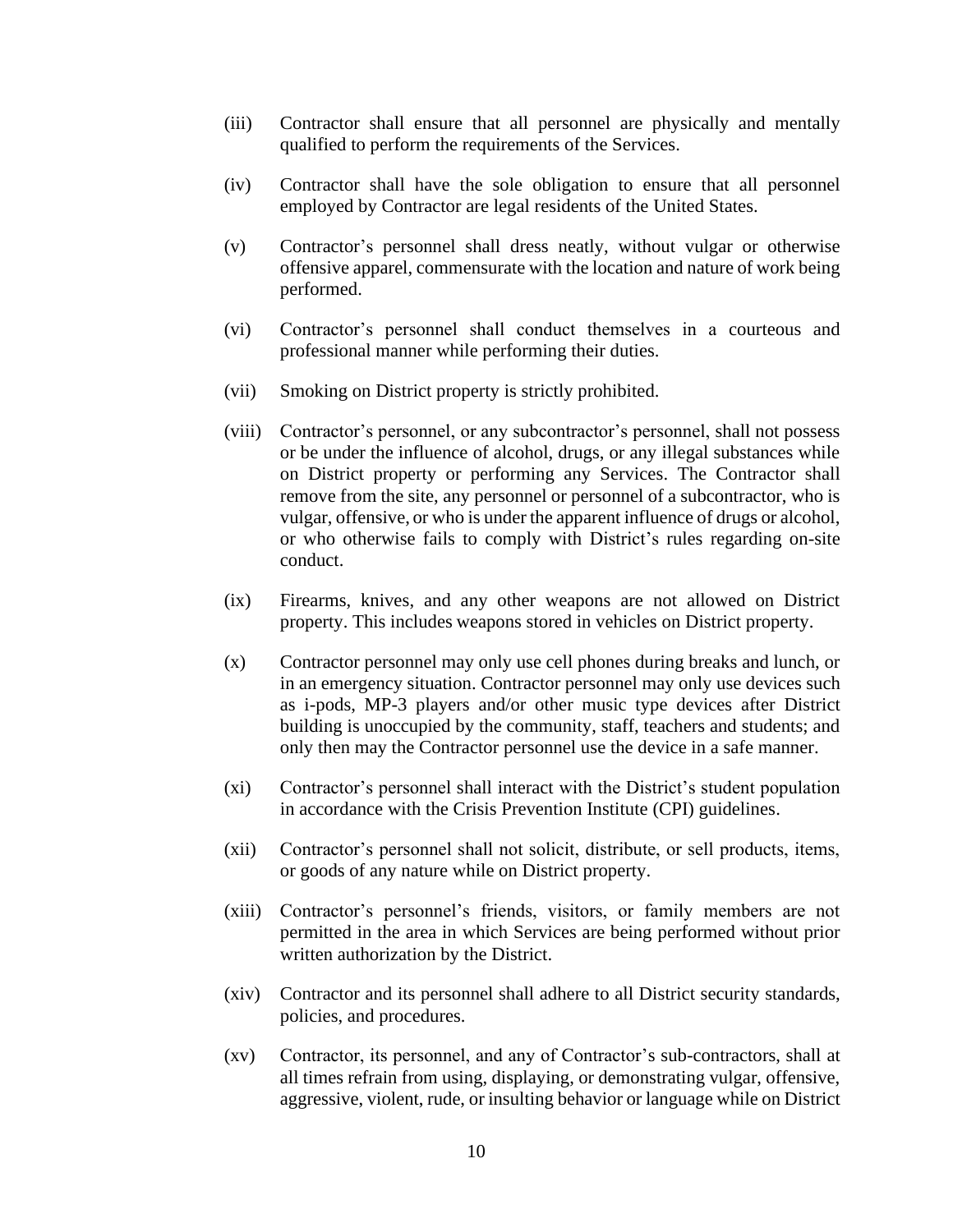property or performing the Services. Behavior and language not conducive to an educational facility will be treated and dealt with zero-tolerance.

District reserves the right to remove any Contractor personnel who does not meet the proper standards for service and performance.

# **(b) Requirements**.

- (i) The Board and the District's administration shall have the authority to establish policies and rules, respectively, covering the performance of Contractor's personnel and the conduct of students. The failure of any Contractor personnel performing under this Contract to obey and enforce all policies and rules established by the Board and the administration with respect to the transportation of students shall be sufficient cause for the removal of such personnel from the performance of this Contract upon the request of the Board or its appointed representative. Any request to remove an employee from service under the agreement shall be in writing, with the reasons stated forth therein.
- (ii) The District reserves the right to interview and approve, at its sole discretion, the transportation manager, assistant manager, dispatcher, and route coordinator that initially serve the District under the Contract. The transportation manager and/or the assistant manager must be on duty between 5:30 a.m. and 5:30 p.m.
- (iii) The District may, following consultation with the Contractor, require dismissal from work any Contractor personnel they deem incompetent, insubordinate, unsuitable or otherwise objectionable.
- (iv) The Contractor shall provide adequate dispatch and office personnel based on need and availability to the District between the hours of 5:30 a.m. and 5:30 p.m. every day school is in session and any other time that Contractor buses or vehicles are in operation. The District will assign a primary contact person for daily operations and resolution of conflicts and emergencies. The Contractor must provide a direct line separate from its published number for the public. This District access number should have the ability to ring generally within the Contractor's office to be answered by on-call staff. The Contractor must provide a contact person who is available and on duty for communication and service outside of regular scheduled route times while District students are being transported by the Contractor. The contact information for this individual(s) must be provided to the District in advance of transportation services provided outside of regular route schedules.
- (v) The Contractor is required to have sufficient personnel to appropriately service the student transportation needs of the District as specified in the Contract Documents. The District requires a minimum level of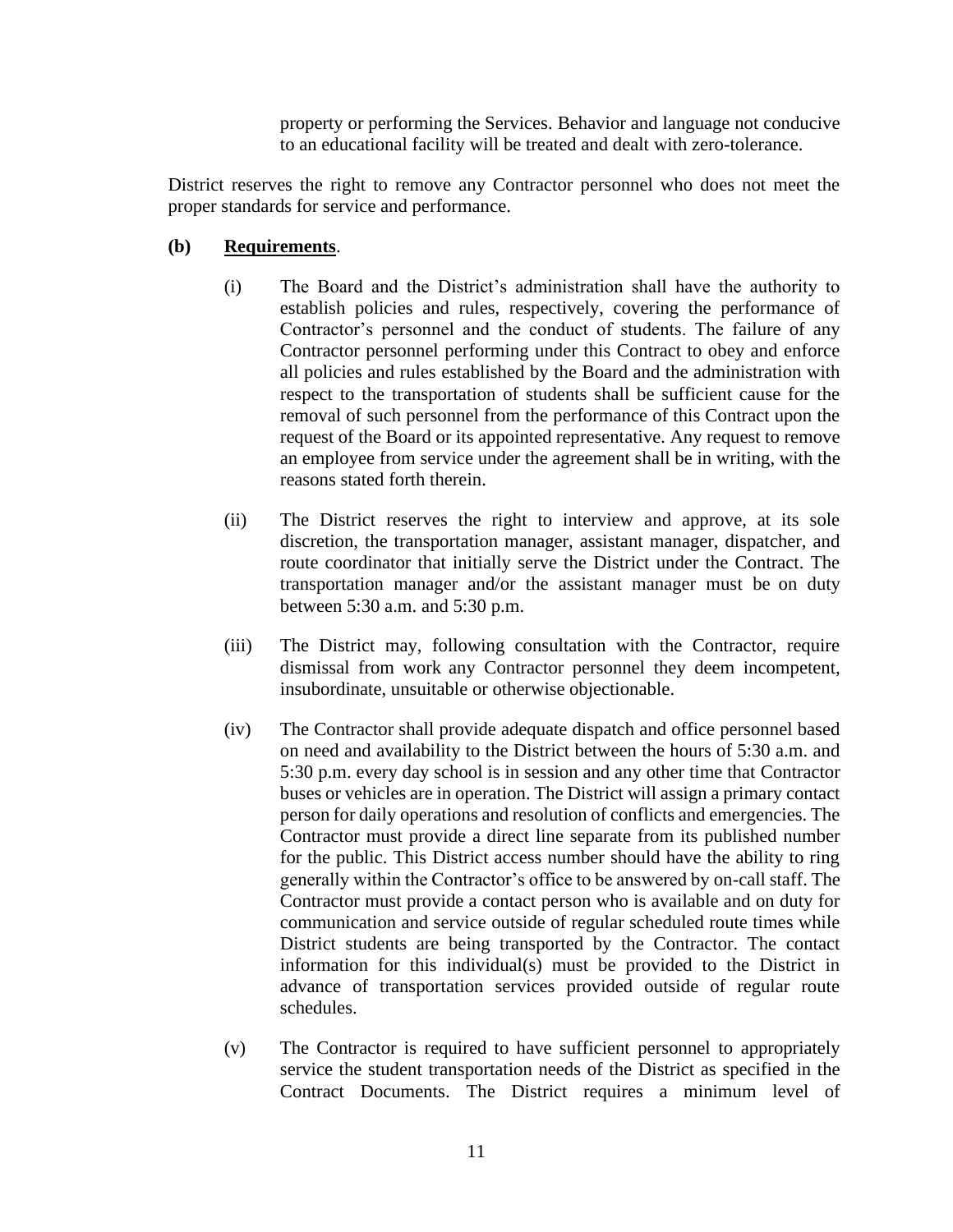management, supervisory, and technical personnel which includes on road supervisor.

- (vi) The Contractor will have employees with sufficient experience to maintain the fleet and adequate and appropriate maintenance facilities to meet the requirements as further set forth in the Contract Documents.
- (vii) Personnel furnished by the Contractor will perform the functions included in this Contract and shall be employees of the Contractor.
- (viii) The Contractor shall be responsible for maintaining satisfactory standards of employee competency, conduct, appearance, integrity, and shall be responsible for taking such disciplinary actions with respect to their employees as may be necessary.
- (ix) The Contractor shall not discriminate against any employees or applicant for employment with respect to hire, tenure, terms, conditions or privileges or employment, or any matter directly or indirectly related to employment, because of race, color, religion, sex, national origin, disability or age. Breach of this covenant will be regarded as a material breach of the Contract.
- (x) The Contractor shall, in all solicitations or advertisements for employees placed by them or on their behalf, state that all qualified applicants will receive consideration for employment without regard to race, color, religion, sex, national origin, disability or age.
- (xi) The Contractor agrees, as a condition of employment of any individual under the terms of this Contract where such individual will be physically present within the District providing the Services herein agreed upon, that all such individual employees:
	- (1) Shall have executed criminal background investigations and driving records investigations at the time of hiring and continuously during the term of this Contract pursuant to the terms of this Agreement and the School Code of Illinois, as amended; and
	- (2) Shall no longer be allowed to perform service for the District under this Contract in the event that conviction of one of the offenses listed in Section 10-21.9 of the School Code of Illinois is identified.
	- (3) Shall no longer be allowed to perform service for the District under this Contract in the event that any individual who has been convicted of reckless driving or operating a motor vehicle while under the influence of an intoxicant or controlled substance during the past ten years.
- (xii) Costs relating to drug and alcohol testing of Contractor drivers and yearly physicals will be the responsibility of the Contractor.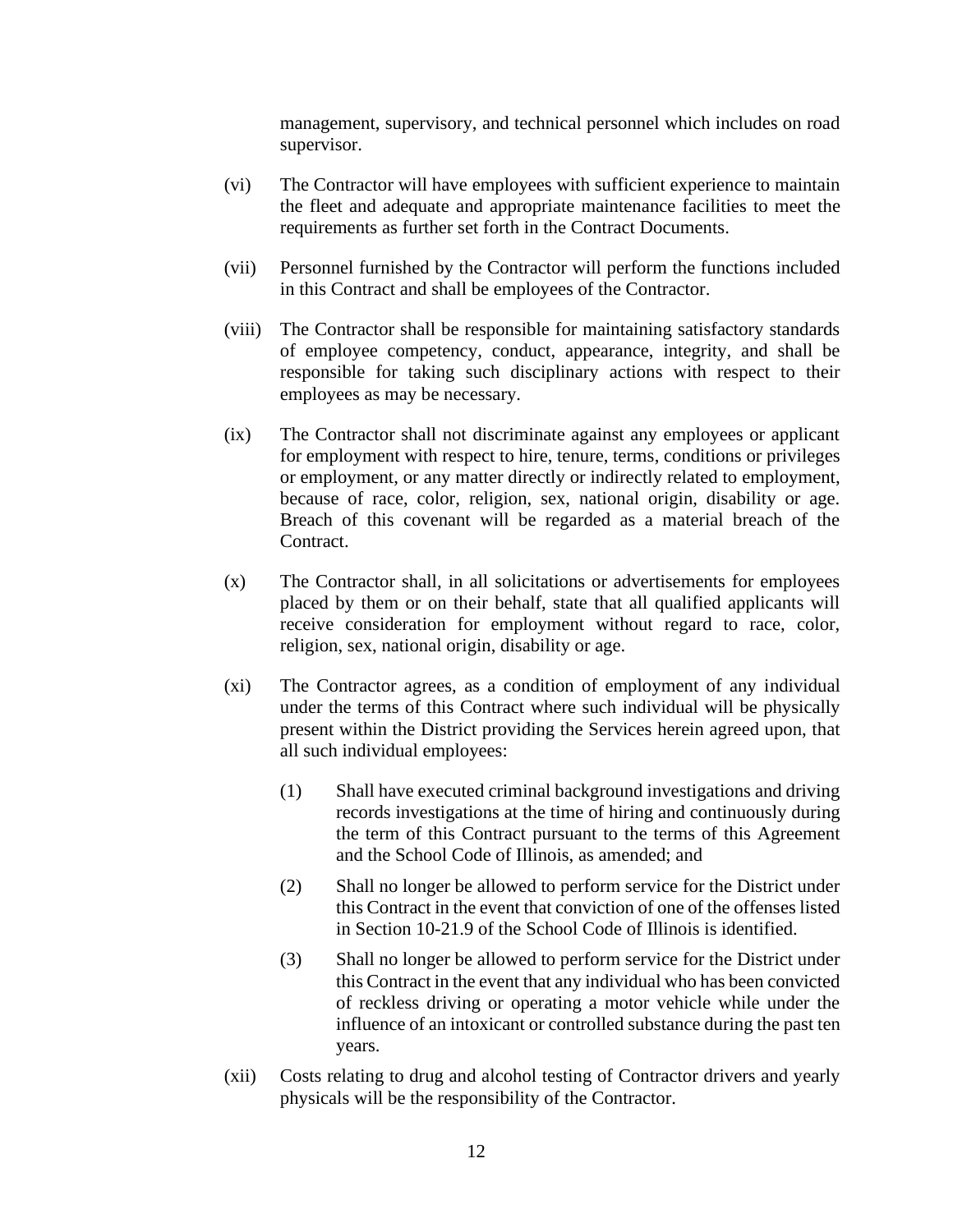- (xiii) All Contractor transportation personnel (including drivers) shall be required to wear a photo ID badge approved by the District. Additionally, it is important that drivers wear professional attire in accordance with their role. Apparel with holes or inappropriate graphics or wording is not acceptable.
- (xiv) The Contractor shall, at its expense, keep on its payroll substitute drivers in a number of no less than 10% of its driving staff. The substitute drivers shall not be assigned permanent routes and will be used to cover bus or vehicle schedules when a driver is absent. The District reserves the right to ask the Contractor to increase its substitute count.
- (xv) Contractor's drivers shall meet the following requirements:
	- (1) All drivers are subject to all current and future state and federal laws and regulations pertaining to the operation of school buses and to any regulations set forth by the Board of Education.
	- (2) Drivers should be persons of ability, character, integrity and fitness, who are acceptable to the School District for which the driver provides services.
	- (3) While transporting students, buses shall not be operated by any person other than a licensed school bus driver meeting all requirements set forth by the Illinois State Board of Education and the Illinois Secretary of State.
	- (4) The District expects that there will be consistency in drivers assigned to routes serviced under the Contract and that as much as possible the same drivers will be assigned to the same routes on a daily basis.
	- (5) Drivers shall not use or operate cell phones or use electronic communication devices while transporting students or while in direct supervision of the students. This includes hands free devices.
	- (6) Drivers must be at least twenty-one (21) years of age and fully licensed as a school bus driver by the State of Illinois.
	- (7) Drivers shall not use indecent language, shall not smoke on the bus or on District property, nor permit students to smoke or cause disturbances on the bus.
	- (8) Prior to the start of each school year, the Contractor shall provide the District with a copy of its drug testing policy for drivers, a listing of the assigned bus drivers, including standby drivers, or as requested by the District. In addition, the Contractor will submit new driver information to the District prior to the driver start date. The following information for all drivers involved in the Contract under employment of the Contractor will be provided to the District one (1) week prior to the beginning of each school year:
		- (a) Name first, middle, and last;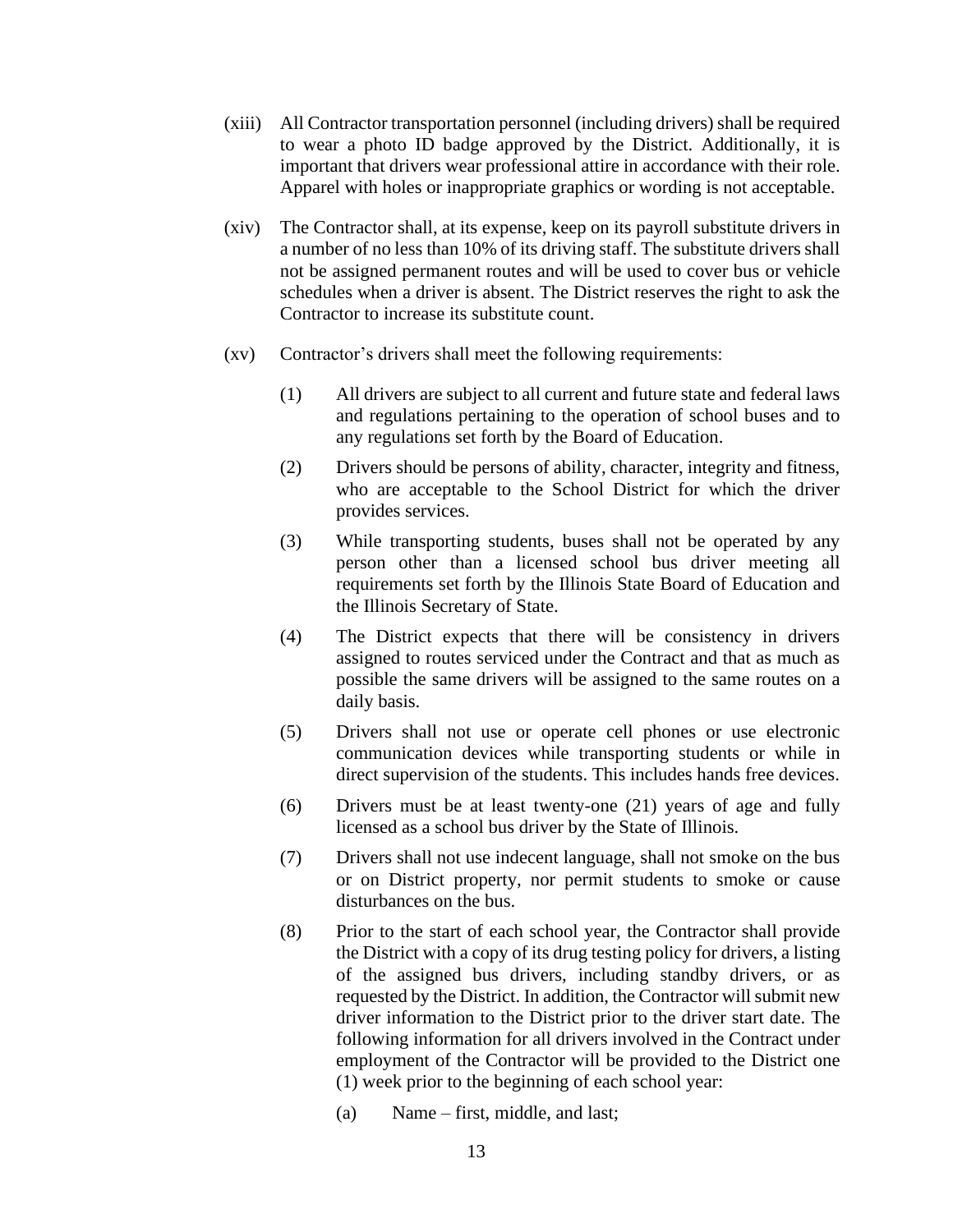- (b) Copies of driver's license;
- (c) Proof of age;
- (d) Proof of drug testing; and
- (e) Evidence of having passed the criminal background investigation including a full Illinois State Police and Federal Bureau of Investigation check.

# **(c) Safety and Training**.

- (i) The Contractor will be required to report to the District how Contractor's bus drivers and bus monitors are trained, what techniques are used, how long, and how often for each individual employee. Documentation on training must be provided by the Contractor and updated as appropriate. This report must be ongoing and a quarterly report provided to the District documenting training by individual employee.
- (ii) Each bus driver must pass an approved safety education course in pupil transportation offered by the Illinois State Agency governing the curriculum or be enrolled in said course and have completed it within 45 school days of the completion of the curriculum. All such expenses, if any, will be absorbed by the Contractor.
- (iii) The Contractor will be responsible for employee training and discipline in appropriate behavior and conduct. Included among the minimum standards for behavior and conduct for all employees working under the Contract with the District are the following specific requirements:
	- (1) Employees should avoid excessive attention to a particular student or students, in order to avoid the appearance of impropriety.
	- (2) Employees should limit all verbal communication and physical contact with a student to that which is appropriate to the age and maturity of the student.
	- (3) Social interaction between employees and students should be avoided when the parents or guardians of the students are not present.
	- (4) Sexual harassment is not tolerated by the District. No employee is to engage in any form of sexual harassment, including but not limited to making sexual advances, requesting sexual favors or otherwise engaging in verbal or physical conduct of a sexual nature with a District student or adult. Any employee receiving a complaint of sexual harassment from any student about another employee will inform his/her supervisor and the building principal or his/her designee of the complaint as soon as is practical, but no later than the next school day.
- (iv) The Contractor shall provide, carry out, implement and maintain a comprehensive school bus safety program and student transportation safety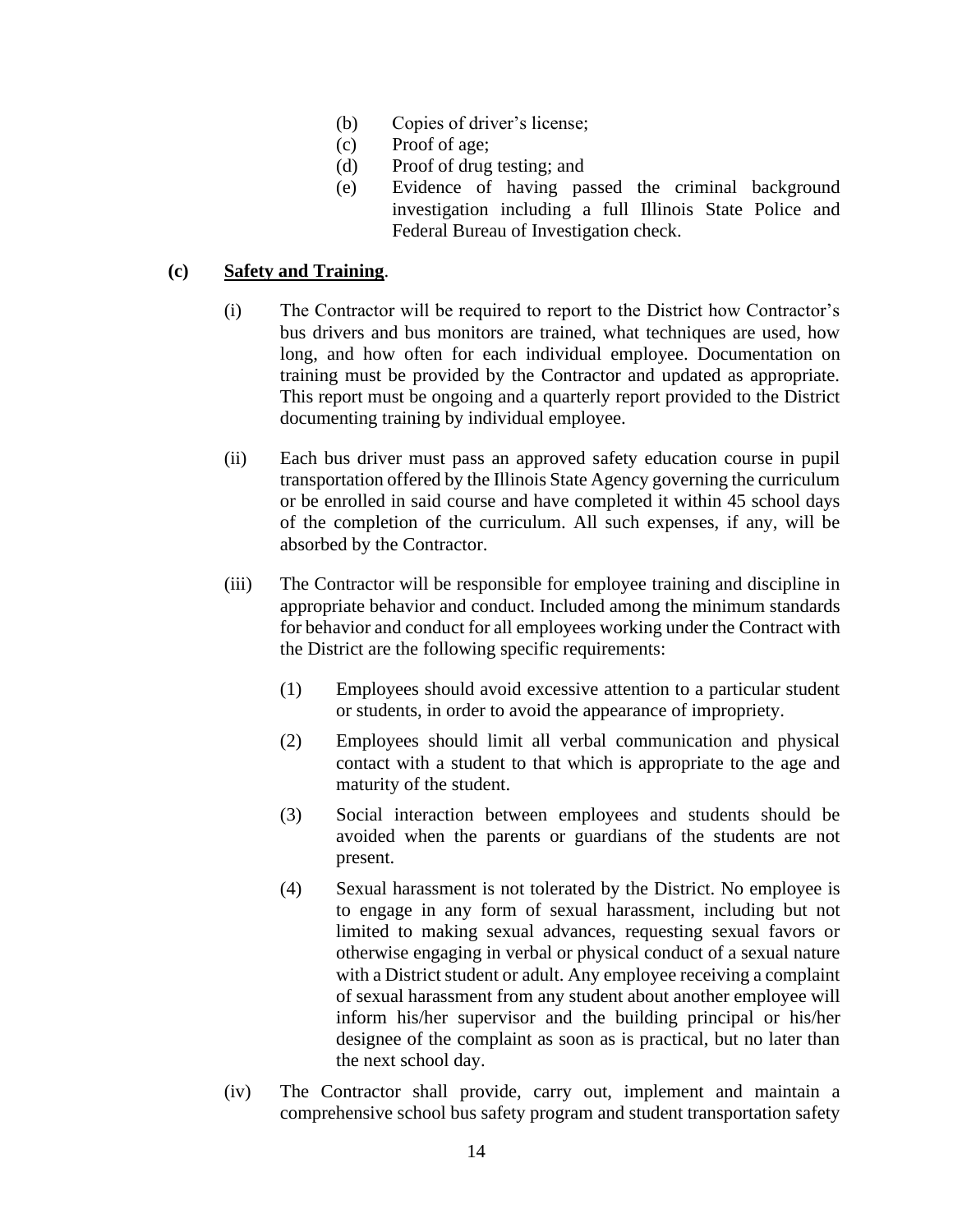program. The program will be provided to all the District schools. The program, including mandated state safety drills will be provided to all the District schools. All reports and appropriate documentation needs to be provided to the District. Contractor shall at all times observe and comply with all laws, ordinances, regulations and codes of the federal, state, county and other local government agencies, which may in any manner affect the performance of the contract and in particular any such laws pertaining to safety.

# **(d) Equipment Requirements and Guidelines**.

- (i) Contractor shall be responsible for the availability and maintaining the financial capacity to purchase, lease, or otherwise supply the quantity, types and age of vehicles required to perform the Services required of this Contract.
- (ii) The average age of the Contractor's bus fleet will not exceed eight (8) years. The maximum allowable age for any single unit is twelve (12) years. This shall include any substitute and special needs buses. Spare buses shall be required to meet the same standards.
- (iii) The Contractor shall keep and maintain all equipment for the transportation of students in strict accordance with all Federal and State standards and such equipment shall be maintained in sound mechanical condition at all times sufficient to maintain a ninety-five percent (95%) first-time pass rate on required safety inspections. Said equipment shall be kept clean and in satisfactory condition. The District reserves the right to request the removal of a bus from service.
- (iv) Contractor agrees that each vehicle must include the following safety equipment:
	- (1) Operating a two-way radio able to transmit and receive with an exclusive frequency (Digital UHF that is compatible with a Motorola XPR-8400) (not Citizen's Band) with a base station in the local office and District office. All buses serving the District must use two-way radios on the same frequency.
	- (2) Drivers will be required to leave the two-way radios on during all routes and charters driven.
	- (3) Contractor must maintain working two-way radios on every bus serving the District. Spare working two-way radios must be available so that no bus is ever without a working two-way radio while transporting students.
	- (4) Contractor must provide a written plan for the communication process of late vehicles/buses with parents.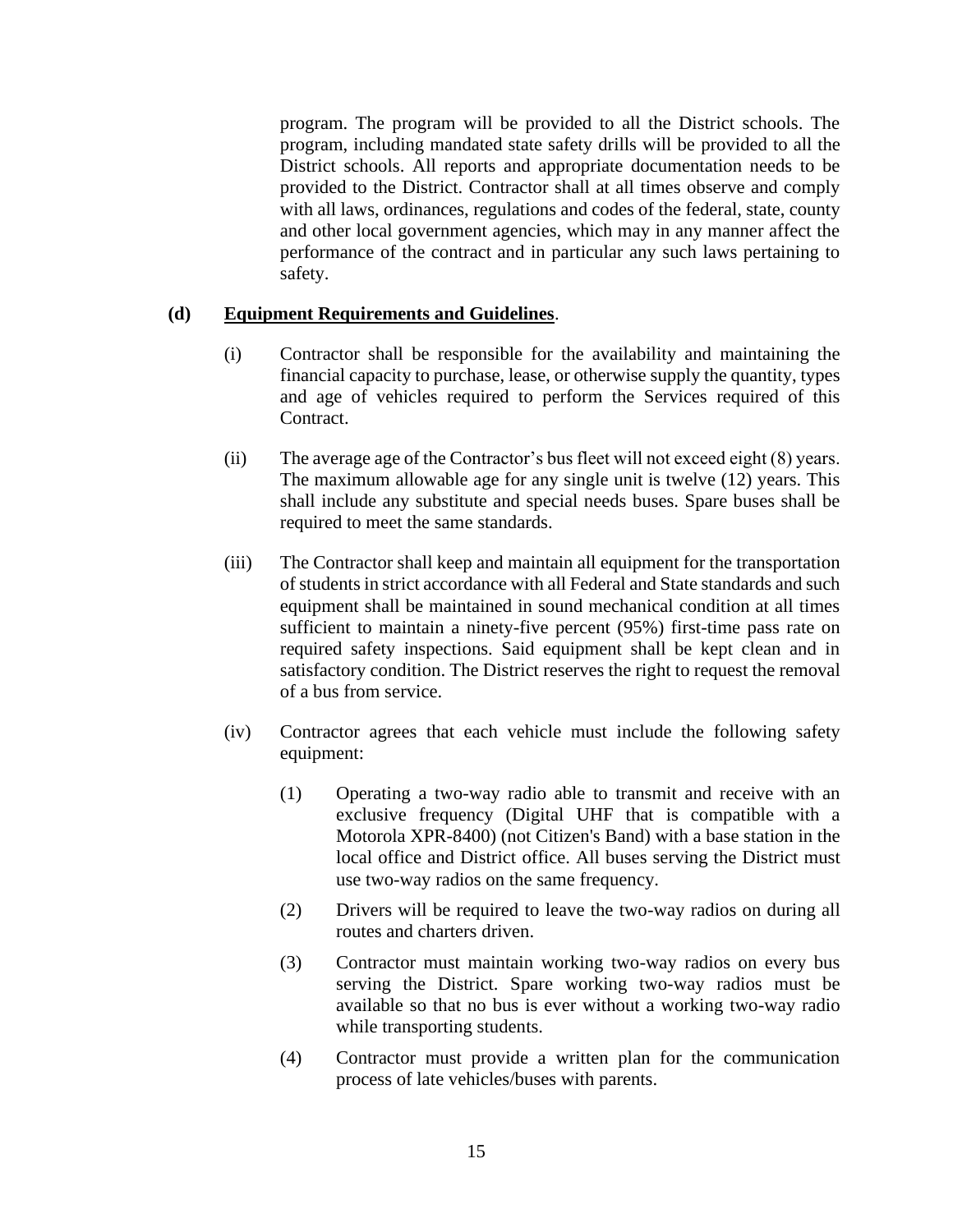- (5) Contractor must equip each vehicle with digital, high-resolution video and audio camera technology to insure the safety and wellbeing of all riders. At a minimum the system should allow for Audio recordings and two (2) viewing angles (student seating/driver and depending on the type of vehicle one (1) camera in front and midship or back of vehicle). In addition, the systems must be capable of recording in color and be viewable in low light conditions. It is the preference of the District that the driver camera is positioned to also provide coverage of the door and that the second is a mid-bus aisle camera. This would provide for a cross driver, bulk-head back and mid-bus back camera positions. The vendor shall make available to the District access to video as needed via in electronic method that can be viewed via any office within the district buildings within 24 hours of a request. Video systems must hold video/audio data for a minimum of 30 in-use days.
- (6) Safety Equipment Measure: The Contractor must provide a contact person who is available and on duty for communication and service outside of regular scheduled route times while District students are being transported by the Contractor. The contact information for this individual(s) must be provided to the District in advance of transportation services provided outside of regular route schedules.
- (v) Each bus shall be cleaned and left in broom-swept condition each day.
- (vi) It is required by the District to have each bus equipped with "Real Time" GPS technology. The Contractor shall make available to the District access to key information that will allow for enhanced service. This access shall be in "View only" but with the capability to gather important information such as on-time performance, late buses, stop times, route times, speed, etc.
- (vii) *Responding to District emails and request for video review*: It is necessary that the Contractor respond to all District email and requests for video review expeditiously. The District may impose liquidated damages in the amount of \$50.00 per occurrence when the Contractor fails to respond via email within 24 hours to any complaint, question, or request sent to the Contractor by email from a District representative.
- (viii) Contractor agrees that any and all vandalism damages to Contractor's equipment shall be the responsibility of Contractor. Should an act of vandalism occur on the bus, the Contractor shall fix or repair all damage as quickly as possible. The District shall assist, to the extent legally possible, in helping the Contractor obtain restitution from persons guilty of causing vandalism should they be the District students.
- (ix) The Contractor shall keep spare vehicles on hand to cover emergencies or breakdowns on the road. There must be a similar sized or larger capacity standby vehicle available. Wait time should not exceed twenty (20) minutes for any breakdown or accident. There shall be a minimum 10% margin of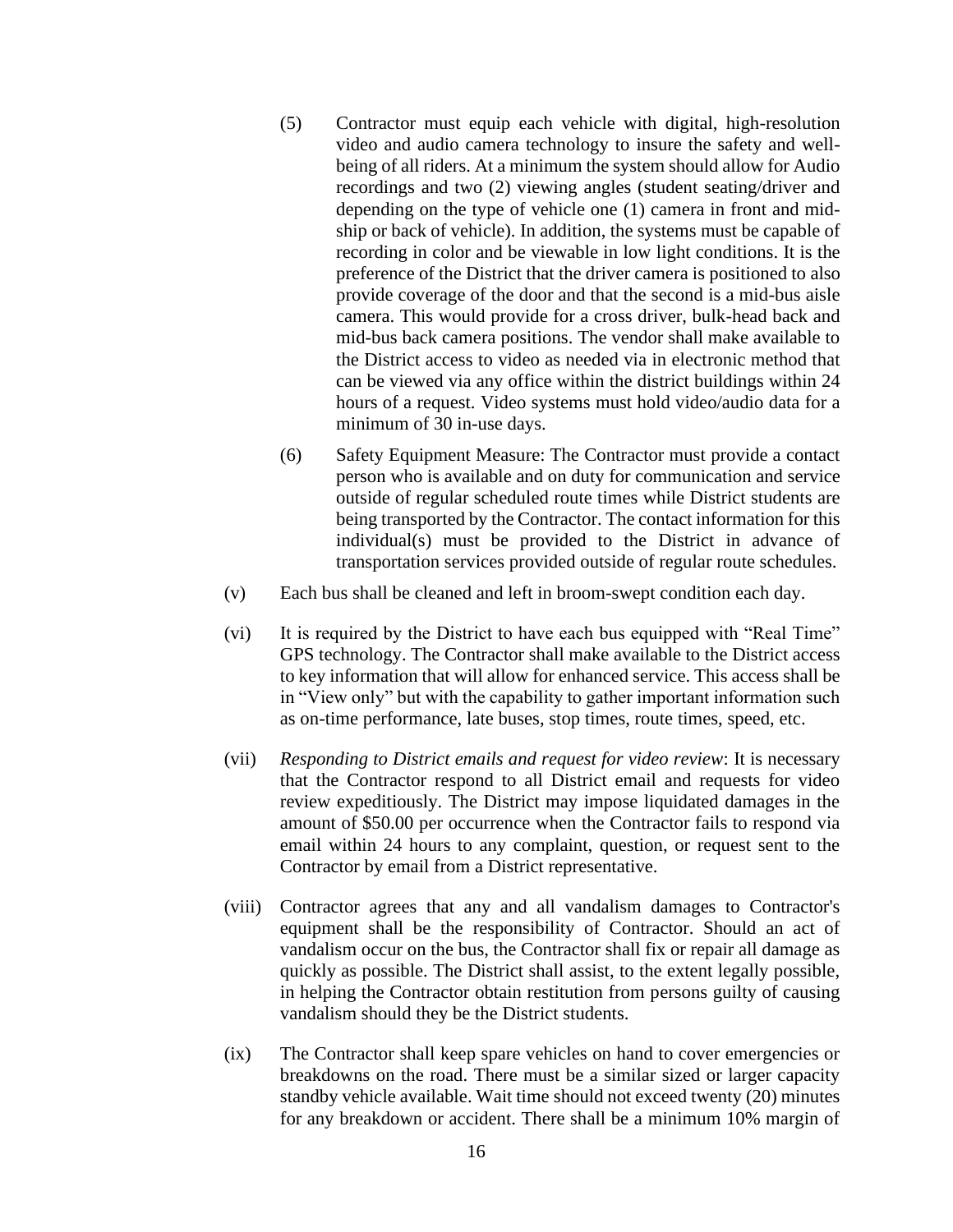spares when full size equipment is required and minimum 10% margin of spares when mini buses or Suburban type vehicles are required. A variance will occur from time-to-time as to the number and types of vehicles required by the District. The District shall only be charged for number of vehicles used for assigned students/routes. The District reserves the right to ask the Contractor to increase its spare count.

# **(e) Background Investigations**.

The Contractor shall have a company policy that provides for a thorough criminal background check on all personnel assigned to District locations including site supervisors, company officials, and employees who may occasionally visit District locations in an official capacity. The Contractor shall provide proof to District that it has submitted a request for background investigation with the Illinois State Police within five (5) calendar days of assignment of any Contractor employee to a District site. This proof shall be a signed statement from the Contractor that the application has been filed and a photocopy of the completed application. These documents are to be sent to District. If these documents are not received within five (5) calendar days of assignment, the Contractor shall have a two (2) calendar day cure period to provide the documents or the personnel in question shall be immediately removed from assignment to District sites. Once the background documents are returned by the authorities to the Contractor, the Contractor shall notify District of the results within five (5) calendar days. If notification is not received within five (5) calendar days, the Contractor has a two (2) calendar day cure period to provide the notification. Failure to provide the notification shall result in immediate removal of the personnel in question from District sites. If any adverse information is developed through the background checks or through any other source, the Contractor shall immediately remove the employee from District duty. District shall be informed of this action as soon as possible.

District reserves the right to reject the assignment of any person to work at any District location. No Contractor employee shall be assigned who has any criminal convictions.

# **(f) Background Check**.

The Contractor shall ensure that a fingerprint-based criminal history records check is completed for all of Contractor's employees pursuant to 105 ILCS 5/10-21.9 and 625 ILCS 5/6-106.1, and that all requirements of 625 ILCS 5/6-106.1 are met. The Contractor shall submit the following information to the District for all of Contractor's employees at least fifteen (15) days prior to the first day of school each school year and before the first day of work for all new employees:

- (1) Legal name and home address;
- (2) Evidence that the employee has successfully passed drug and alcohol screening; and
- (3) Evidence that the employee has successfully completed a fingerprint-based criminal history records check in accordance with 105 ILCS 5/10-21.9 and 625 ILCS 5/6-106.1 and that the employee is not listed on the Illinois Sex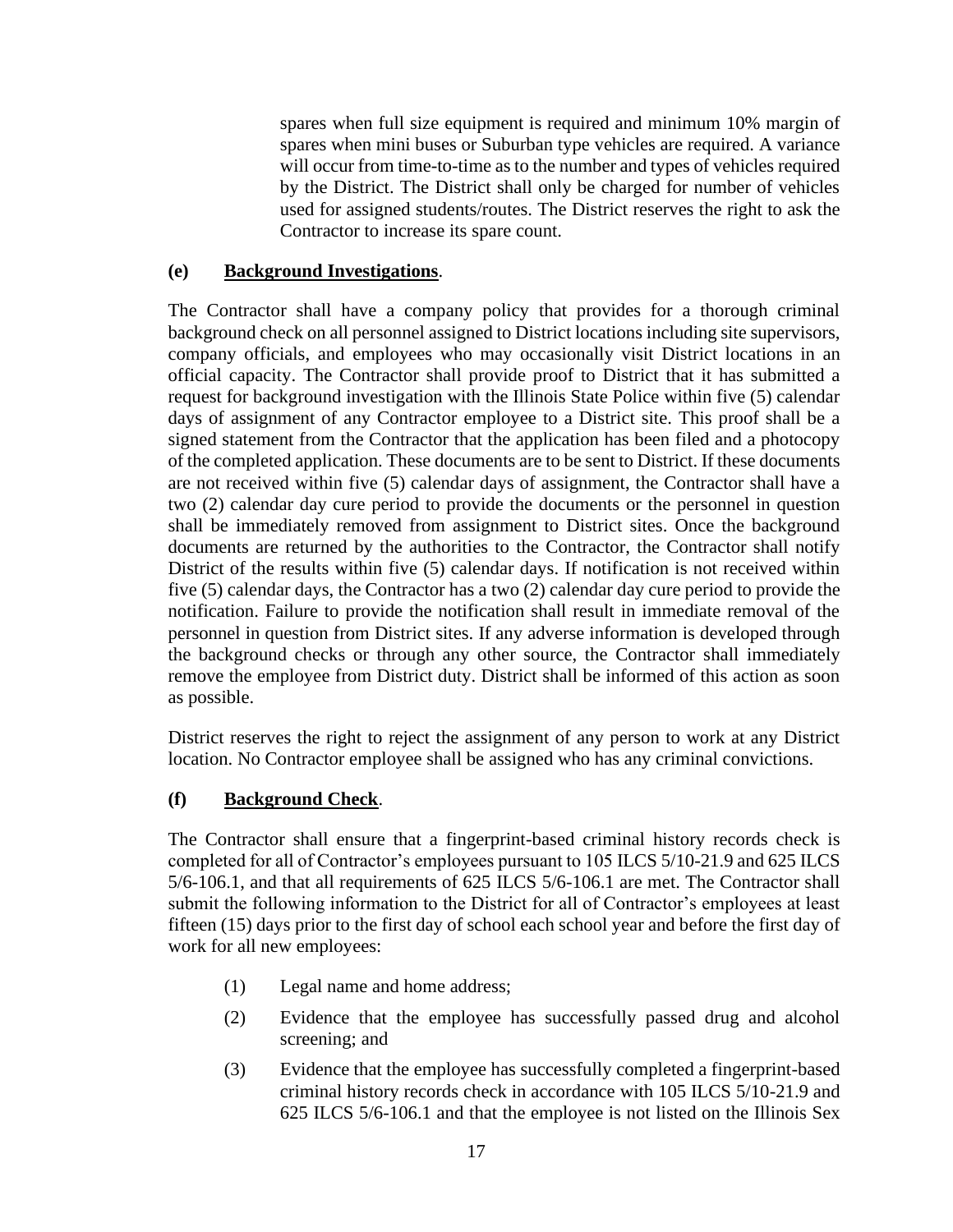Offender Database or the Illinois Child Murderer and Violent Offender against Youth Database pursuant to 625 ILCS 5/6-106.1.

The Contractor shall keep such information current and notify the School District in writing when there are any changes to such information. Contractor employees, agents and principals and its consultants and consultant's employees and agents who are found to have had convictions of the enumerated criminal or drug offenses listed herein or who appear in the noted databases shall not be permitted at any time to be present on school grounds. Contractor warrants that it shall immediately notify the District if a certified cleared employee is convicted of an enumerated offense or their name appears on any of the noted Databases. A violation of this Section is a material breach of this Agreement.

Contractor shall defend, indemnify, and hold the School District, its Board of Education, in their official and individual capacities, administrators, officers, employees, agents, and successors and assignees, harmless from and against any and all claims, counter-claims, suits, debts, demands, actions, judgments, liens, liabilities, costs, expenses, including attorneys' fees and expert witness fees, arising out of or in connection with any violation of, or Contractor's failure to comply with, the requirements of 105 ILCS 5/10-21.9 and 625 ILCS 5/6-106.1. Contractor shall be responsible for all costs and expenses associated with the above-required fingerprint-based criminal history records checks. Contractor shall supply all necessary data and information, as requested by the School District, to enable the School District to properly submit Contractor and its employees and agents for inclusion in the Illinois State Board of Education's list of "registered educational personnel".

## **(g) Drug Testing**.

The Contractor shall perform drug testing in accordance with the criteria laid out by the National Institute of Drug Abuse (NIDA) for the standard industrial substance abuse ten (10) panel testing, which shall include:

- (1) Marijuana;
- (2) Cocaine;
- (3) Phencyclidine;
- (4) Opiates;
- (5) Methamphetamine;
- (6) Methadone;
- (7) Amphetamine;
- (8) Barbiturates;
- (9) Benzodiazepines; and
- (10) MDMA.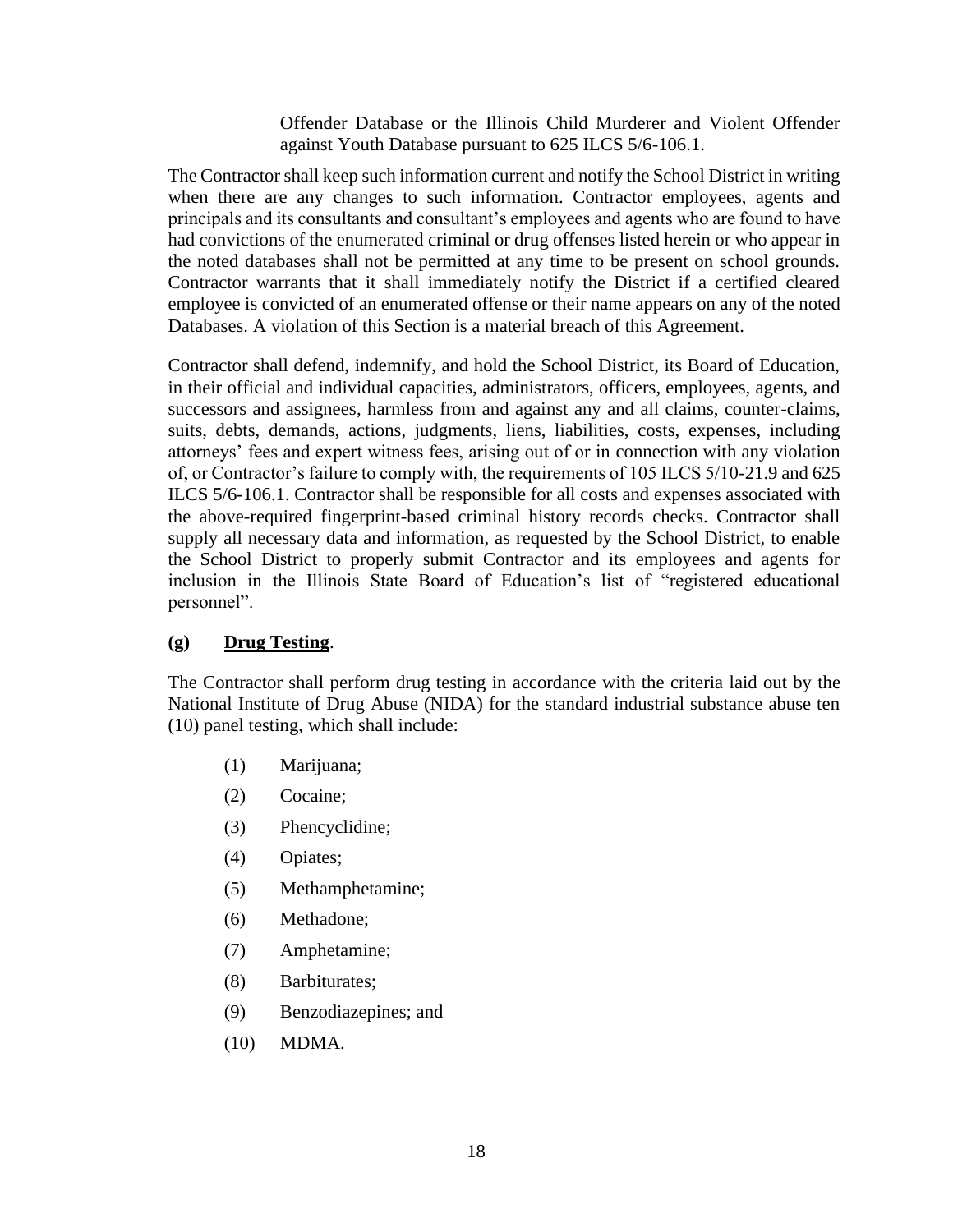# **(h) Nondiscrimination; Equal Employment Opportunity**.

Contractor shall comply with a policy of nondiscrimination and equal employment opportunity for all persons and shall take affirmative steps to provide equal opportunity for all persons. Contractor shall not discriminate against members of the public, any employee, or any applicant for employment because of race, color, religion, sex, national origin, ancestry, age, marital status, order of protection status, disability, military status, sexual orientation, or unfavorable discharge from military service. Contractor shall comply with the Illinois Human Rights Act and all the regulations of the Illinois Department of Human Rights (the "Department") as required for public contracts including the following:

- (1) Refrain from unlawful discrimination and discrimination based on citizenship status in employment and undertake affirmative action to assure equality of employment opportunity and eliminate the effects of past discrimination;
- (2) Comply with the procedures and requirements of the Department's regulations concerning equal employment opportunities and affirmative action;
- (3) Provide such information, with respect to its employees and applicants for employment, and assistance as the Department may reasonably request;
- (4) Have written sexual harassment policies that shall include, at a minimum, the following information: (i) the illegality of sexual harassment; (ii) the definition of sexual harassment under State law; (iii) a description of sexual harassment, utilizing examples; (iv) Contractor's internal complaint process including penalties; (v) the legal recourse, investigative and complaint process available through the Department and the Illinois Human Rights Commission (the "Commission"); (vi) directions on how to contact the Department and Commission; and (vii) protection against retaliation as provided by Section 6-101 of this Act. A copy of the policies shall be provided to the Department upon request.

# **(i) Prevailing Rate of Wage**.

The Contractor shall comply with all statutes, both Federal and State, governing payment of wages to employees. The Contractor will pay the prevailing rate of wage in the Winnebago County, Illinois area for the particular type of labor, in accordance with State of Illinois Codes and the Illinois Department of Labor ("IDOL"). Effective June 1, 2019, an amendment to the State of Illinois Prevailing Wage Act requires the IDOL to ascertain the prevailing wage rates for each county in Illinois and publish such rates on IDOL's official website no later than July 15 of each year. If, during the course of work under the Agreement, IDOL revises the prevailing rate of hourly wages to be paid under this Agreement for any trade or occupation, the prevailing rate of wages as revised by IDOL can be found and are available to Contractor on IDOL's official website. Contractor shall have the sole responsibility and duty to ensure that the then-current prevailing rate of hourly wages is paid by Contractor to each worker to whom a rate is applicable. Revisions of the prevailing wage as set forth above shall not result in an increase in the contract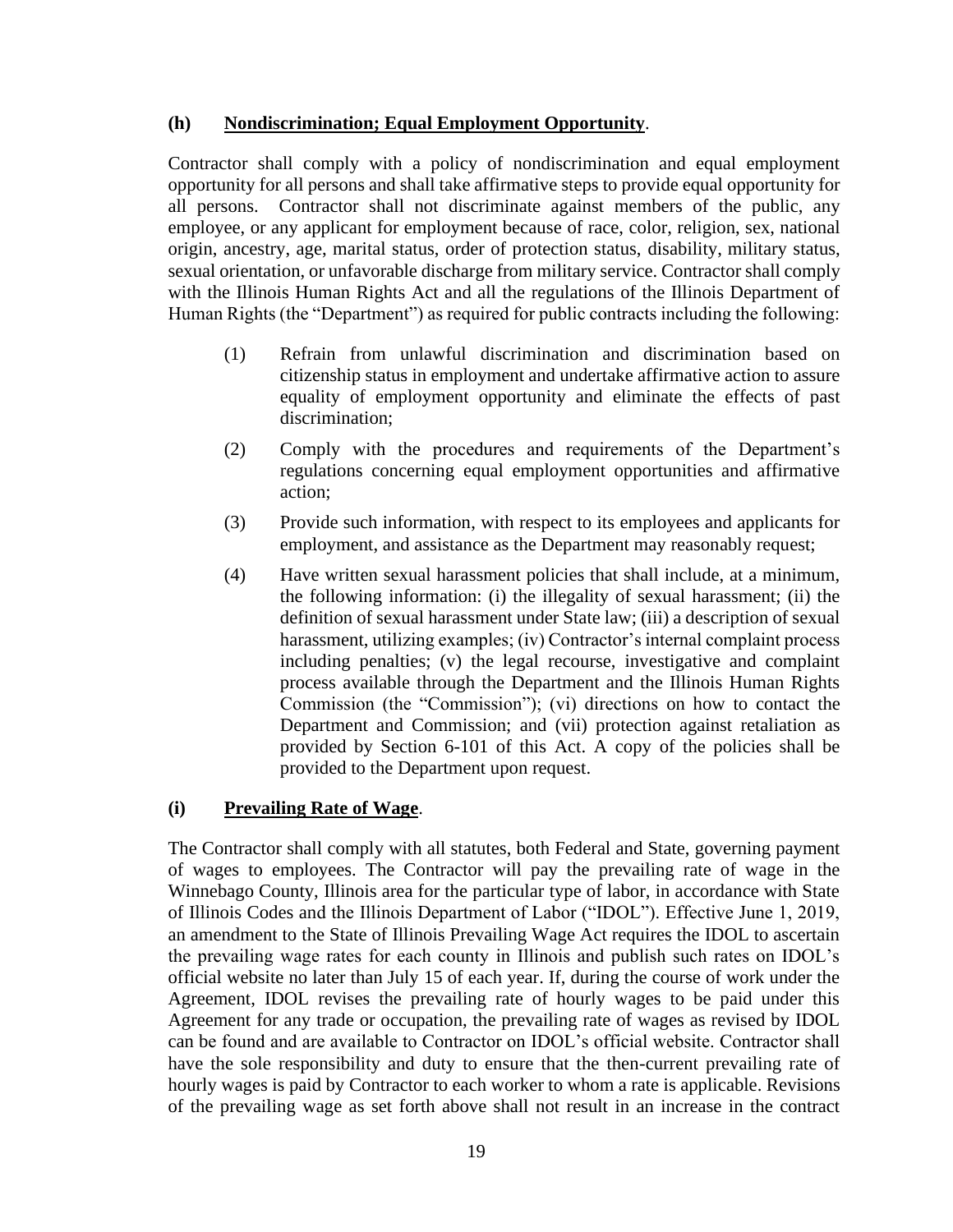pricing. Further, Contractor shall submit its monthly certified transcript of payroll directly to IDOL using IDOL's electronic portal, available at IDOL's official website.

# 6. **SERVICE QUALITY/ASSURANCE**.

It is recognized that service to the School District and its patrons is the essence of the Contract and to that end the Services provided by the Contractor shall be regularly monitored.

The Contractor shall provide the District with information concerning the Contractor's designated person(s) for the purposes of obtaining instructions, answering inquiries, and resolving complaints. Such persons shall be available to discuss, and if necessary meet with District personnel to resolve problems.

Contractor acknowledges and agrees that time is of the essence to complete the Services. Contractor agrees that all Services shall be prosecuted regularly, diligently, and uninterrupted at such a rate of progress as will ensure full completion within the time specified.

The Contractor shall work with the School District to create a mutually agreed upon quality assurance surveys for the School District to periodically send out to all buildings and employees served. The School District and the Contractor shall jointly design such surveys and the School District shall have sole responsibility to administer the survey(s). Such survey results will be shared by the School District with the Contractor and the Contractor shall make good faith efforts to improve survey results.

# 7. **COMMUNICATIONS**.

Creating and maintaining good communications between the Contractor and the School District administration is vital to a safe, convenient, efficient, and cost effective working environment. The designated communications person(s) shall be responsible for notifying School District administration, including school building administration, whenever required under the Contract.

# **8. COMPENSATION, INVOICING, AND PAYMENT TERMS.**

## **(a) Compensation**.

In consideration for providing the Services, the School District shall pay the Contractor in accordance with the completed Price Pages provided in the Bid Documents (the "Price Pages") and submitted by the Contractor with its Bid. A copy of the Contractor's completed Price Pages is included with Exhibit B. Contractor's compensation shall be based upon the actual number of student attendance days for which Contractor's Services are provided, which may be greater than or fewer than one hundred seventy-two (172) days. No compensation will be paid to the Contractor for any day or days that Services are not required by the District.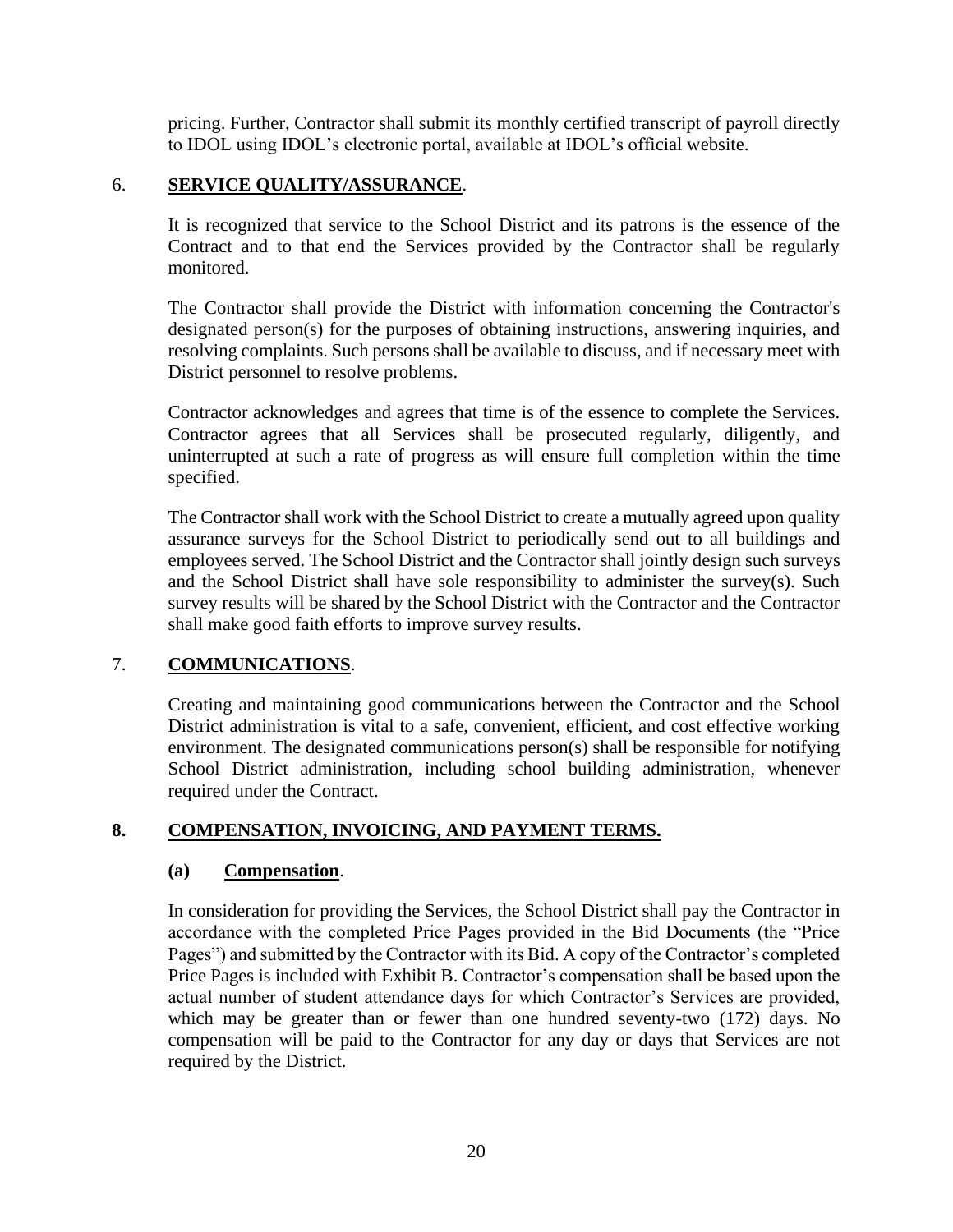All personnel expenses and other expenses deemed necessary by Contractor to provide the Services are included within the costs specified on the Contractor's Price Pages. Contractor's expenses shall generally not be reimbursable. Any request for reimbursement of expenses must be pre-approved by District in its sole and absolute discretion and Contractor's invoice containing the reimbursable expenses must be accompanied by written documentation substantiating the expenses subject to the reimbursement request. No markup shall be paid by District on any reimbursable expenses.

District may increase or decrease service levels to be provided by Contractor under this Agreement. Any rate adjustment shall be by mutual written agreement of the parties.

# **(b) Invoices**.

The Contractor shall invoice the School District by the third (3rd) working day of each month for Services provided through the last day of the preceding month. Contractor shall submit its Invoice to the District's Accounts Payable Department at 501 Seventh St., Rockford, IL 61104.

Contractor shall prepare and send to the District its invoices for processing on a monthly basis. In general, Contractor should submit one (1) invoice for each location at which it is providing Services, if applicable, itemizing the applications and performance of Services at each location.

Copies of all invoices shall be submitted to the Chief Financial Officer, District No. 205, 501 Seventh Street, Rockford, Illinois 61104. Late invoices will not be processed by the School District until the following month.

# **(c) Additional Services**.

Before rendering any services outside the scope of the Services ("Additional Services"), Contractor must receive prior written approval from the designated School District official. Invoices for approved Additional Services shall include the date and times the Additional Services were completed, the type of Additional Services provided, the number of hours worked, and the name of the School District employee who authorized the Additional Services. Invoices for Additional Services shall be separate from the regular monthly invoice but shall be sent to the School District together with the regular monthly invoice. Charges for these Additional Services shall be in accordance with the Contractor's Proposal.

# **(d) Payments**.

After verification of an invoice, the School District shall pay the verified amount due to the Contractor following monthly Board approval in accordance with the Local Government Prompt Payment Act (50 ILCS 505/1 *et seq.*). Payment of any disputed items may be withheld by the School District until mutual agreement is reached between the Contractor and the District relative to the item or provision upon which the difference arises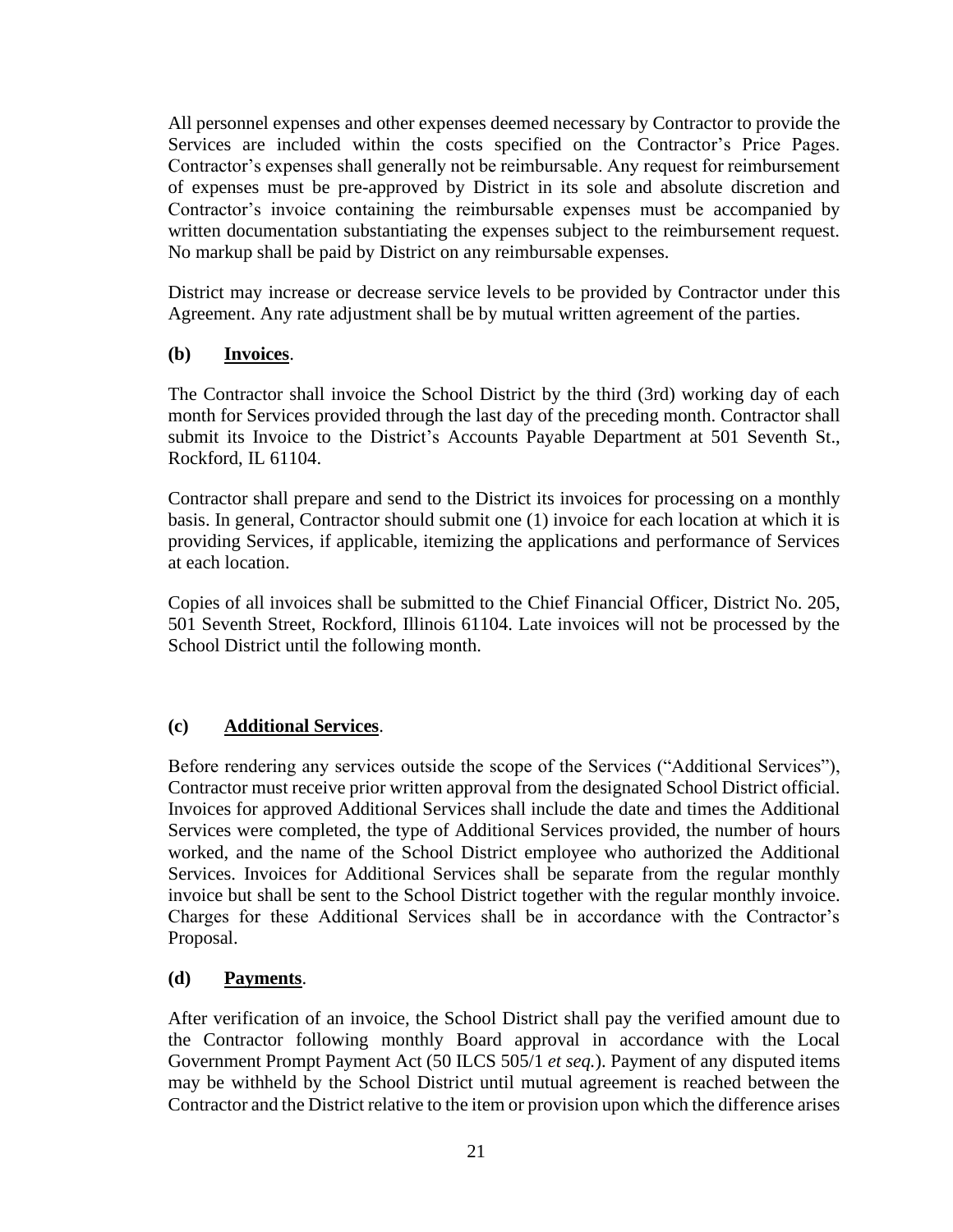or until the matter is judicially resolved. Such suspension of payment shall not constitute a breach of the Contract by the School District. The School District may further withhold payments, if it is determined that the Contractor made a false certification in its Bid or has violated the Bidder Certifications by failing to carry out the requirements of the Illinois Drug-Free Workplace Act.

# 9. **ESCALATION**.

The rates for the Services shall be guaranteed to remain as outlined in the Price Pages through June 30, 2024. For each subsequent Contract Year thereafter, and only upon a minimum of sixty (60) days advance written notice to the District prior to the end of the then-current Contract Year, the Contractor may request to adjust the contract unit prices upward or downward in a percentage not to exceed three percent (3%) or the percentage change in the U.S. Department of Labor Consumer Price Index (CPI-U) for All Urban Consumers, All Items, whichever is less. NO PRICE INCREASE BY THE CONTRACTOR SHALL EXCEED THREE PERCENT (3%) OF THE IMMEDIATELY PRECEDING YEAR'S AMOUNT. Price increases will only be allowed upon written approval of the District. If Contractor does not provide District with the sixty (60) days' notice as set forth above, the Contractor's prices shall not be adjusted and shall remain firm for the next twelve (12) months.

## 10. **INSURANCE**.

The Contractor shall purchase from and maintain at its own expense during the term of the Contract, the insurance described in and in the amounts specified in the following subparagraphs and provide policy endorsements evidencing specific coverage of the types of insurance in the amounts specified below. Coverage shall be placed with a responsible company licensed to do business in the State of Illinois, and with a minimum insurance rating of A:VII as found in the current edition of AM Best's Key Rating Guide. Each policy shall bear an endorsement precluding the cancellation or reduction of said policies without providing to the School District thirty (30) days prior notice thereof in writing. In the event of such expiration or decrease, the School District may withhold money due and owing to Contractor, or which may become due and owing to Contractor, in an amount sufficient to obtain insurance to the levels required by this Section, and may then apply those funds for that purpose. The Contractor is responsible for all insurance deductibles and Self-Insured Retentions and the School District shall have no obligation to pay them.

During the term of this Agreement, Contractor shall maintain insurance at or above the limits specified in the following chart, and each such policy shall include the School District as an additional insured. Such policies shall cover any loss or liability that may be incurred by the School District, its board members, administrators, employees, staff members, agents, attorneys, and all other representatives, resulting from Contractor's performing the Services, or from Contractor's performance of any other duty under the Agreement in accordance with the indemnity clause herein. Contractor shall furnish all such policies, with proper certification, to the School District upon execution of this Agreement.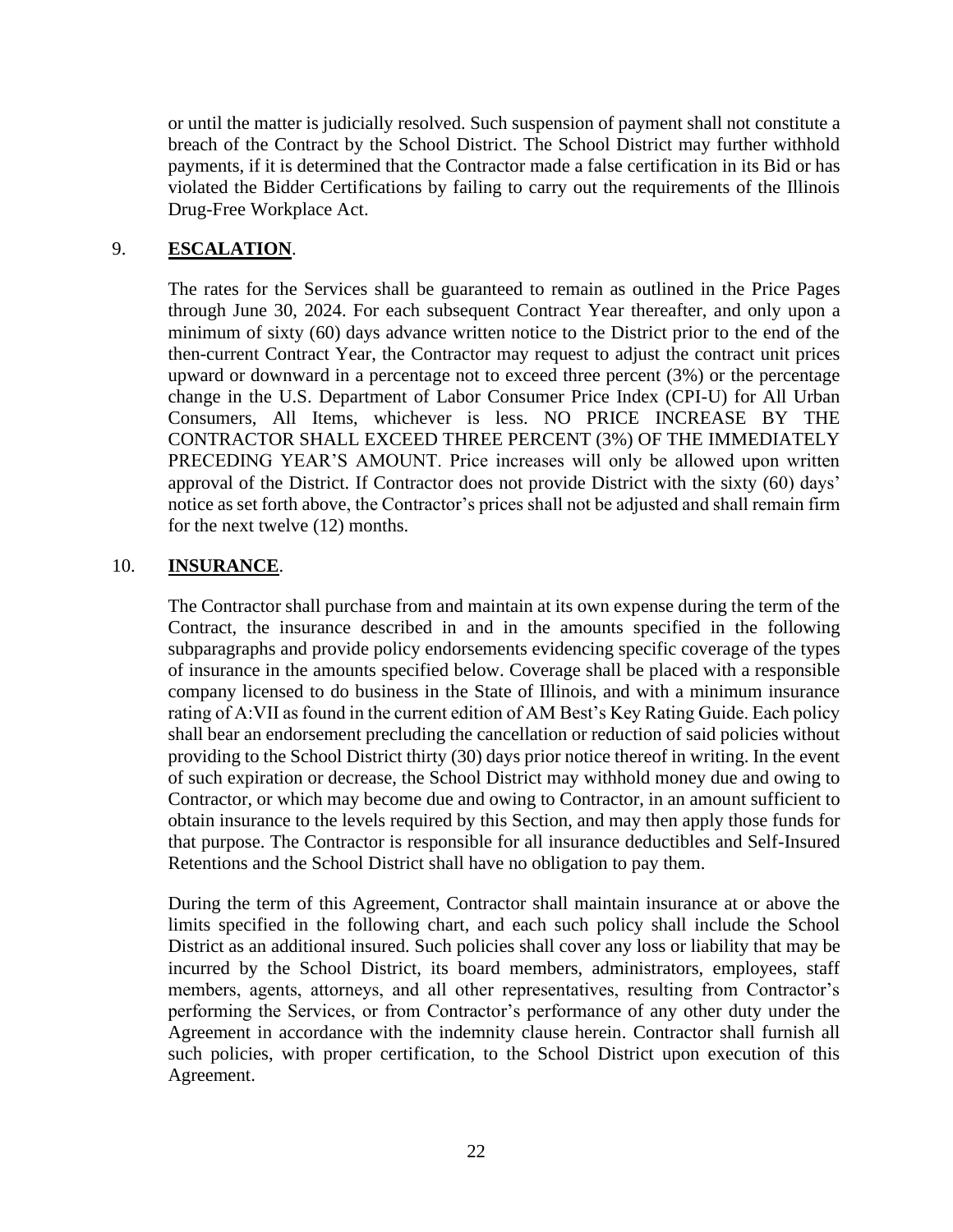The cost of all policies required by this Section shall be reflected in the Price Pages, and Contractor shall not be entitled to receive from the School District any additional compensation for any such insurance costs. At all times during the term of this Agreement, the Contractor and its independent contractors shall maintain, at their sole expense, insurance coverage for the Contractor, its employees, officers and independent contractors, as follows:

| <b>INSURANCE TYPE</b>                     | <b>MINIMUM ACCEPTABLE LIMITS OF LIABILITY</b>          |
|-------------------------------------------|--------------------------------------------------------|
| <b>Workers Compensation</b>               | Statutory                                              |
| <b>Employers Liability</b>                |                                                        |
| A. Each Accident                          | \$1,000,000                                            |
| B. Each Employee-disease                  | \$1,000,000                                            |
| C. Policy Aggregate-disease               | \$1,000,000                                            |
| **Commercial General Liability****        |                                                        |
| A. Per Occurrence                         | \$1,000,000                                            |
| <b>B.</b> General Aggregate               |                                                        |
| 1. General Aggregate - Property           | \$5,000,000                                            |
| 2. General Aggregate – Per Project        | \$3,000,000                                            |
| 3. General Aggregate – Products/Completed | \$3,000,000                                            |
| Comprehensive Auto Liability              | \$5,000,000 bodily injury and property damage combined |
| Uninsured Motorist Coverage               | \$150,000 per person, \$500,000 aggregate              |
| Fire Legal Liability (any one fire)       | \$100,000                                              |
| General Umbrella Excess Liability         | $$3,000,000 - $5,000,000*$                             |
| ** Business Auto Liability                | \$1,000,000                                            |

\* Minimum \$3,000,000; maximum \$5,000,000 as prescribed in the Bid Documents.

\*\* An Additional Insured Endorsement as well as endorsements for Waiver of Subrogation and Insurance is Primary and Non-Contributory to additional insured insurance coverage in addition to a Certificate of Insurance.

If any policy or coverage is written as "claims made" then coverage must be maintained for four (4) years after termination of this Agreement. Notwithstanding the existence of required insurance, Contractor agrees it is responsible for injury and damage to persons and property including such damages as may exceed the limits set forth above, resulting from its own negligence and the negligence of its owners, employees, agents and representatives and further for the negligence of others under Contractor's direction and control when arising from or in any way related to the bid and resulting contract and Contractor's performance of its contract obligations.

All policies shall name the School District, its Board of Education, officers, employees, and agents as an additional insureds (the "Additional Insureds"), shall be primary to any insurance carried independently by such Additional Insureds, shall include a severability of interest clause with respect to claims, demands, suits, judgments, costs, charges, and expenses arising out of, or in connection with any loss, damage, or injury resulting from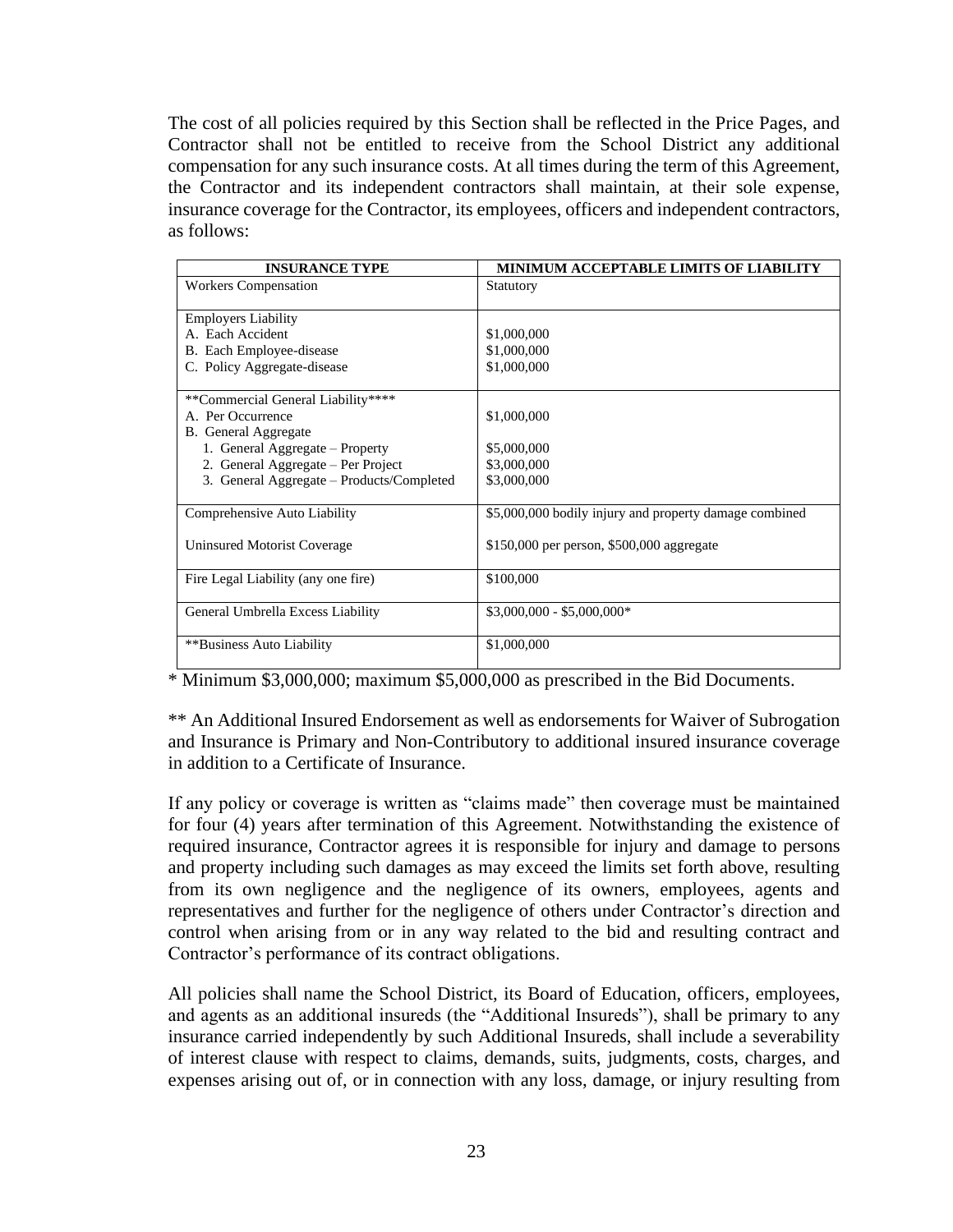the negligence or other fault of the Contractor, Contractor's Agents, representatives, and employees, and shall contain a waiver of subrogation in favor of the Additional Insureds.

The Contractor shall furnish the School District with a certificate or certificates of insurance showing that such insurance is in effect. Insurance certificates shall also reference this Agreement and its associated Bid Number. The Contractor will provide written notice to the School District at least thirty (30) days prior to the cancellation, nonrenewal, or reduction in the limits of liability endorsement, change in deductible per claim, or change in the limitations or exclusions of such insurance.

# 11. **INDEMNIFICATION**.

## **(a) Indemnification by Contractor**.

The Services performed by the Contractor shall be at the risk of the Contractor exclusively. To the fullest extent permitted by law, Contractor agrees to defend, indemnify, and hold harmless the School District, its Board of Education, in their official and individual capacities, administrators, officers, employees, agents, contractors, successors and assigns, from and against any and all liabilities, damages, losses, expenses, demands, actions, causes of action, claims, suits, or judgments, including reasonable attorneys' fees, whether know or unknown, and whether based on a tort, contract, or another theory of recovery, including any and all claims based on personal injury, property damage, pain and suffering, emotional distress, wrongful death, and the Illinois Family Expense Act (750 ILCS 65-15) arising out of:

- (1) The Services performed, materials furnished, or Services provided under this Agreement by Contractor or its agents;
- (2) Negligent acts or omissions or willful misconduct of Contractor, its officers, directors, employees, successors, assigns, contractors and agents;
- (3) Any breach by Contractor of the standard of care as further set forth in the Contract;
- (4) Any breach by Contractor of the terms of the Contract;
- (5) Any violation or breach by the Contractor, its officers, directors, employees, successors, assigns, contractors and agents of any applicable Federal, State or local law, rule, regulation or ordinance; or
- (6) Any breach of any representation or warranty by Contractor under the Contract. Contractor agrees to notify the School District by certified mail, return receipt requested, immediately upon actual knowledge of any claim, suit, action, or proceeding for which the School District may be entitled to indemnification under this Contract. This paragraph shall survive the expiration or earlier termination of this Contract.

Contractor's indemnification obligations under this section shall not apply to the extent that such claim, loss, cost, expense or damage arises from or is caused by the negligence or willful misconduct of the School District, its Board of Education, its agents or employees.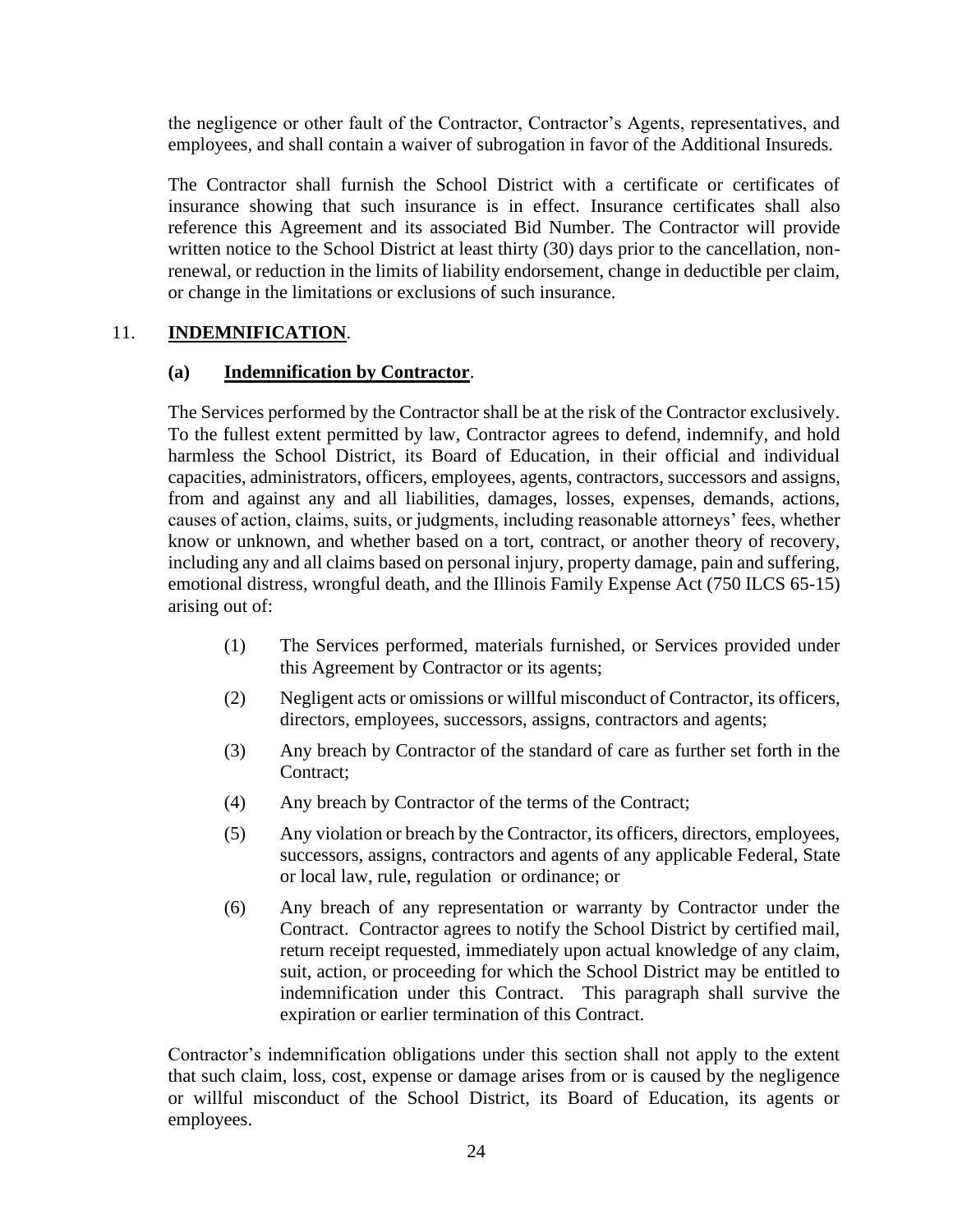# **(b) Indemnification by District**.

To the fullest extent permitted by law, District agrees to defend, indemnify, and hold harmless the Contractor, its officers, employees, agents, contractors, successors and assigns, from and against any and all liabilities, damages, losses, expenses, demands, actions, causes of action, claims, suits, or judgments, including reasonable attorneys' fees, whether known or unknown, and whether based on a tort, contract, or another theory of recovery, including any and all claims based on personal injury, property damage, pain and suffering, emotional distress, wrongful death, and the Illinois Family Expense Act (750 ILCS 65-15) arising out of:

- (1) Gross or willful misconduct of District, is officers, directors, employees, successors, assigns, contractors and agents;
- (2) Any material breach by District of the terms of the Contract;
- (3) Any violation or breach by the District, its officers, directors, employees, successors, assigns, contracts and agents of any applicable Federal, State or local law, rule, regulation or ordinance; or
- (4) Any breach of any representation or warranty by District under the Contract. District agrees to notify Contractor by certified mail, return receipt requested, immediately upon actual knowledge of any claim, suit, action, or proceeding for which the Contractor may be entitled to indemnification under this Contract. This paragraph shall survive the expiration or earlier termination of this Contract.

**(c)** Neither Contractor nor the District will be responsible for special, indirect, incidental, punitive, consequential, or other similar damages, including but not limited to lost profits, that the other Party may incur or experience in connection with this Contract, whether in contract, tort, or otherwise, however caused, even if such Party has been advised of the possibility of such damages.

## **(d) Environmental Indemnification**.

Throughout the Term, or any Option Term of the Contract, Contractor shall not permit itself or any third party to use, generate, handle, store or dispose of any Hazardous Substances in, on, under, upon or affecting any School District property in violation of any applicable law or regulation. Without limiting any other provisions of the Contract Documents, Contractor shall indemnify, defend and hold harmless the School District, its Board of Education, in their official and individual capacities, administrators, officers, employees, agents, contractors, successors and assigns, from and against all liabilities, damages, losses, expenses, demands, actions, causes of action, claims, suits, or judgments (specifically including, without limitation, attorneys', engineers', consultants' and experts' fees, costs and expenses) arising from (i) any breach of any representation or warranty made in this paragraph and/or (ii) environmental conditions or noncompliance with any applicable law or regulation that result, in the case of Contractor, from operations or Services in or about any School District property by Contractor or its agents or employees. As used herein, the term "Hazardous Substances" shall mean (i) any hazardous or regulated substance as defined by all federal, state and local environmental laws, including, but not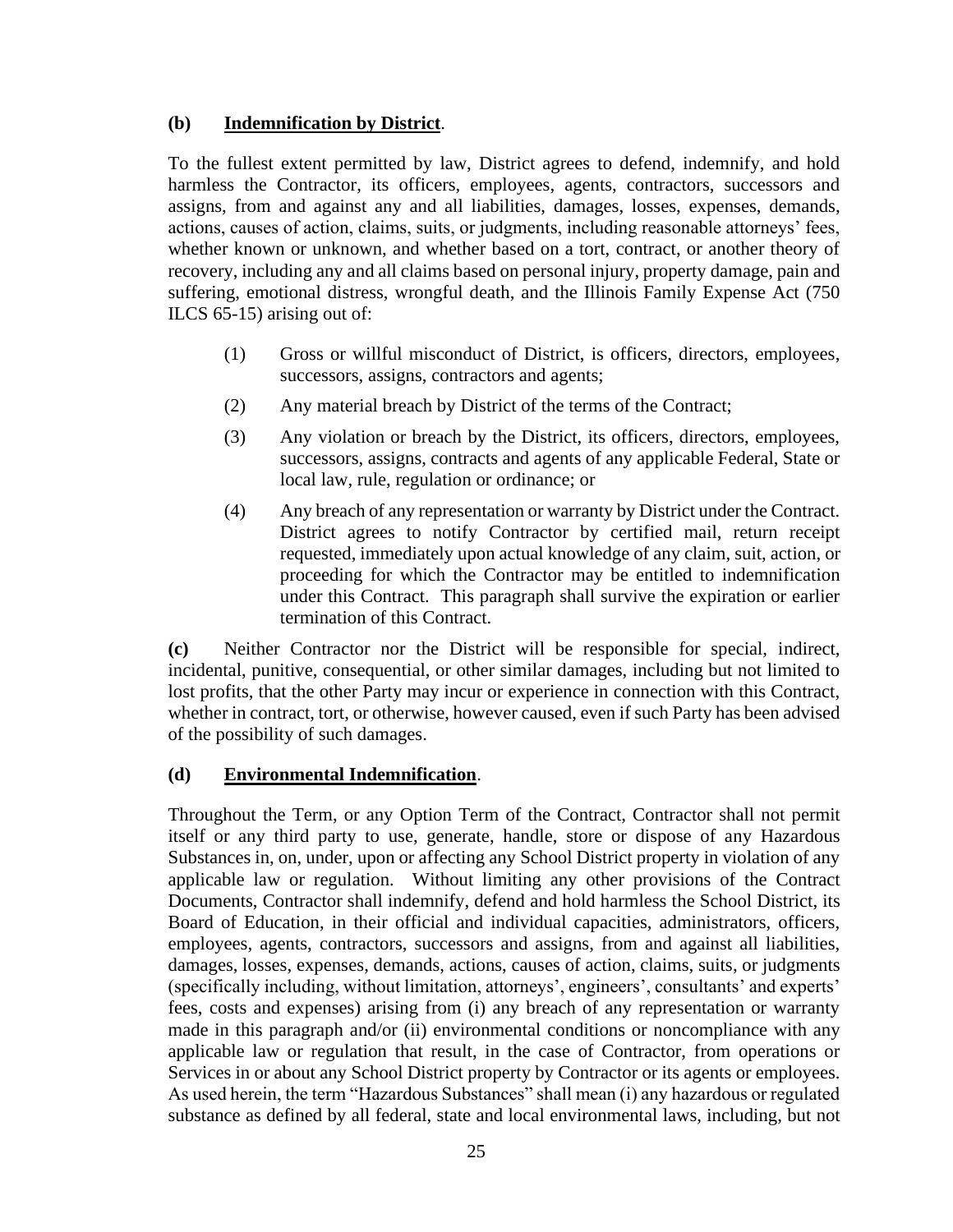limited to, Federal Water Pollution Control Act (33 USC 1251 *et seq.)* ("Clean Water Act"), the Resource Conservation & Recovery Act (42 USC 6901 *et seq.)* ("RCRA"), Safe Drinking Water Act (42 USC 300f-j-26), Toxic Substances Control Act (15 USC 2601 *et seq.),* Clean Air Act (42 USC 7401 *et seq.);* the Comprehensive Environmental Response, Compensation and Liability Act (42 USC 9601 *et seq.)* ("CERCLA"), the Emergency Planning and Community Right to Know Act, 42 USC 11001 *et seq.* ("EPCRA"), the Illinois Natural Resources and Environmental Protection Act the administrative rules and regulations promulgated under such statutes, or any other similar federal, state or local law or administrative rule or regulation of similar effect, each as amended and as in effect and as adopted as of the date of execution of this Lease, (ii) any other pollutant, contaminant, hazardous substance, solid waste, hazardous material, radioactive substance, toxic substance, noxious substance, hazardous waste, particulate matter, airborne or otherwise, chemical waste, medical waste, crude oil or any fraction thereof, radioactive waste, petroleum or petroleum-derived substance or waste, asbestos, PCBs, radon gas, all forms of natural gas, or any hazardous or toxic constituent of any of the foregoing, whether such substance is in liquid, solid or gaseous form, or (iii) any such substance the release, discharge or spill of which requires activity to achieve compliance with applicable law. This paragraph shall survive the expiration or earlier termination of the Contract.

# 12. **PERFORMANCE BOND**.

The Contractor shall furnish a Performance Bond guaranteeing the Contractor's faithful performance of the Services for the duration of the Contract. The Performance Bond shall be in an amount equal to Fifty Percent (50%) of the amount of the Contract, shall be in such form and with a surety acceptable to the School District, and shall not include a limitations period shorter than that provided by Illinois law. The Performance Bond shall name the School District as primary co-obligee and shall be deemed to include the tenus listed with the Contract.

The Performance Bond shall be issued by a surety company or companies having a policyholders' rating not lower than "A" and a financial rating not lower than "XII" in Best's Insurance Guide (current edition), unless a lower rating is approved by the School District, in writing.

If at any time the School District shall become dissatisfied with any security or sureties then upon the Performance Bond, or for any reason such Bond ceases to be adequate security for District, the Contractor shall, within five (5) days after written notice from the School District, substitute an acceptable bond in such form and sum and signed by such other sureties as may be satisfactory to the District. No further payments shall be deemed due nor shall be made until the new sureties shall have qualified.

## 13. **TERMINATION**.

**(a)** Without prejudice to any other rights or remedies it may have under the law or the Contract, the School District shall be entitled to terminate the Contract immediately upon the occurrence of any of the following events: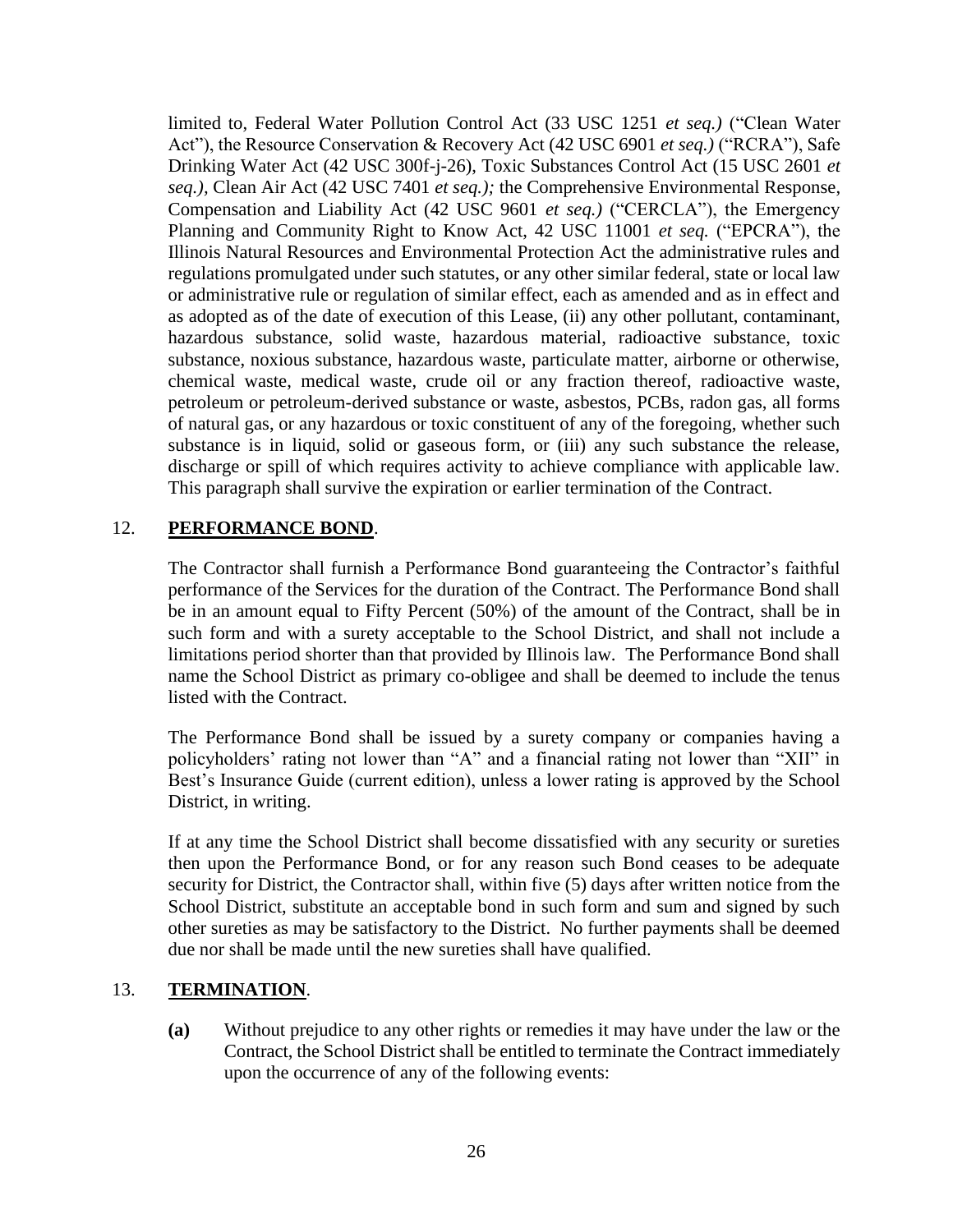- (i) The Contractor fails to perform any of the provisions of this Contract, or so fails to satisfy any requirements herein so as to endanger performance of the Contract in accordance with its terms, and, in either of these circumstances, does not cure such failure within thirty (30) days following written notice from the District;
- (ii) The School District determines in its sole discretion Contractor has jeopardized the safety or health of any student or students;
- (iii) The School District is notified or discovers Contractor's insurance or performance bond as required by the Contract has expired or lapsed;
- (iv) If it is determined the Contractor knowingly falsified information provided to the School District;
- (v) If it is determined the Contractor offered substantial gifts or gratuities to a School District official, employee, or agent whether in their official capacity or not;
- (vi) The Contractor becomes insolvent or seeks the protection of U.S. Bankruptcy laws; or
- (vii) The Contractor has violated any other term or condition of the Contract and fails to remedy such violation or take substantial steps to remedy such violation after thirty (30) days prior written notice from the School District.
- **(b)** If Contractor refuses or fails to perform Services as required as specified in the Contract Documents, or any separable part thereof, District may, without prejudice to any other right or remedy, serve written notification upon Contractor of intention to terminate and, unless within thirty (30) days after service of such written notice of the condition or violation the Contractor shall cease and make satisfactory arrangements for the correction thereof, the Agreement shall, upon the expiration of the thirty (30) days, cease and terminate.
- **(c)** Termination of the Contract shall not preclude the School District from pursuing any and all remedies available to it at law or at equity. Any termination by the School District, whether for default or otherwise, shall be without prejudice to any claims for damages or other rights of the School District against Contractor.
- **(d)** The School District shall have the right to audit all elements of any termination claim and Contractor shall make available to the School District on request all books, records, and papers relating thereto. The Contractor shall be paid only for the performance of work up to the date of termination if the School District exercises its right to terminate. The School District shall be entitled to recover its attorney fees and expenses in any successful action by the School District to enforce this Agreement.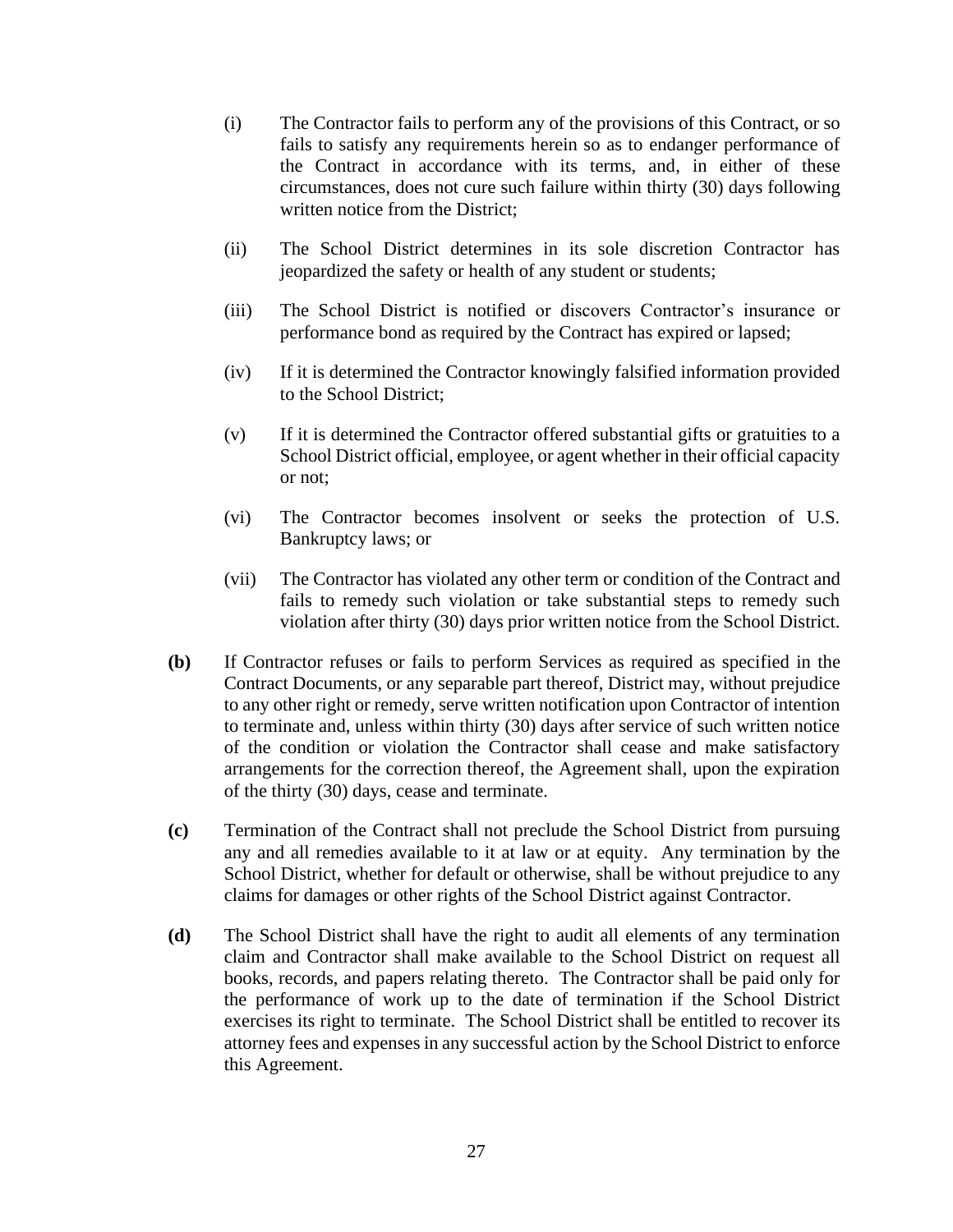- **(e)** The Contractor shall have the right to terminate the Contract if the District has violated any material term of this Agreement and fails to remedy such violation or take substantial steps to remedy such violation after thirty (30) days prior written notice to the School District. Amendment to existing regulatory laws and ordinances in enactment of new laws and ordinances shall not serve as justification for the Contractor to terminate its obligations hereunder, unless that amendments make the completion of Services pursuant to the terms of this Agreement impossible.
- **(f)** The District may unilaterally terminate the Agreement for any reason or no reason, upon twelve (12) months written advance notice to the Contractor. Contractor may submit claims for actual work performed up to and including the day of notice of termination with appropriate documentation supporting such claim for materials, labor, or acquired inventory for equitable adjustment and any such material shall become the property of the District upon settlement.

# **14. BOARD POLICIES AND DISTRICT RULES.**

The Contractor shall at all times keep all employees informed of applicable Board of Education policies and School District rules and regulations to the extent that Contractor has been provided such policies and rules or has been otherwise advised of said policies and rules.

## 15. **COMPLIANCE WITH LAWS AND REGULATIONS**.

During the entire term of the Contract, the Contractor and its employees shall comply with all Board policies, Federal, State, and local laws, statutes, ordinances, rules and regulations and all laws and regulations of the State of Illinois, including but limited to the School Code, and the rules and regulations of the Illinois State Board of Education and Illinois Secretary of State. Contractor shall regularly update its employees concerning changes in the law affecting or relating to the provision of the Services.

## 16. **INDEPENDENT CONTRACTOR**.

During the term of the Contract, the Contractor will provide the Services as an independent contractor and not as an agent or employee of the District. Nothing contained in the Contract may be construed to create an employment arrangement between the Contractor and the District; create or constitute a joint venture, partnership, agency, franchise, lease, or any other arrangement other than as expressly granted in this Agreement. The Contractor is responsible for its own operation. The Contractor must exercise control over its employees, agents, representatives, subcontractors, and suppliers and is solely responsible for the verification of identity and employment eligibility, for the payment of any wages, salaries, or other remuneration of its employees, agents, representatives, subcontractors, and suppliers, and for the payment of any payroll taxes, contributions for unemployment or workers compensation, Social Security, pensions, or annuities that are imposed as a result of the employment of the Contractor's employees, agents, representatives, subcontractors, and suppliers. The Contractor must not pledge credit, incur any obligation or liability, hire any employee, nor purchase any merchandise or services in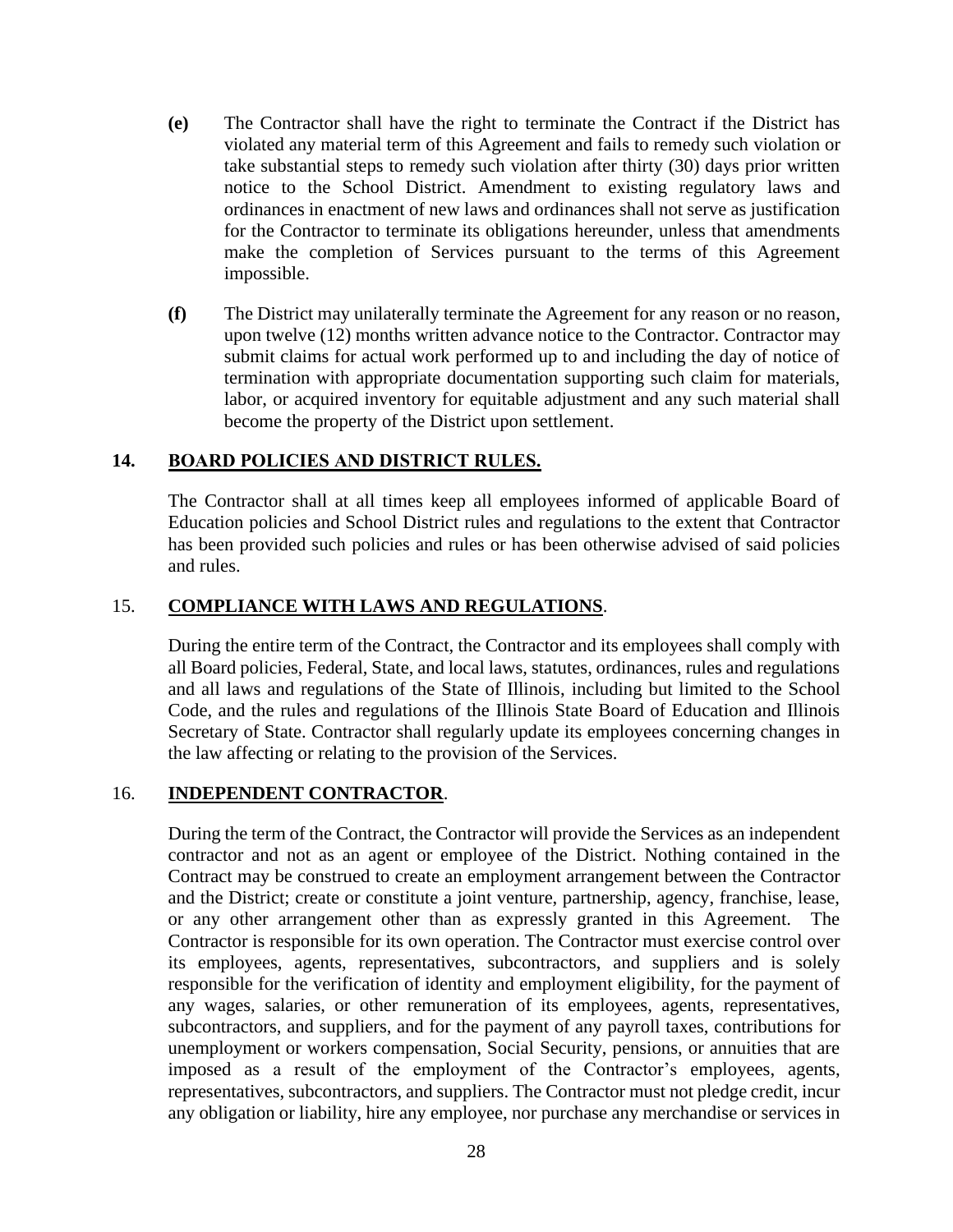the name of the District. Unless otherwise provided in this Agreement, all costs, charges, and expenses incurred in connection with the Contractor's performance of this Agreement must be borne by the Contractor.

# <span id="page-38-1"></span>17. **FORCE MAJEURE**.

Except as provided in Section [18,](#page-38-0) each Party shall be excused from liability for the failure or delay in performance of any obligation under this Agreement by reason of any event beyond such Party's reasonable control including but not limited to Acts of God, fire, flood, explosion, earthquake, or other natural forces, civil or military authority, governmental or executive order, terrorists, war, civil unrest, accident, any strike or labor disturbance, lockout, shortage or inability to obtain critical material or supplies, plague, epidemic, pandemic, outbreaks of infectious disease or any other public health crisis, including quarantine or other employee restrictions, or any other event similar to those enumerated above and beyond the Parties' control (each, a "Force Majeure Event").

Such excuse from liability shall be effective only to the extent and duration of the event(s) causing the failure or delay in performance and provided that the Party has not caused such event(s) to occur and continues to use diligent, good faith efforts to avoid the effects of such event and to perform the obligation. District's payment obligations under this Agreement shall be tolled for the duration of such Force Majeure Event and in proportion to the extent that Contractor's performance is delayed, suspended, or otherwise affected. If a Party's non-performance under this section extends for thirty (30) days or longer, the Party affected by such non-performance may terminate this Agreement by providing written notice thereof to the other Party.

# <span id="page-38-0"></span>18. **SPECIAL CIRCUMSTANCES**.

- **(a)** Notwithstanding the provisions set forth in Section [17,](#page-38-1) in the event the Contractor is unable to provide Services as a result of any Force Majeure Event, the District shall have the right to take over the operation of buses and other vehicles used in performing the Contract and may operate such buses and other vehicles with District personnel or other persons as the District may deem appropriate, provided such persons are properly licensed to drive a school bus or the applicable vehicle in the state of Illinois until Contractor is able to resume its regular operation. The District shall pay to the Contractor for the use of such buses and vehicles the compensation which would be due in accordance with the agreement to operate service, less reasonable expenses and cost incurred in securing services of operating personnel and other such reasonable cost of operation; *provided*, *however*, that the District's deduction of such cost and expenses shall not exceed the difference between the total compensation paid to Contractor for such buses and vehicles less Contractor fixed costs of operation.
- **(b)** The District would expect to sign a lease should the District utilize the Contractor's buses and vehiclesand shall provide proof of adequate insurance that would include property damage, and personal injury insurance. In the alternative, the District shall have the right to secure and substitute other transportation services. If the cost of substitute transportation services are higher than the Contractor's costs, then the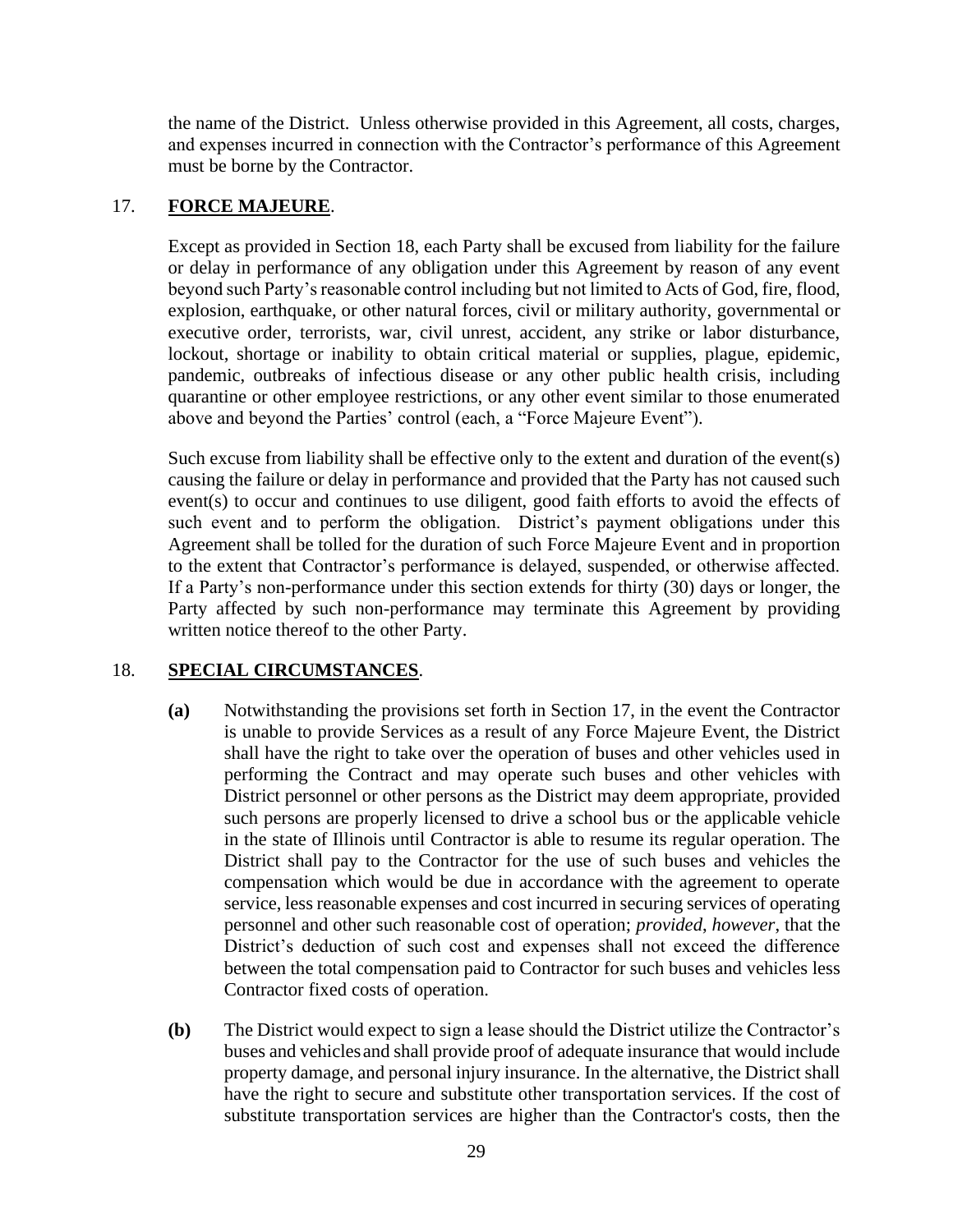Contractor agrees to pay the difference between the Contractor's charges and the charges of the substitute transportation company.

- **(c)** In the event of a Force Majeure Event, Contractor shall notify the District's Transportation Director and request permission to interrupt Service. Decisions by the District Superintendent shall be final.
- **(d)** If District facilities serviced by the Contractor are closed on any day or days because of weather conditions or other emergency, notice will be given by the Superintendent of the District (or his/her designee) of cancellation of Service to Contractor by telephone or otherwise, before 6:00 a.m. for such days. If notice is given after 6:00 a.m., District shall pay to Contractor a sum equal to one half (1/2) of daily rate shall for each bus driver unit affected.
- **(e)** In the event of an accident involving a Contractor vehicle while providing Services to the District, the Contractor shall immediately notify the Executive Director of Transportation first by telephone and then by written report, giving all information known at the time. Contractor is responsible in the event of any accident to follow established procedures, including the prompt procurement of any necessary medical assistance and the notification of the appropriate police department. Contractor shall provide a complete list of passengers and their seated location at the time of the accident and a copy of the accident report to the Executive Director of Transportation. The Contractor will notify parents of all students involved in the accident. The District reserves the right to have that vehicle removed from further service pending an inspection by a mechanic or safety expert of the District's choice with the cost to be borne by the District.

# **(f) Unanticipated Shutdowns**.

In the event District operations cease for a period in excess of five (5) consecutive days, which days shall not include weekends, federal holidays, or days on which District operations were previously scheduled to be closed (an "Unanticipated Shutdown"), in accordance with declarations of the Illinois State Board of Education ("ISBE"), the District shall reimburse Contractor for certain fixed operating costs in accordance with the following terms and conditions:

- (i) Contractor agrees that, during the period of the Unanticipated Shutdown, Contractor shall pay its transportation personnel in full on the same basis the transportation personnel were being paid prior to the Unanticipated Shutdown.
- (ii) The District agrees that so long as Contractor continues to pay the transportation personnel it employs during the Unanticipated Shutdown, that it will continue to make payments to Contractor in an amount sufficient to cover the salary, including taxes and benefits, of its transportation personnel.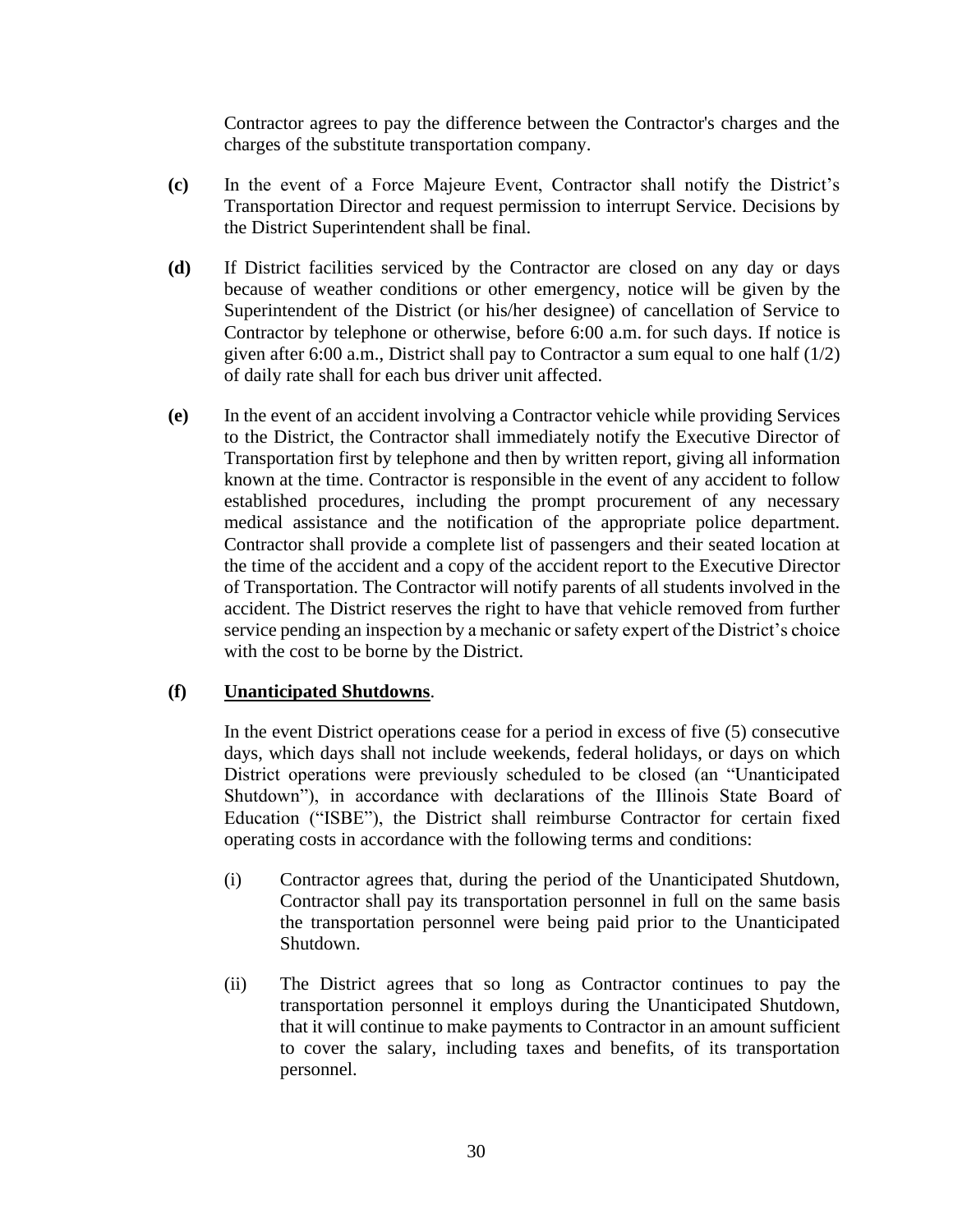- (iii) The District will not be responsible to pay Contractor for any fuel or for the cost of any other supplies relating to the operation of Contractor's transportation equipment during the Unanticipated Shutdown.
- (iv) Contractor agrees as long as the District is making the payment required hereby, Contractor will not apply for any state or federal tax credit, loans or other assistance, including under the Coronavirus Aid Relief and Economic Security Act, that is based on the employees that the District is funding. The District shall have the right, upon reasonable notice, to inspect the books and records of Contractor to confirm it has not received any funds or assistance from any state or federal agency based on the employees compensated. If Contractor violates this provision, the District shall have no further obligation to make any payments under the Contract and Contractor will repay the District all funds the District paid pursuant hereto.
- (v) If for any reason Contractor discontinues to pay or does not pay its employees during the Unanticipated Shutdown, the District will not be obligated to make any further payments to Contractor during the Unanticipated Shutdown.
- (vi) Should the ISBE change its position relating to the reimbursement of said operating costs, then the District's obligation to make any further payments to Contractor under the contract during the Unanticipated Shutdown shall also terminate

# 19. **UNKNOWN SITUATIONS**.

Throughout the term of the Contract, situations may arise which have not been addressed herein. Such situations shall be negotiated between Contractor and the School District in good faith and then become a part of the legal and binding contract between the two parties.

## 20. **FREEDOM OF INFORMATION ACT COMPLIANCE**.

The School District is required by law to comply with the provisions of the Freedom of Information Act, 5 ILCS 140/1 *et seq.*, as amended from time to time ("FOIA"). FOIA requires the School District to provide, if requested to do so by any person, copies of documents that may be in Contractor's possession and related to this Agreement. Contractor agrees to and shall provide to the School District copies and all such documents when directed to do so by the School District at no charge to the District. All such documents shall be delivered to the School District's Legal Department NO LATER THAN five (5) working days after the date of the School District's direction to provide such documents. Failure of the Contractor to provide documents within said five (5) working days as provided above shall result in the assessment of any and all penalties, damages, and/or costs incurred by the School District to the Contractor which shall be paid immediately by the Contractor upon demand of the same by the District.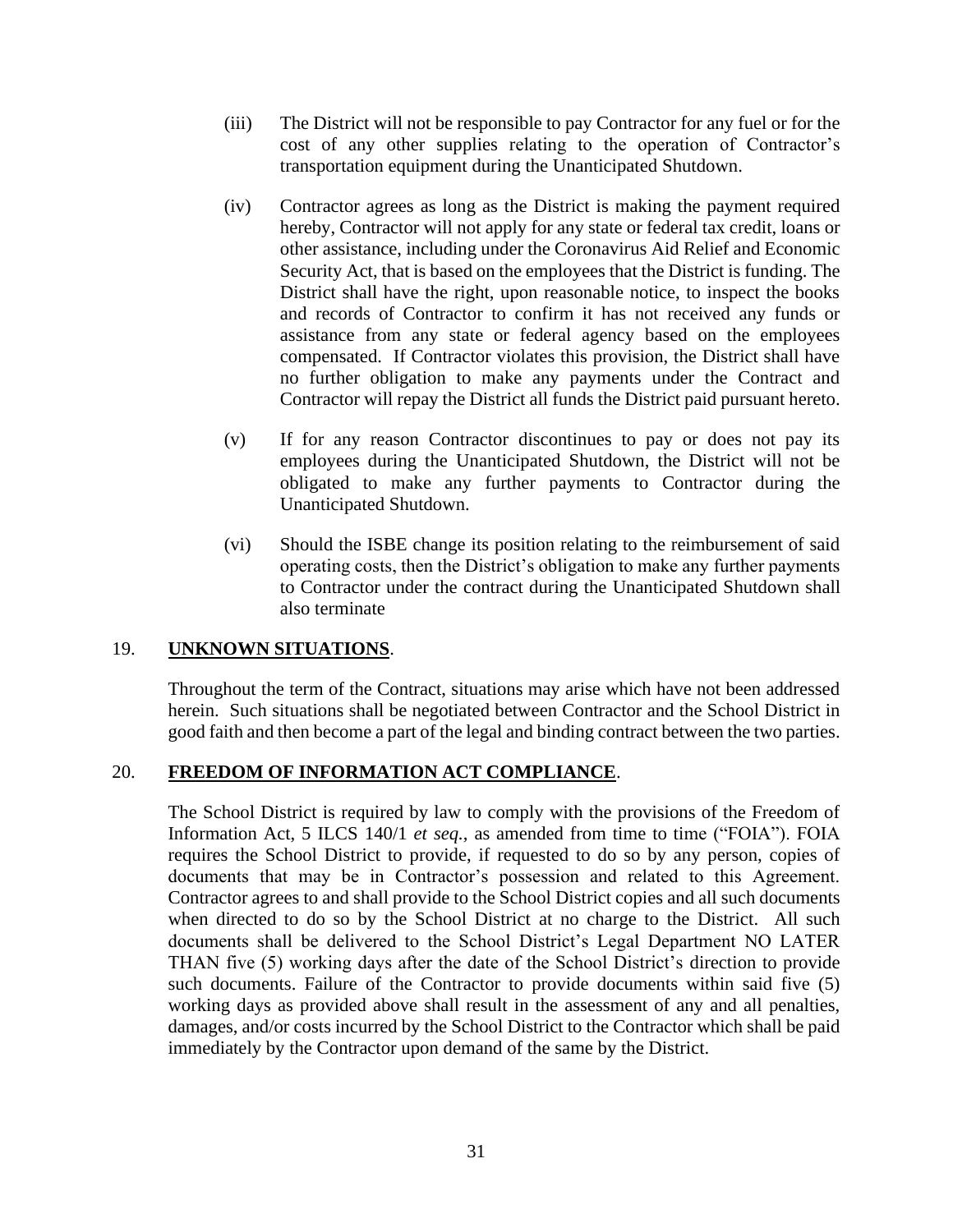#### 21. **RECORD-KEEPING**.

- **(a)** Records. The Contractor shall establish and maintain a reasonable accounting system that enables the School District to readily identify Contractor's assets, expenses, costs of goods and use of funds related to this Agreement and the Services performed hereunder ("Records"). Such Records shall include, but not be limited to, accounting records, written policies and procedures; all paid vouchers, including those for out-of-pocket expenses, other reimbursement supported by invoices; ledgers; cancelled checks; deposit slips, bank statements; journals; original estimates; estimating work sheets; contract amendments and change order files; back-charge logs and supporting documentation; insurance documents, payroll documents; timesheets; memoranda; training records; and correspondence. In addition, without limiting the foregoing, Contractor shall maintain a record of training of its employees including the nature and extent of training, a record and copy of required employee licenses for operation of vehicles and equipment and shall produce such records upon demand by the School District.
- <span id="page-41-0"></span>**(b)** Retention. Notwithstanding any other provision in this Agreement to the contrary, the Contractor shall, at all times during its performance of this Agreement and for a period of three (3) years after the termination of the Agreement, unless otherwise required by law, maintain Records, together with all supporting or underlying documents and materials. Contractor shall upon written request by the School District at any time or times, whether during or after termination of the Agreement, and at Contractor's expense, produce the Records for inspection, copying and audit (including copies and extracts of records as required) by the School District. The Records shall be made available to the School District, upon three days' written notice, during normal business hours at Contractor's principal office if located in Rockford, Illinois or at such other location specified by the School District including the School District offices. Upon expiration of the retention period specified in this paragraph, prior to destruction of the Records, Contractor shall provide not less than thirty (30) days written notice of its intent to destroy any part or all of the Records, specifying the nature, character and extent of Records to be destroyed and the School District may at its discretion and expense obtain all Records or copies of Records intended to be destroyed. Contractor shall ensure the School District's right to access and audit the Records in the possession of, created or maintained by Contractor and its agents and representatives. Contractor shall notify in writing its agents and representatives of the requirements of records, retention and audit as set forth in this Section. Any and all contracts or agreements between Contractor and any other party related to this Agreement shall expressly include the records retention and audit provisions of this Section.
- **(c)** Audit. The School District and its authorized representatives shall have the right to audit, to examine, and to make copies of or extracts from all Records (in whatever form they may be kept, whether written, electronic, or other), including, but not limited to, those kept by Contractor, its agents and representatives. Cost of any examination or audit of Records conducted by the School District will be borne by the School District (excluding any cost to produce Records under Section [\(b\)](#page-41-0)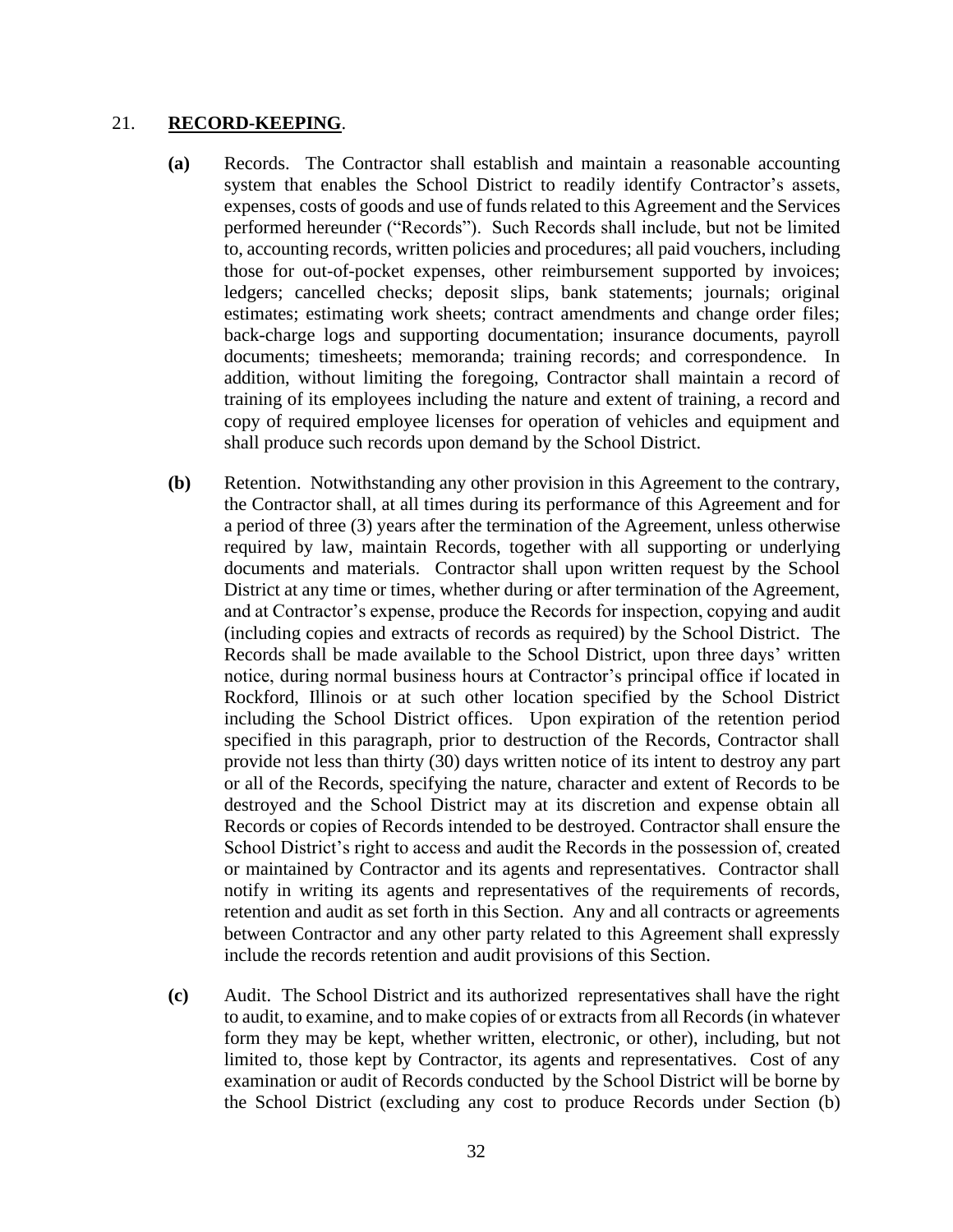above), except where the examination or audit identifies overpricing or overcharges (of any nature) by the Contractor to the School District in excess of one-half of one percent (0.5%) of the total contract billings in which event the entire cost of the examination or audit shall be Contractor's cost and Contractor shall reimburse the School District for the total cost of the examination or audit. If the examination or audit reveals substantive findings of fraud, misrepresentation, or non-performance by Contractor, its employees, agents or representatives, Contractor shall pay all costs of the examination or audit; and if paid by the School District, reimburse the School District for all such costs. In the event Contractor fails to pay such costs within thirty (30) days of demand by the School District, the School District may offset any such costs unpaid by Contractor from any balance due Contractor by the School District or at the election of the School District proceed to collect such costs by any available means including litigation in which event the costs of collection including reasonable attorney's fees shall also be paid by Contractor.

- **(d)** Records Ownership and Security. Contractor hereby acknowledges and agrees that all records, information and documents, whether in electronic or written form or otherwise, received by Contractor from the School District or otherwise obtained or received by the Contractor, its employees, agents and representatives during or in conjunction with performance of this Agreement and all records, whether in electronic or written form or otherwise, created by Contractor in performance of its obligations under the Agreement ("Records") shall be and remain owned by the School District. Contractor shall use all reasonable and timely means to protect and preserve all such records and to deliver the same to the School District upon demand. The Records are subject to access and examination by the School District and any federal agency with relevant responsibility for any federal grant funds providing funding for this Agreement. Contractor shall cooperate and produce the Records for inspection and examination by any governmental agency, including the School District, providing funding for the Agreement.
- **(e)** Confidentiality. The Records and all documents and information received, accessed or observed by Contractor in performance of this Agreement shall be and remain confidential. In the performance of its obligations under this Agreement Contractor may acquire access to certain information, including but not limited to, information concerning students and/or school personnel, and other confidential and/or proprietary information, including the Records (collectively, "Confidential Information"). Contractor will not, absent court order issued by a court of competent jurisdiction, without the prior written consent of the School District, and regarding student record information, without the express prior written consent of the parent/guardian, disclose, re-disclose or make available to anyone, at any time, either during Contractor's engagement with the School District or following termination of this Agreement, for any reason whatsoever, any of the Confidential Information. The provisions of this Section shall survive the termination of this Agreement.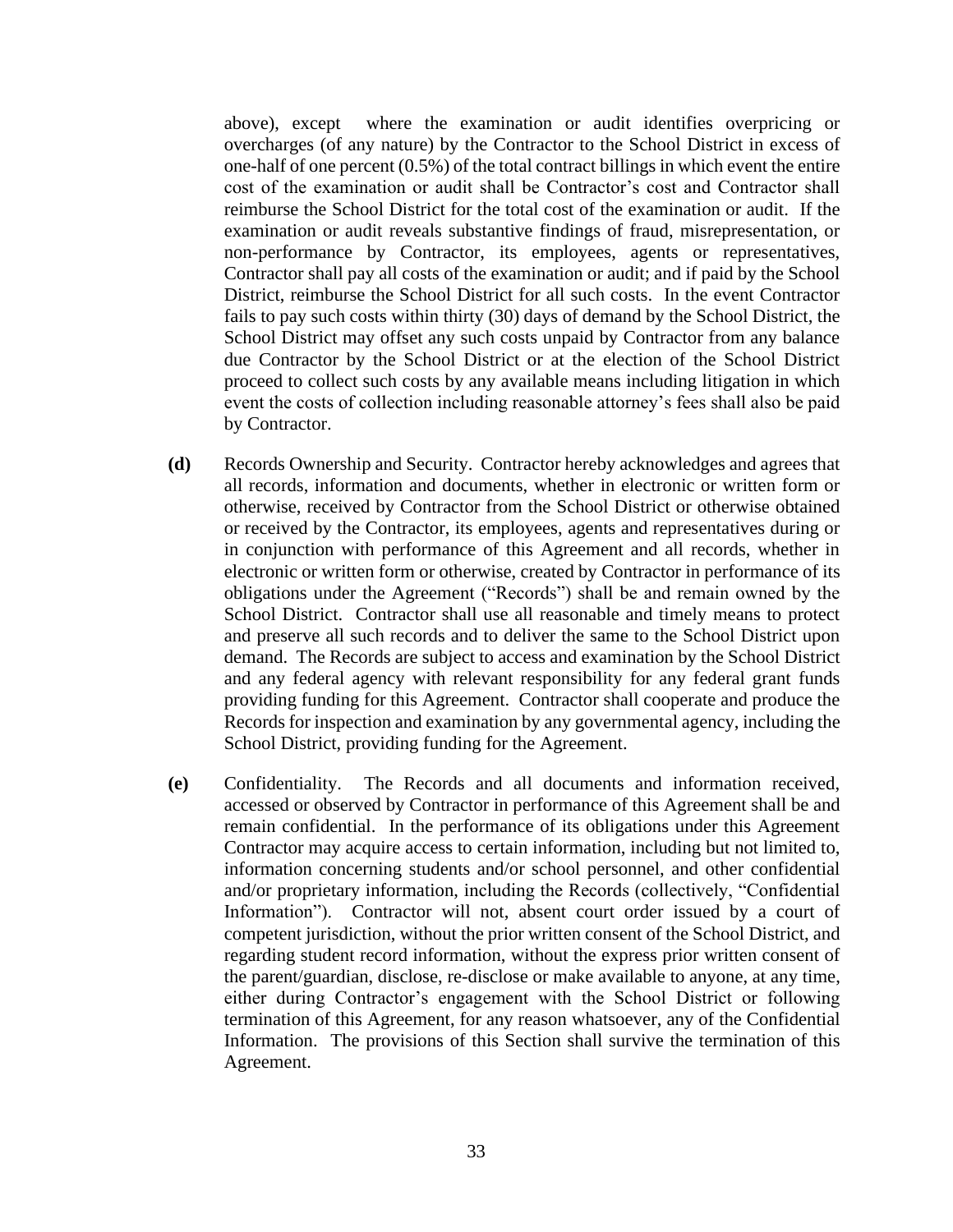## 22. **ASSIGNMENT**.

The Contractor may not assign, subcontract, delegate or otherwise transfer this Agreement or any of its rights or obligations hereunder, nor may it contract with third parties to perform any of its obligations hereunder, without the School District's prior written consent.

## 23. **NOTICES**.

All notices or communications required or permitted by the Contract Documents shall be in writing, unless otherwise expressly provided in the Contract Documents, and shall be considered delivered:

- (1) Upon receipt, when personally delivered; or
- (2) Five (5) days after deposit in the U.S. Mail with proper postage (certified mail, return receipt requested).

Notices shall be provided at the following respective addresses, unless changed in writing by either party:

| <b>To the School District</b>                                                                   | <b>To Contractor</b> |
|-------------------------------------------------------------------------------------------------|----------------------|
| District No. 205<br>Attn: Superintendent<br>$501$ $7th$ Street<br>Rockford, IL 61104            |                      |
| With copies to:                                                                                 | With a copy to:      |
| District No. 205<br>Attn: General Counsel<br>$501$ 7 <sup>th</sup> Street<br>Rockford, IL 61104 |                      |
| ond                                                                                             |                      |

#### **and**

Thomas J. Lester Hinshaw & Culbertson LLP 100 Park Avenue Rockford, IL 61101

Notices sent to Contractor shall be deemed effective as to Contractor's subcontractors.

## **24. NO WAIVER**.

The failure of either Party to enforce at any time any of the provisions of this Agreement, or the failure to require at any time performance by the other Party of any of the provisions of this Agreement, shall in no way be construed to be a present or future waiver of such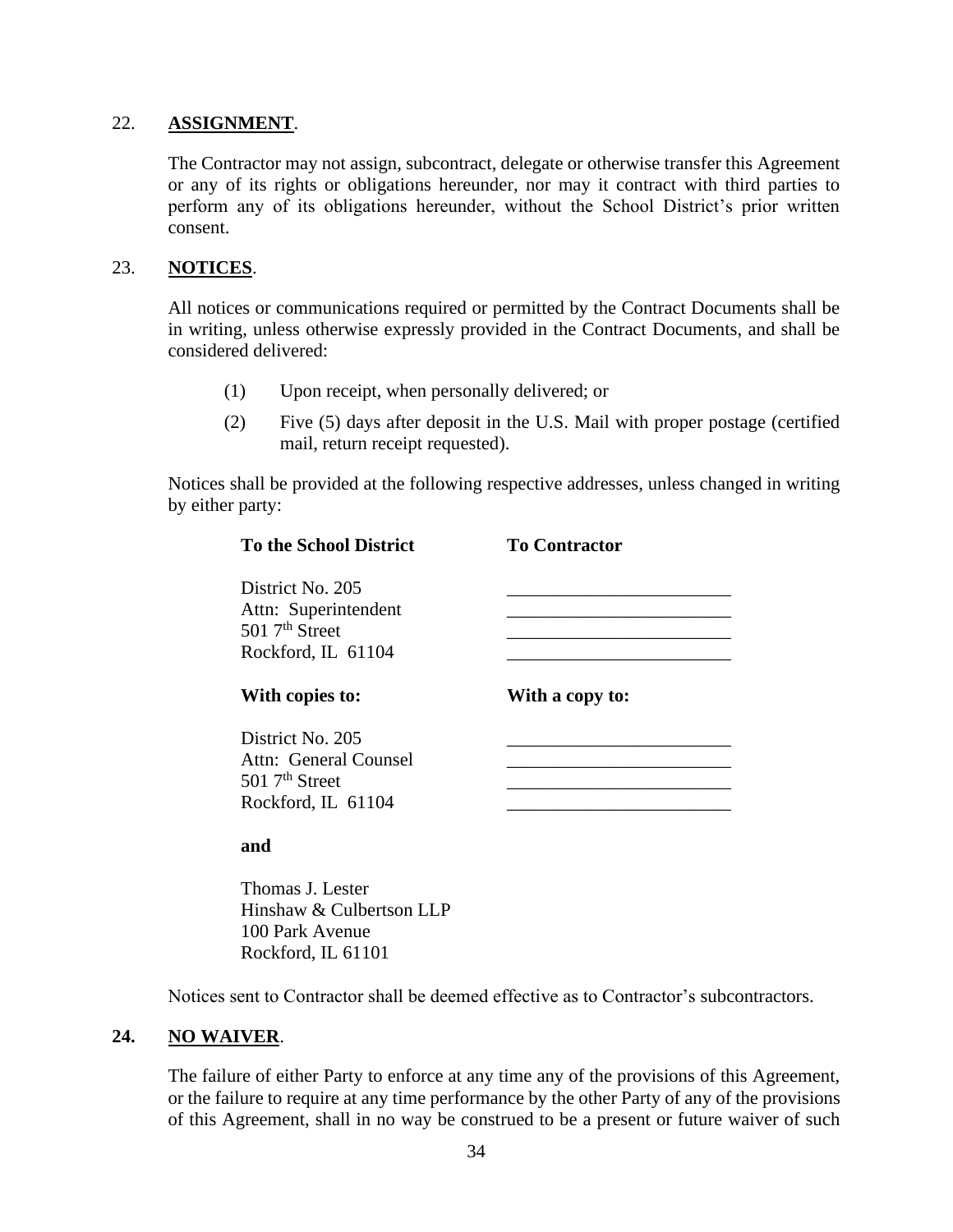provisions, nor in any way affect the ability of either party to enforce each and every such provision thereafter.

# 25. **SEVERABILITY**.

If any provision or provisions of this Agreement shall be held invalid, illegal or unenforceable, the validity, legality and enforceability of the remaining provisions, shall not, in any way, be affected or impaired thereby and shall remain in full force and effect.

# 26. **GOVERNING LAW**.

This Agreement shall be subject to and interpreted under the laws of the State of Illinois.

# 27. **ENTIRE AGREEMENT**.

The Contract Documents constitute the entire agreement between the Parties, supersedes all previous agreements, written or oral, and there are no understanding, representations or warranties of any kind, express, implied or otherwise, not expressly set forth herein.

[*Signature Page Follows*]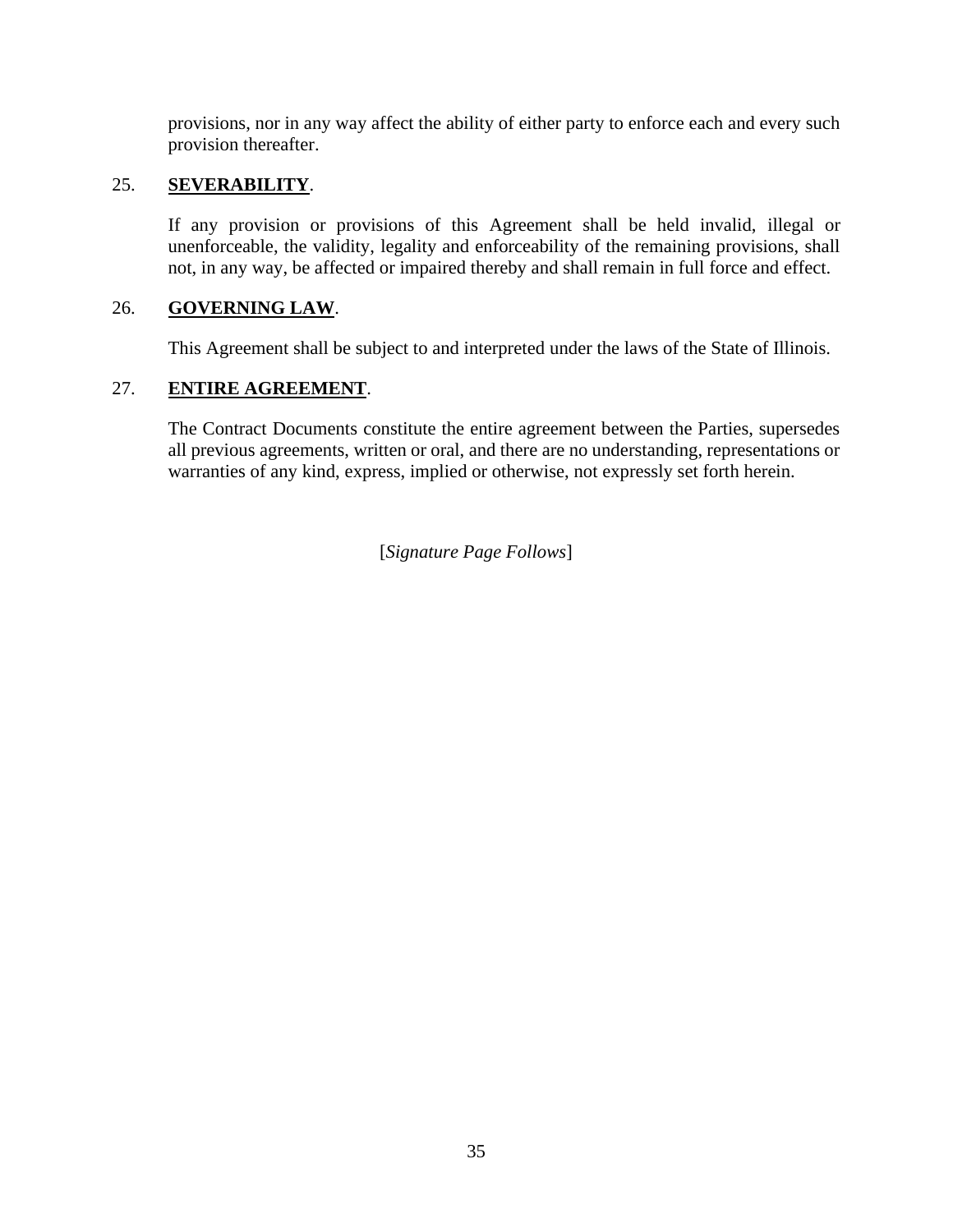**IN WITNESS WHEREOF,** the Parties have executed this Agreement on the date indicated above.

| ROCKFORD PUBLIC SCHOOLS,<br><b>DISTRICT 205</b> |                                |
|-------------------------------------------------|--------------------------------|
|                                                 | $\mathbf{By:}\_\_\_\_\_\_\_\_$ |
| President, Board of Education                   | Its:                           |
| <b>ATTEST:</b>                                  | <b>ATTEST:</b>                 |
| Secretary, Board of Education                   | Its:                           |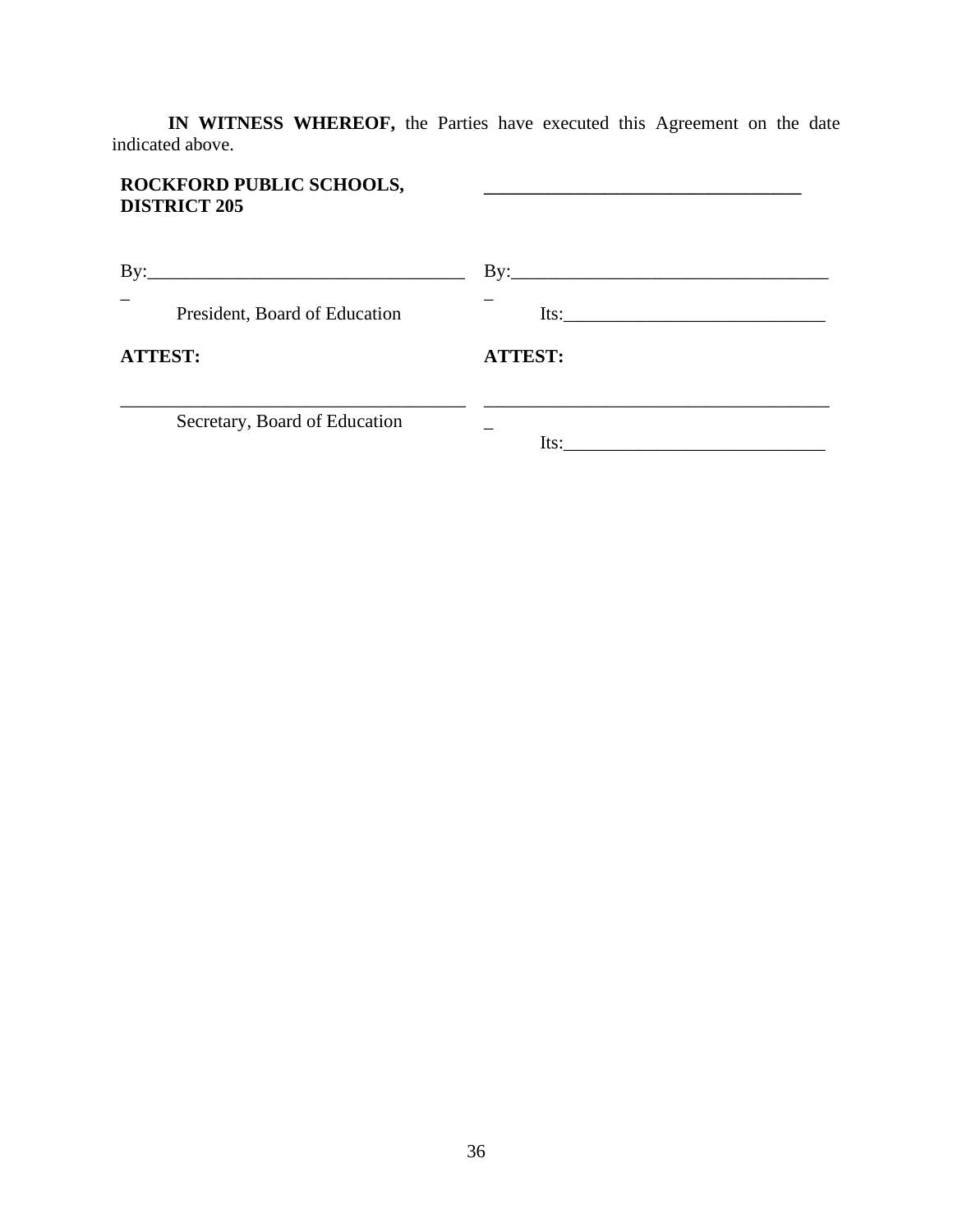# **EXHIBIT A**

# **BID DOCUMENTS**